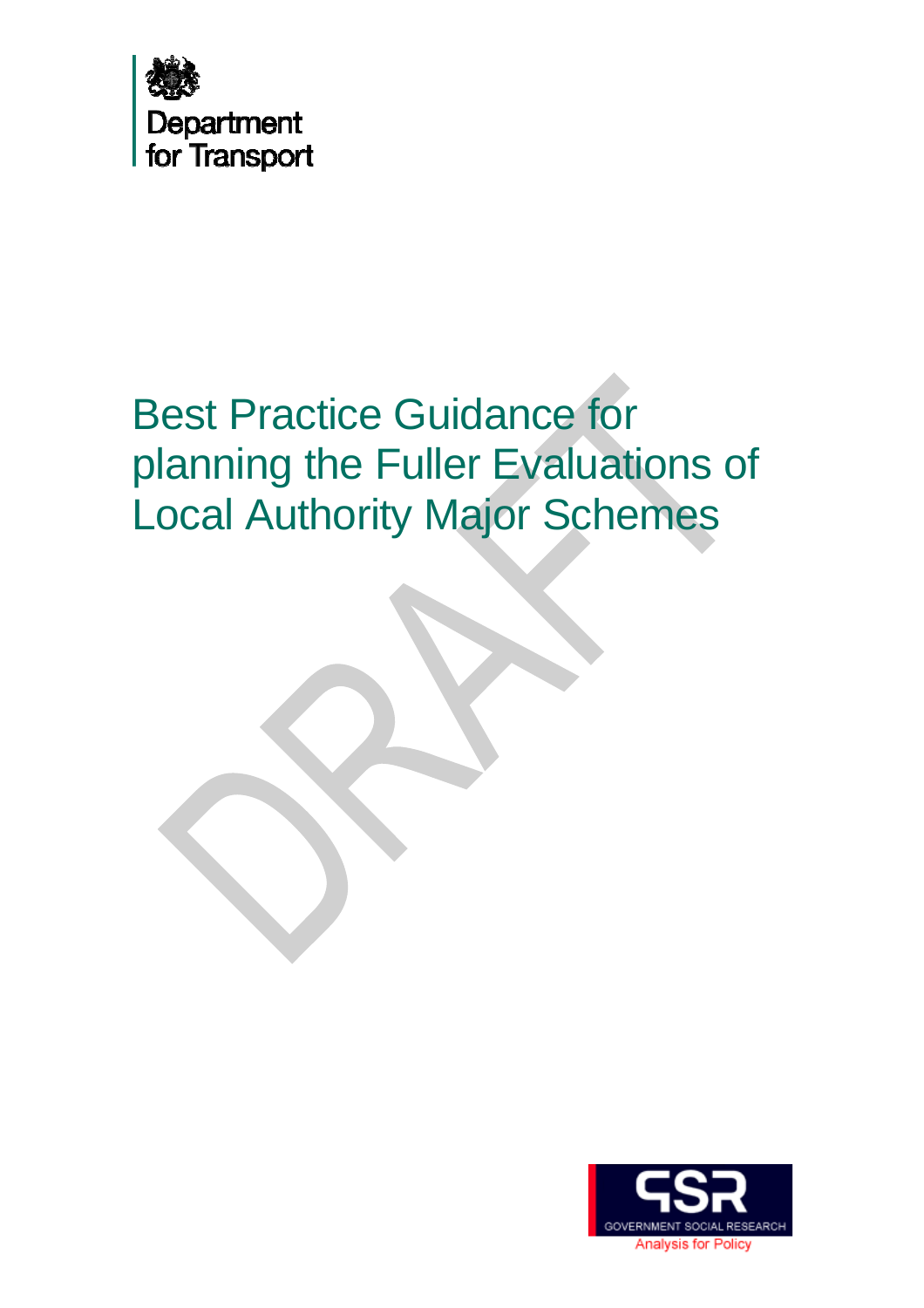While the Department for Transport (DfT) has made every effort to ensure the information in this document is accurate, DfT does not guarantee the accuracy, completeness or usefulness of that information and it cannot accept liability for any loss or damages of any kind resulting from reliance on the information or guidance this document contains.

The DfT has actively considered the needs of blind and partially sighted people in accessing this document. The text will be made available in full on DfT's website in accordance with the W3C's Web Content Accessibility Guidelines. The text may be freely downloaded and translated by individuals or organisations for conversion into other accessible formats. If you have other needs in this regard please contact DfT.

Department for Transport Great Minster House 76 Marsham Street London SW1P 4DR Telephone 020 7944 8300 Website [www.dft.gov.uk](http://www.dft.gov.uk/)

© Crown copyright 2013

Copyright in the typographical arrangement rests with the Crown.

This publication, excluding logos, may be reproduced free of charge in any format or medium for non-commercial research, private study or for internal circulation within an organisation. This is subject to it being reproduced accurately and not used in a misleading context. The copyright source of the material must be acknowledged and the title of the publication specified.

Where we have identified any third party copyright material you will need to obtain permission from the copyright holders concerned.

For any other use of this material, apply for a Click-Use Licence at www.opsi.gov.uk/click-use/index.htm, or by e-mail [licensing@opsi.x.gsi.gov.uk](mailto:licensing@opsi.x.gsi.gov.uk)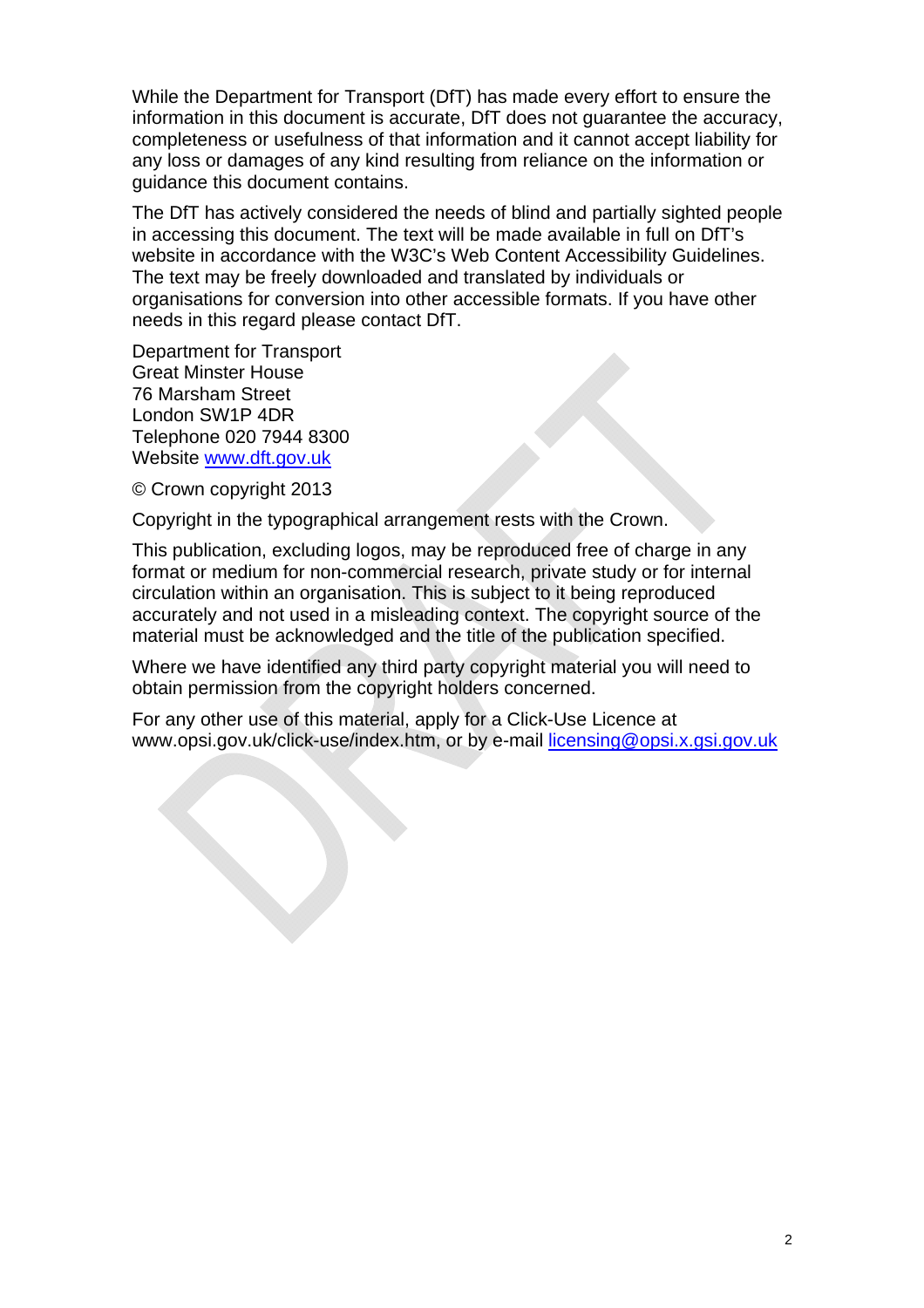# **Contents**

| 2.3 Identifying the evaluation objectives and setting research questions 14<br>2.3 Identifying the evaluation objectives and setting research questions 15 |
|------------------------------------------------------------------------------------------------------------------------------------------------------------|
|                                                                                                                                                            |
| Section C - Evaluation Delivery and Use of Evidence  40<br>4.1 Identifying the necessary resources and governance arrangements 41                          |
|                                                                                                                                                            |
| Annex C: Government Social Research (GSR) Ethics Checklist 63                                                                                              |
|                                                                                                                                                            |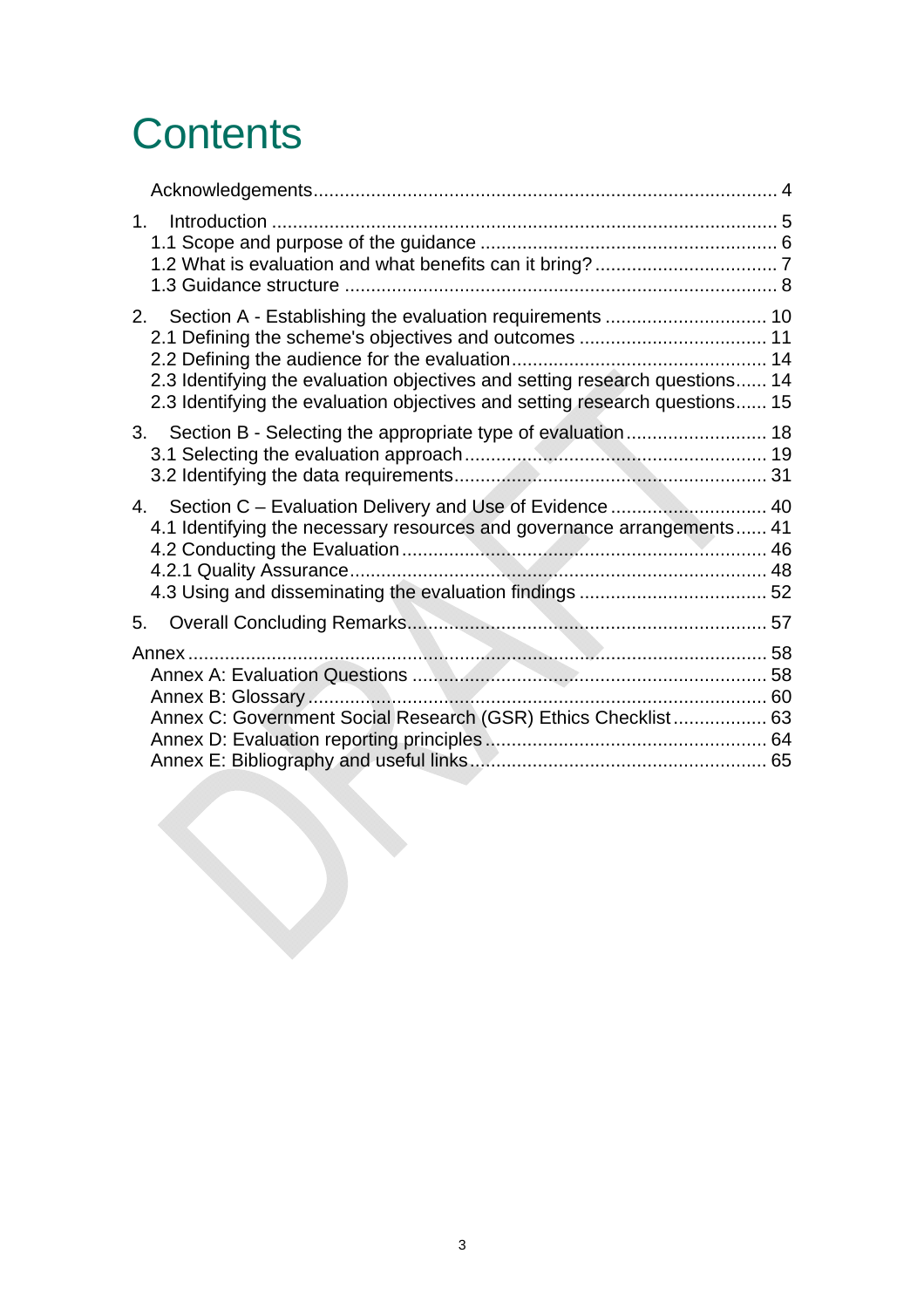## <span id="page-3-0"></span>Acknowledgements

In developing this guidance, DfT has drawn on a number of sources which are referred to throughout. The previous guidance by NERA Economic Consulting, MVA and David Simmonds Consultancy was used as a foundation and this has been updated and developed using the framework of evaluation design designed by the Tavistock Institute for DfT and the HM Treasury Magenta Book. These key sources are:

*The evaluation of major local authority transport schemes: a guide* by NERA Economic Consulting, MVA and David Simmonds Consultancy (2006) [http://webarchive.nationalarchives.gov.uk/+/http://www.dft.gov.uk/pgr/regional/lt](http://webarchive.nationalarchives.gov.uk/+/http://www.dft.gov.uk/pgr/regional/ltp/major/pdfevalmajlocautranpro.pdf) [p/major/pdfevalmajlocautranpro.pdf](http://webarchive.nationalarchives.gov.uk/+/http://www.dft.gov.uk/pgr/regional/ltp/major/pdfevalmajlocautranpro.pdf)

*Guidance for transport impact evaluations: choosing an evaluation approach to achieve better attribution* by the Tavistock Institute in consultation with AECOM (2010)

[http://webarchive.nationalarchives.gov.uk/20111005180109/http://www.dft.gov.u](http://webarchive.nationalarchives.gov.uk/20111005180109/http://www.dft.gov.uk/publications/guidance-for-transport-impact-evaluations) [k/publications/guidance-for-transport-impact-evaluations](http://webarchive.nationalarchives.gov.uk/20111005180109/http://www.dft.gov.uk/publications/guidance-for-transport-impact-evaluations)

*The Magenta Book, Guidance for evaluation:* by HM Treasury, (2011) <http://www.hm-treasury.gov.uk/magentabook>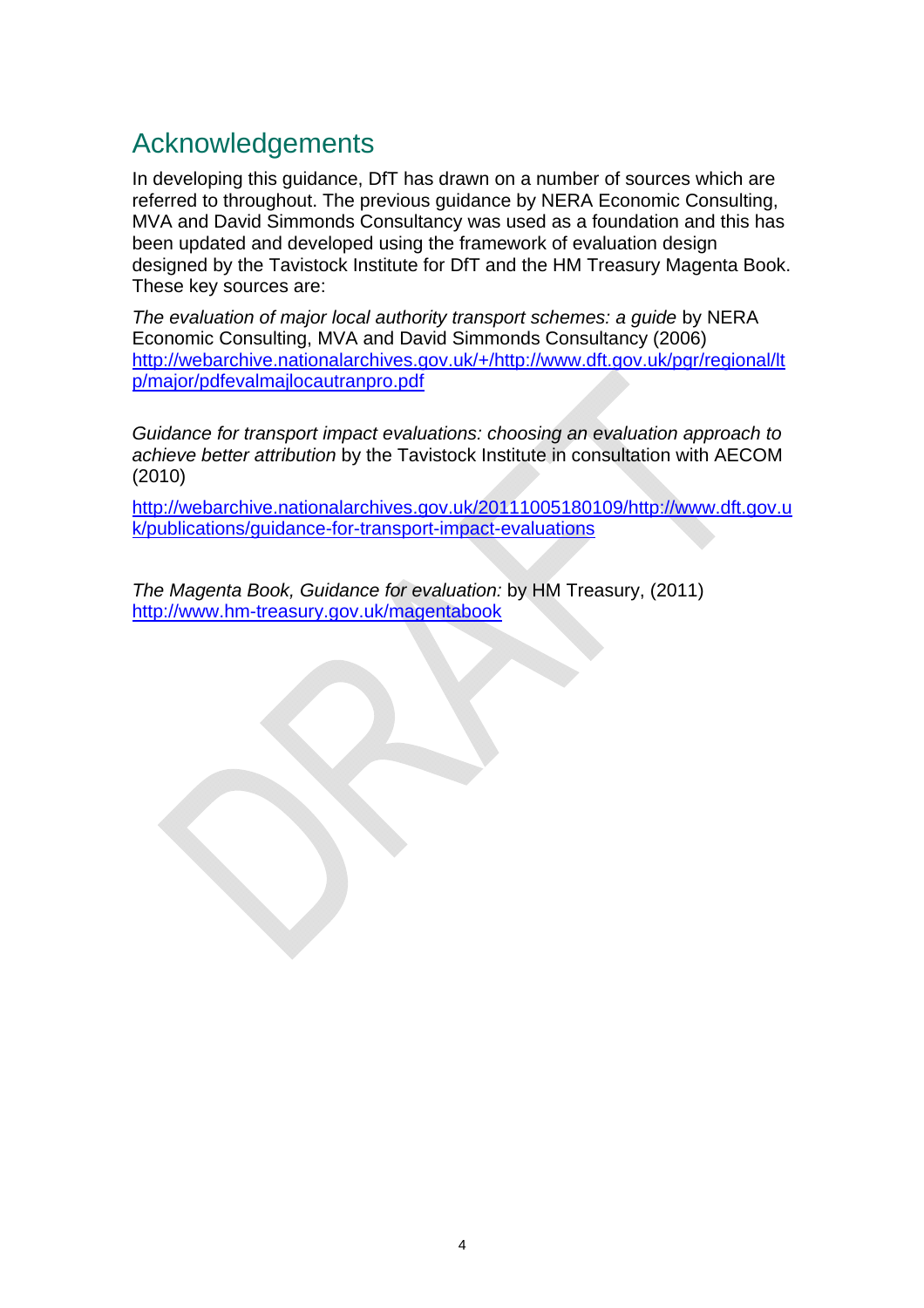# <span id="page-4-0"></span>1. Introduction

#### **Summary**

The Department for Transport (DfT) has set out its framework for the monitoring and evaluation of Local Authority Major Schemes<sup>[1](#page-4-1)</sup>. This best practice guide is designed to support Local Authorities to develop and implement plans for undertaking a fuller evaluation, although some aspects of this guidance might also be useful for Local Authorities designing standard and enhanced monitoring plans.

This guide is designed to:

- Bring together elements of existing best practice guidance for evaluation in one place for Local Authority Major Schemes;
- Encourage best practice without being prescriptive; and,
- Provide readers with a summary of the broad spectrum of evaluation approaches and techniques available to enable informed decision making regarding production of an evaluation plan.

This introductory section will help the evaluation planner to understand:

- The scope of the quidance and intended audience;
- The benefits to be gained from good quality evaluation; and,
- How the guidance is structured.

<span id="page-4-1"></span><sup>1</sup> [https://www.gov.uk/government/uploads/system/uploads/attachment\\_data/file/9154/la-major-schemes](https://www.gov.uk/government/uploads/system/uploads/attachment_data/file/9154/la-major-schemes-monitoring-evaluation.pdf)[monitoring-evaluation.pdf](https://www.gov.uk/government/uploads/system/uploads/attachment_data/file/9154/la-major-schemes-monitoring-evaluation.pdf)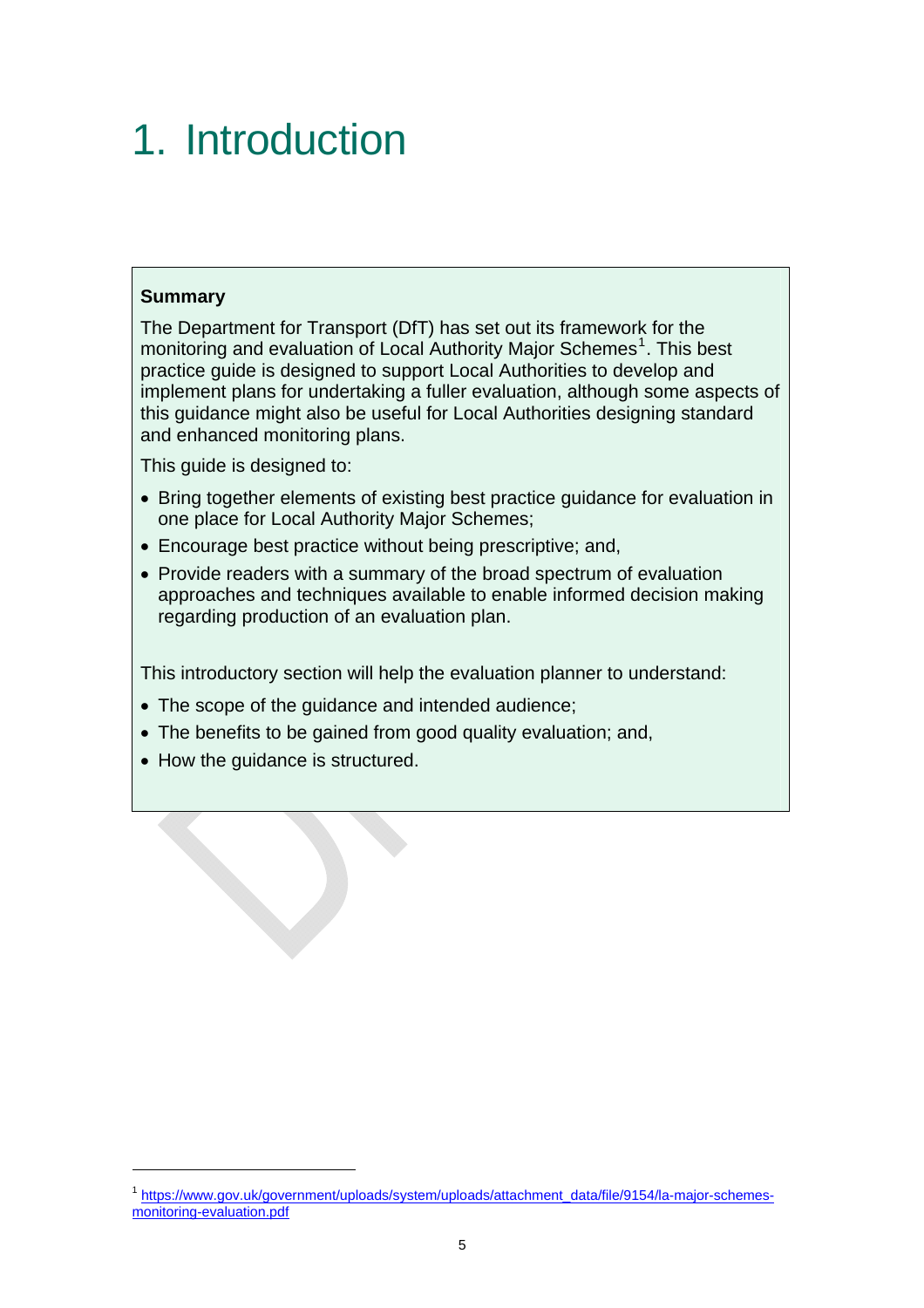## <span id="page-5-0"></span>1.1 Scope and purpose of the guidance

This best practice guidance document aims to support Local Authorities in designing and developing plans for fuller evaluation. It introduces a systematic approach to identifying the core evidence requirements and designing a suitable and proportionate scheme evaluation. This guidance supplements the Framework for the Monitoring and Evaluation of Local Authority Major Schemes, which sets out DfT's approach to standard monitoring and evaluation, and identifies the schemes within the 'Supported Pool' in 2010 and the 'Development Pool' in 2012 which are required to undertake a fuller evaluation. Local Authorities who are required to develop a fuller evaluation plan are recommended to use this guidance to assist them in this process. However, Local Authorities undertaking standard and/or enhanced monitoring may also find aspects of the guidance to be useful.

The guidance draws upon and updates the previous guidance on Major Scheme evaluation<sup>[2](#page-5-1)</sup>, incorporating the latest thinking on designing and conducting transport evaluations. In particular, this document reflects the framework outlined in the DfT publication Guidance for transport impact evaluations<sup>[3](#page-5-2)</sup>, which readers can refer to for further detail on the steps involved for relevant evaluations, and best practice guidance from the HM Treasury, the Magenta Book<sup>[4](#page-5-3)</sup>.

The guidance is not intended to be prescriptive, since each scheme and its context are unique and the evidence requirements from evaluations vary widely. The guidance aims to provide an introduction to the broad spectrum of evaluation approaches and techniques available in order to assist evaluation planners in making an informed choice regarding the most appropriate, and proportionate, approach to evaluate their particular scheme.

<span id="page-5-1"></span><sup>2</sup> NERA/MVA (2006) *The evaluation of major local authority transport schemes: a guide* [http://webarchive.nationalarchives.gov.uk/+/http://www.dft.gov.uk/pgr/regional/ltp/major/pdfeval](http://webarchive.nationalarchives.gov.uk/+/http://www.dft.gov.uk/pgr/regional/ltp/major/pdfevalmajlocautranpro.pdf) [majlocautranpro.pdf](http://webarchive.nationalarchives.gov.uk/+/http://www.dft.gov.uk/pgr/regional/ltp/major/pdfevalmajlocautranpro.pdf)

<span id="page-5-2"></span><sup>3</sup> Hills, D., & Junge, K. (2010), *Guidance for transport impact evaluations: choosing an evaluation approach to achieve better attribution,* DfT [http://webarchive.nationalarchives.gov.uk/20111005180109/http://www.dft.gov.uk/publications/g](http://webarchive.nationalarchives.gov.uk/20111005180109/http:/www.dft.gov.uk/publications/guidance-for-transport-impact-evaluations) [uidance-for-transport-impact-evaluations](http://webarchive.nationalarchives.gov.uk/20111005180109/http:/www.dft.gov.uk/publications/guidance-for-transport-impact-evaluations)

<span id="page-5-3"></span>HM Treasury, (2011) *The Magenta Book, Guidance for evaluation* [http://www.hm](http://www.hm-treasury.gov.uk/magentabook)[treasury.gov.uk/magentabook](http://www.hm-treasury.gov.uk/magentabook)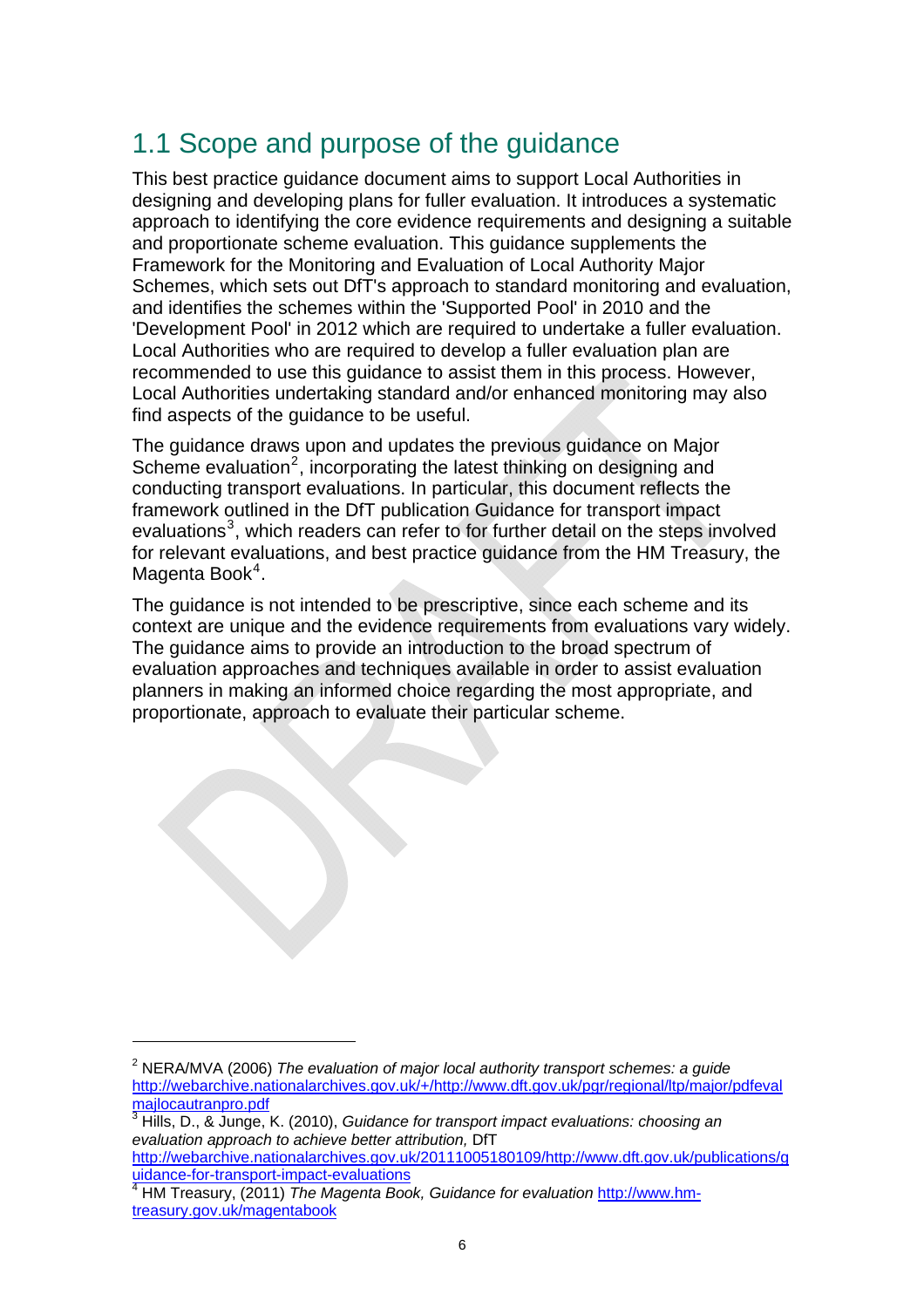## <span id="page-6-0"></span>1.2 What is evaluation and what benefits can it bring?

#### **Some definitions…**

**Evaluation** is the assessment of the effectiveness and efficiency of the scheme during and after implementation. It seeks to measure the causal effect of the scheme on planned outcomes and impacts. It is used to assess whether the anticipated benefits and value for money have been realised and whether any unanticipated impacts have occurred.

**Monitoring** is the collection of data to check progress against planned targets and benefits, and can be defined as the formal reporting and evidencing that spend and outputs are successfully delivered and milestones met. Monitoring data can play a key part in evaluation by providing valuable evidence throughout the life of the scheme.

Evaluation is an objective process which examines how effectively a scheme was designed and implemented, and with what results. It focuses on the practice and experience of the initiative, based on observation about what actually happened during and following implementation - rather than what was expected to happen.

Importantly, evaluation is a tool that can offer Local Authorities, transport analysts, policy makers and other individuals responsible for assessing transport schemes rich quantitative and qualitative data on a scheme's outcomes and impacts and the reasons for why and how they came about.

Without proportionate evaluation there is a risk of some, or all, of the following:

- not knowing how to improve this or future schemes, in terms of efficiency and effectiveness;
- continuing to fund inefficient and ineffective types of schemes;
- lack of evidence to respond to criticism from external stakeholders;
- not being able to convince others that your scheme is successful and offers good value for money;
- not being able to demonstrate that the benefits observed have been generated by your scheme, rather than caused by other factors;
- not understanding why the scheme worked or didn't work.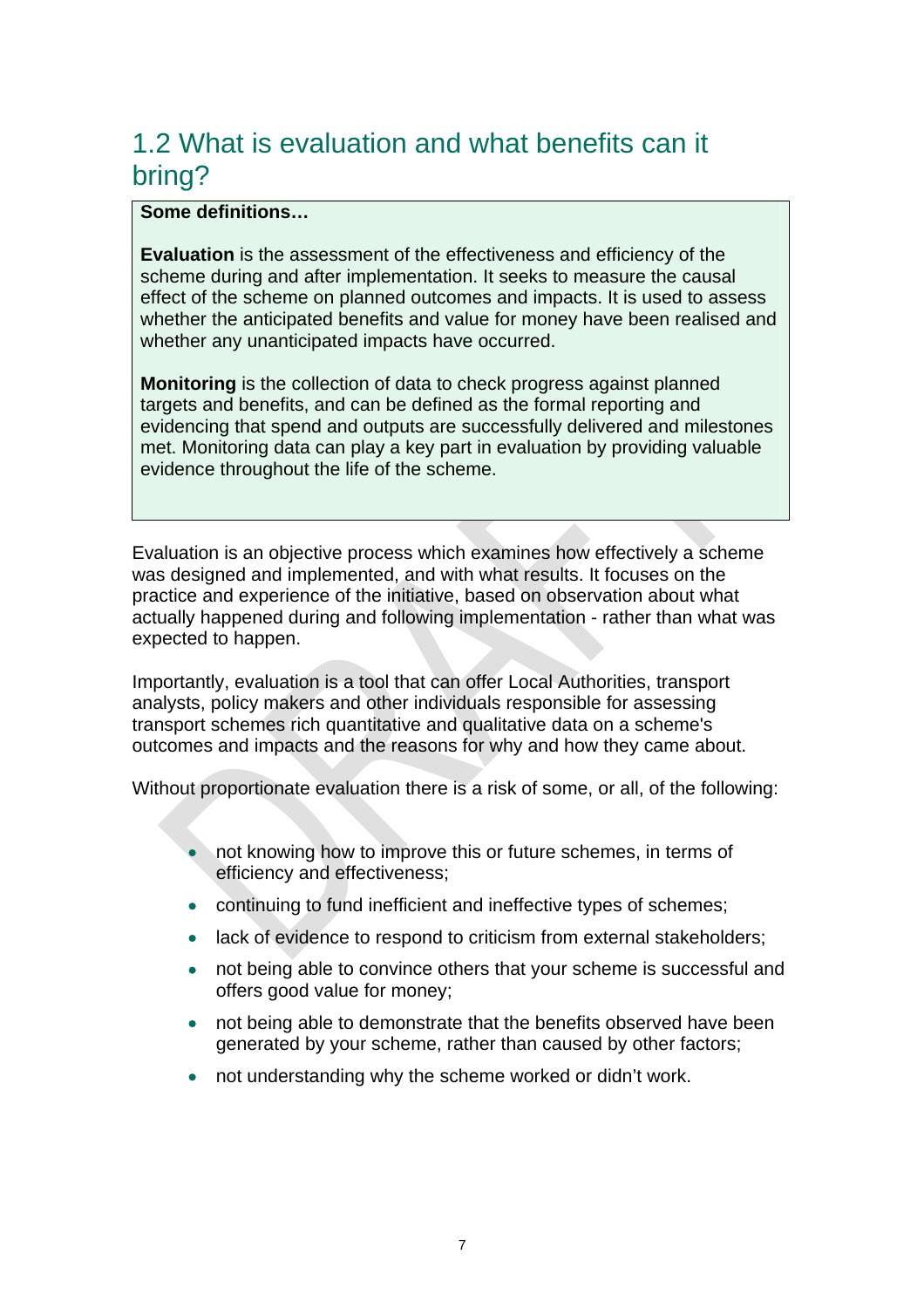## <span id="page-7-0"></span>1.3 Guidance structure

The remainder of this guidance is split into three sections:

#### **Section A: Establishing the evaluation requirements**

#### **Section B: Selecting an appropriate evaluation**

#### **Section C: Planning evaluation delivery and use of evidence**

These sections are based on the key steps in effective evaluation design outlined in the Magenta Book<sup>[5](#page-7-1)</sup>. The sections and their content are listed in Figure 1.1.

The structure of the guidance complements the Monitoring and Evaluation Plan section headings identified in 'Appendix 5 – Monitoring and Evaluation Plan' of the Framework for the Monitoring and Evaluation of Local Authority Major Schemes. Figure 1.1 highlights where the guidance maps on to the relevant section headings identified in the Appendix 5 of the DfT Monitoring and Evaluation Framework for Local Authority Major Schemes (the Monitoring and Evaluation Plan). All sections of the guidance will be relevant for evaluation planners in producing a fuller evaluation plan.

<span id="page-7-1"></span><sup>5</sup> HM Treasury, (2011) *The Magenta Book, Guidance for evaluation* <http://www.hm-treasury.gov.uk/magentabook>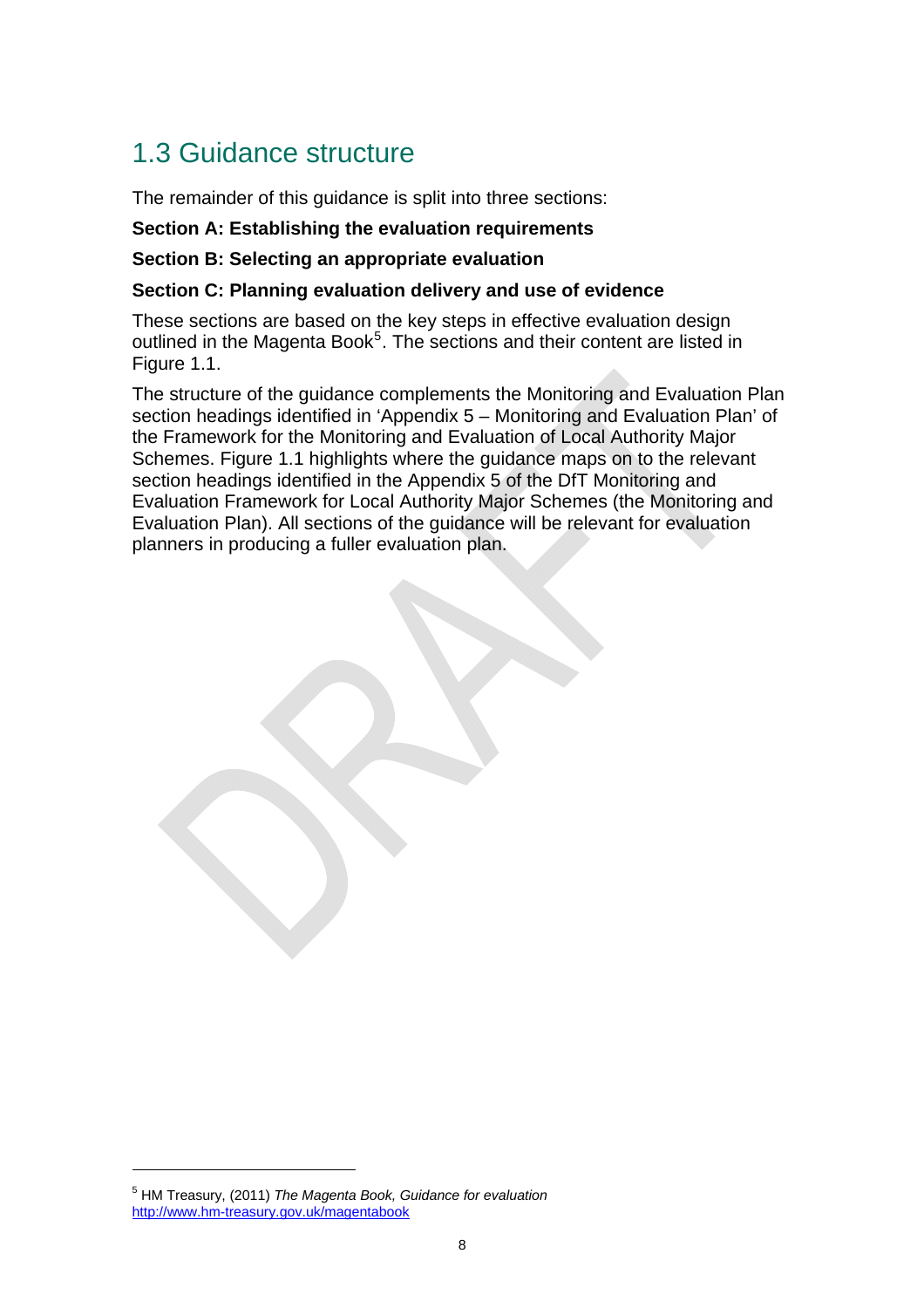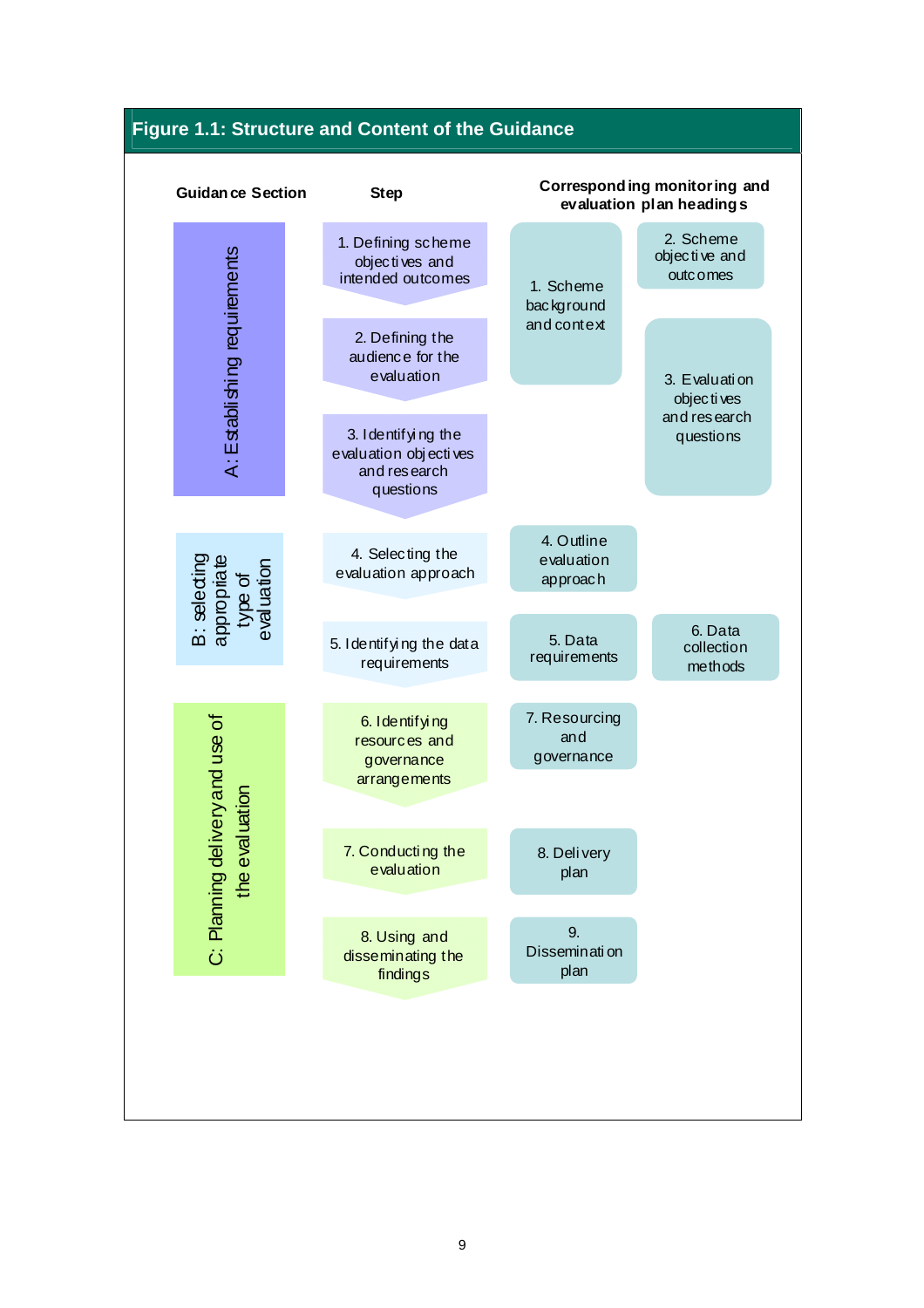# <span id="page-9-0"></span>2. Section A - Establishing the evaluation requirements

#### **Introduction**

Making explicit the underpinning assumptions about the outcomes the scheme is being designed to deliver, and how, is key in terms of planning an evaluation. Furthermore, defining which stakeholders will be interested in the evaluation findings and the type of evidence they are looking for the evaluation to generate (provide accountability, generate knowledge etc.) is an important step in starting to shape the evaluation questions.

This section will help the evaluation planner to work through the first three steps:

- 1. **Define the scheme's objectives and outcomes** and the underpinning theory about how the scheme will achieve these;
- 2. **Consider the needs of the audience for the evaluation** and understand how this frames the evaluation design; and,
- 3. **Establish the research questions** which the evaluation should seek to answer.

Working through these steps will help you develop sections 1-3 of the monitoring and evaluation plan required and deliver the following outputs:

- A description of the scheme inputs and outputs;
- A logic map (or maps) for the scheme;
- A list of objectives with associated measures; and,
- A set of research questions.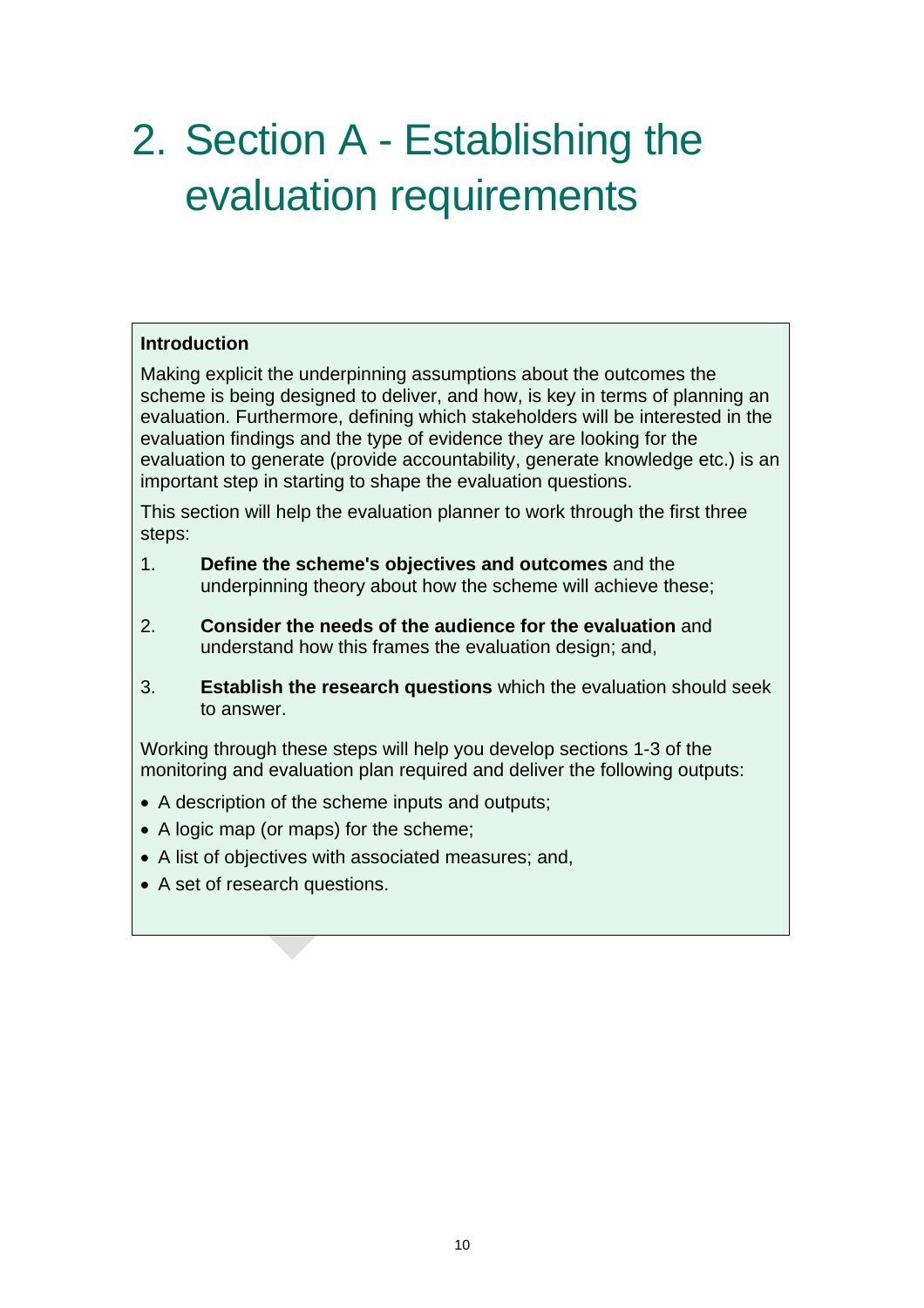# <span id="page-10-0"></span>2.1 Defining the scheme's objectives and outcomes

#### **Key questions to consider:**

- What does the specific background and context of the scheme mean for the evaluation design?
- What is the scheme logic (i.e. the causal theory) underpinning how the scheme will deliver the intended objectives?
- In practice, how will the inputs lead to outputs, outcomes and impacts in the particular scheme context?

#### **2.1.1 Scheme background and context**

This is a short preliminary step designed to ensure that the background circumstances for the planned evaluation have been fully considered. The evaluation plan should seek to provide the following type of information about the scheme: $6$ 

**Scope**: What is the scheme's purpose? Who are the intended beneficiaries and how will they be reached / effected by the scheme<sup>[7](#page-10-2)</sup>? What evidence already exists about the effectiveness of similar schemes?

The proposed scheme will have been designed with specific aims and objectives in mind, tailored to reflect the local context and the transport challenges faced. The evaluation design will therefore need to consider how the unique contribution of the scheme to achieving the intended aims and objectives can be established.

**Context**: How complex is the scheme setting? Could other factors be influencing the intended outcomes and impacts?

The scheme will be implemented alongside existing transport infrastructure and service provision, as well as, wider social and economic circumstances. It is important, for understanding causality and the transferability of the evaluation findings, that this context is clearly articulated within the evaluation plan. For instance, schemes which are designed to release capacity to accommodate future growth through new development and / or regeneration, there will be a number of wider influences on the successful delivery of the new development which will in turn affect whether the scheme has achieved its aims and objectives, so understanding and tracking these will be important for the evaluation.

<span id="page-10-1"></span> $6$  This should draw on the evidence provided in the Strategic Case and plans for benefits management from the Delivery Case.<br><sup>7</sup> The DfT Rehavioural In

<span id="page-10-2"></span>The DfT Behavioural Insights Toolkit will help with this:

https://www.gov.uk/government/publications/behavioural-insights-toolkit.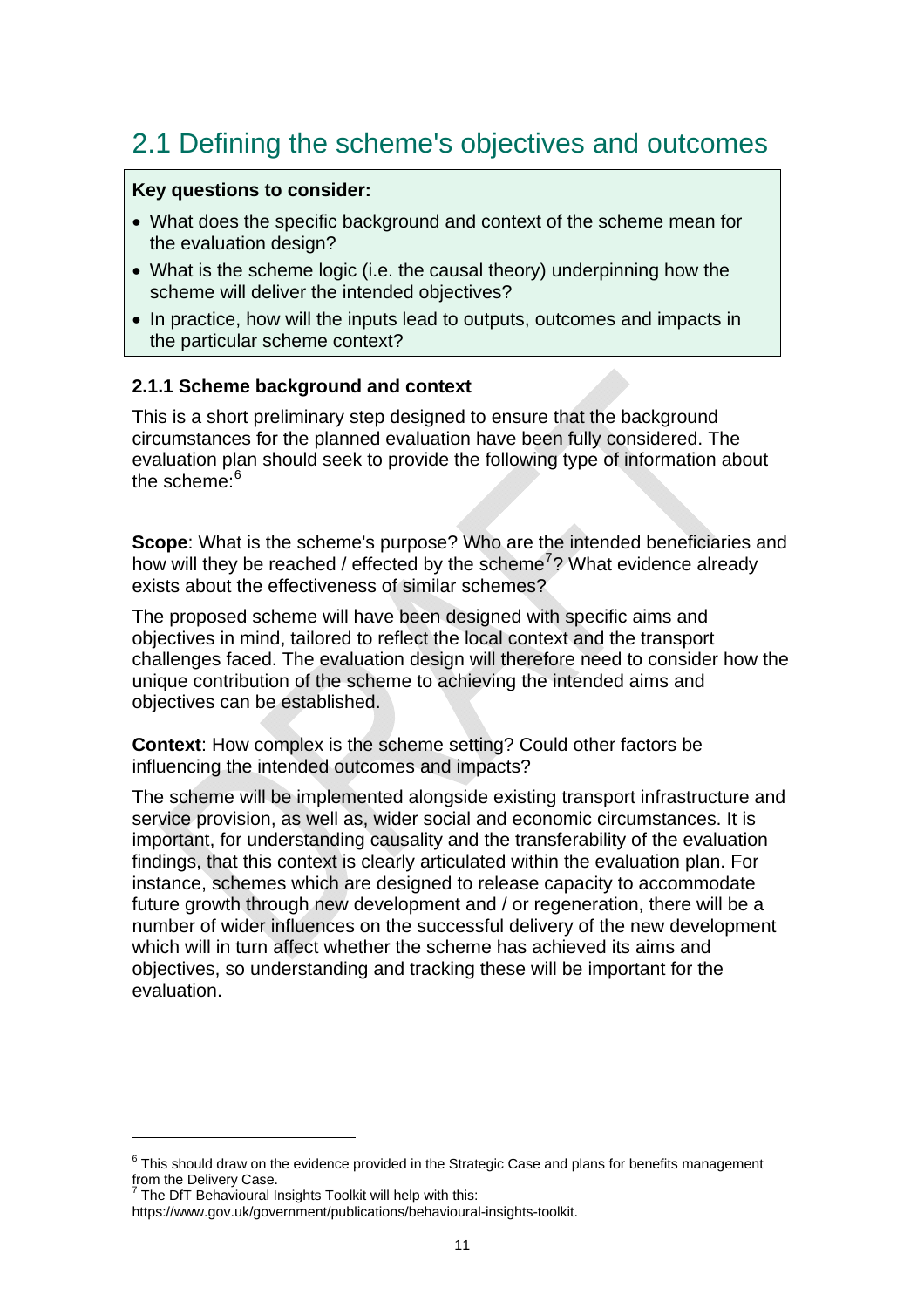**Scale**: What is the scale of investment and anticipated impact?

Schemes selected for fuller evaluation vary in terms of scale of investment, size of anticipated effect / returns on investment and the geographical spread of the scheme (e.g. from a site specific to area-wide measures). The evaluation will therefore need to be designed so that approaches and methods are commensurate with the scheme's scale.

**Implementation**: How will it be implemented and where? Which stakeholders will be critical to the successful implementation of the scheme?

The implementation model will be an important factor in the overall success of the scheme which will need to be clearly articulated. It is likely that third party suppliers will perform key roles and involving these stakeholders in the evaluation will be important both to hear their views and to gain access to any data collected locally.

**Timeframe**: What timeframe will it be delivered in and when are the outcomes and impacts expected to be realised?

Schemes are often implemented within a limited time period, though their effect can be permanent (e.g. some infrastructure schemes). The longer a completed scheme has been in operation, the more important it will be for the evaluation approach to be able to identify what factors other than the scheme could be responsible for the impacts observed. As well as assessing their short-term outcomes, it will also be particularly important to make some kind of assessment, or forecast, of likely longer- term impact and confirmation that the scheme is on track to deliver these.

**Nature of anticipated objectives**: What are the objectives of the scheme?

What changes will the scheme deliver? What benefits will it generate?

These will have been a core part of the business case for the scheme and its benefits realisation plan, but it is useful to ensure that they are presented in a way which is clear**,** specific**,** up to date, measurable with a clear line of sight linking them to the scheme. This should also be presented in the form of Logic Map which is discussed further in 2.1.2 below.

**Tip Box 1:** When setting out the scheme objectives, it can be useful to differentiate between objectives which the scheme is expected to deliver over a short time period (1-3 years, referred to as outcomes) and those which might take longer to be achieved (i.e. impacts). You should also consider what the primary and secondary goals of the scheme are.

#### **2.1.2 Logic Mapping**

Logic mapping is a systematic and visual way of presenting the key steps required in order to turn a set of resources or inputs into activities and outputs that are designed to lead to a specific set of changes or outcomes / impacts. The aim is to articulate the underlying causal theory based on the assumptions and evidence underpinning the rationale for the scheme.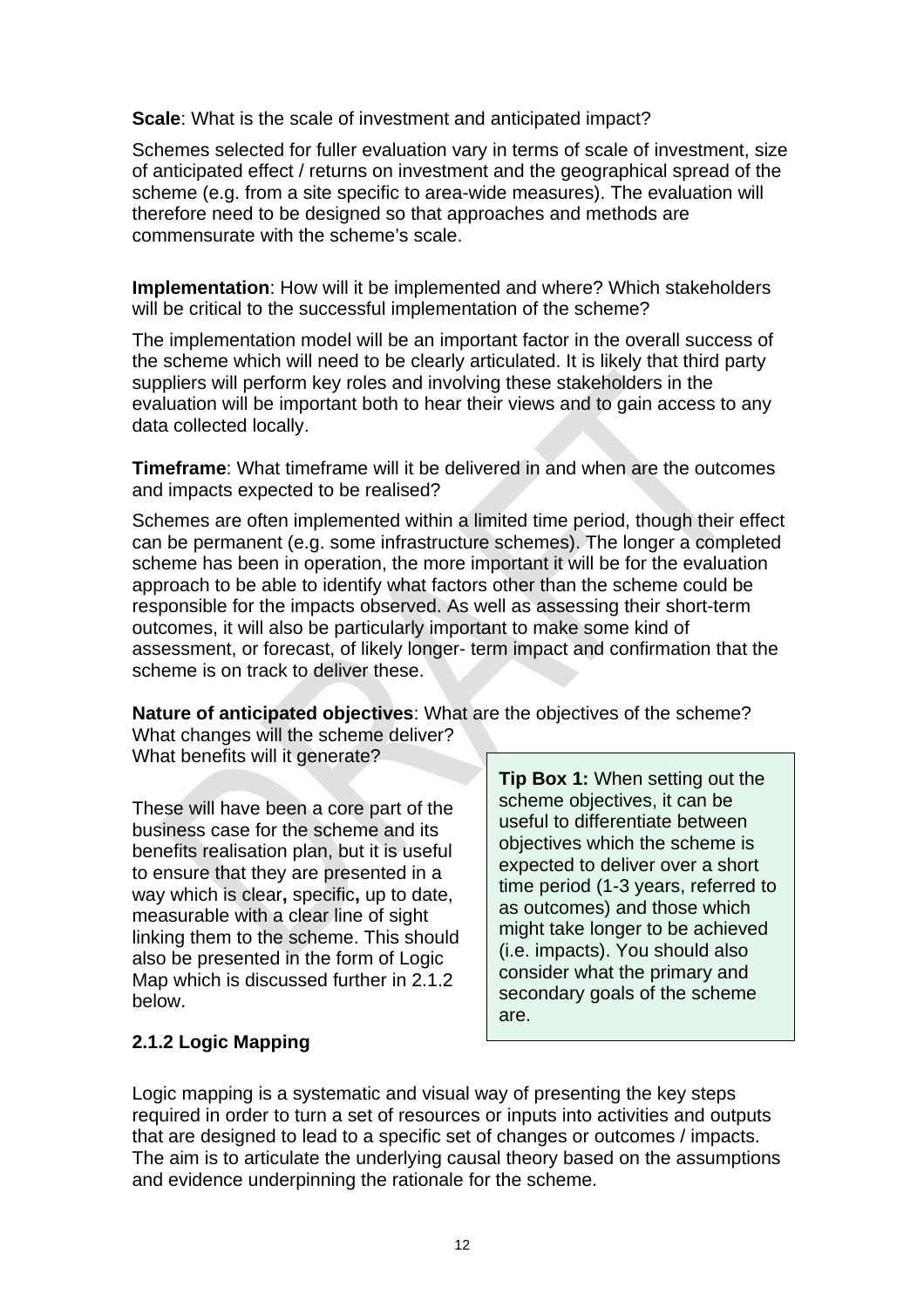Causality is central to logic maps, as they order events in such a way that the presence of one event or action leads to, or causes, a subsequent event or action.

Logic maps should seek to:

- Articulate what needs to happen in order for the anticipated outcomes and impacts to be achieved;
- Provide a clear line of sight between the inputs and the anticipated impacts;
- Visualise unintended effects:
- Highlight gaps in the evidence base and therefore help to focus evaluation effort accordingly;
- Outline the stages between the inputs and the desired impacts, which provides a transparent assessment framework within which existing evidence and evaluation results can be combined to provide answers to the evaluation questions; and
- Point to where the links between the inputs, outputs, outcomes and impacts are unclear, which aids delivery as well as evaluation design.

Figure 2.1 below illustrates the main components of a Logic Map*.* For further information please refer to *[A Logic Mapping: Hints and Tips Guide](http://www.dft.gov.uk/publications/logic-mapping-advice-guide/)* available from DfT's website https://www.gov.uk/government/publications/logic-mappinghints-and-tips-guide.

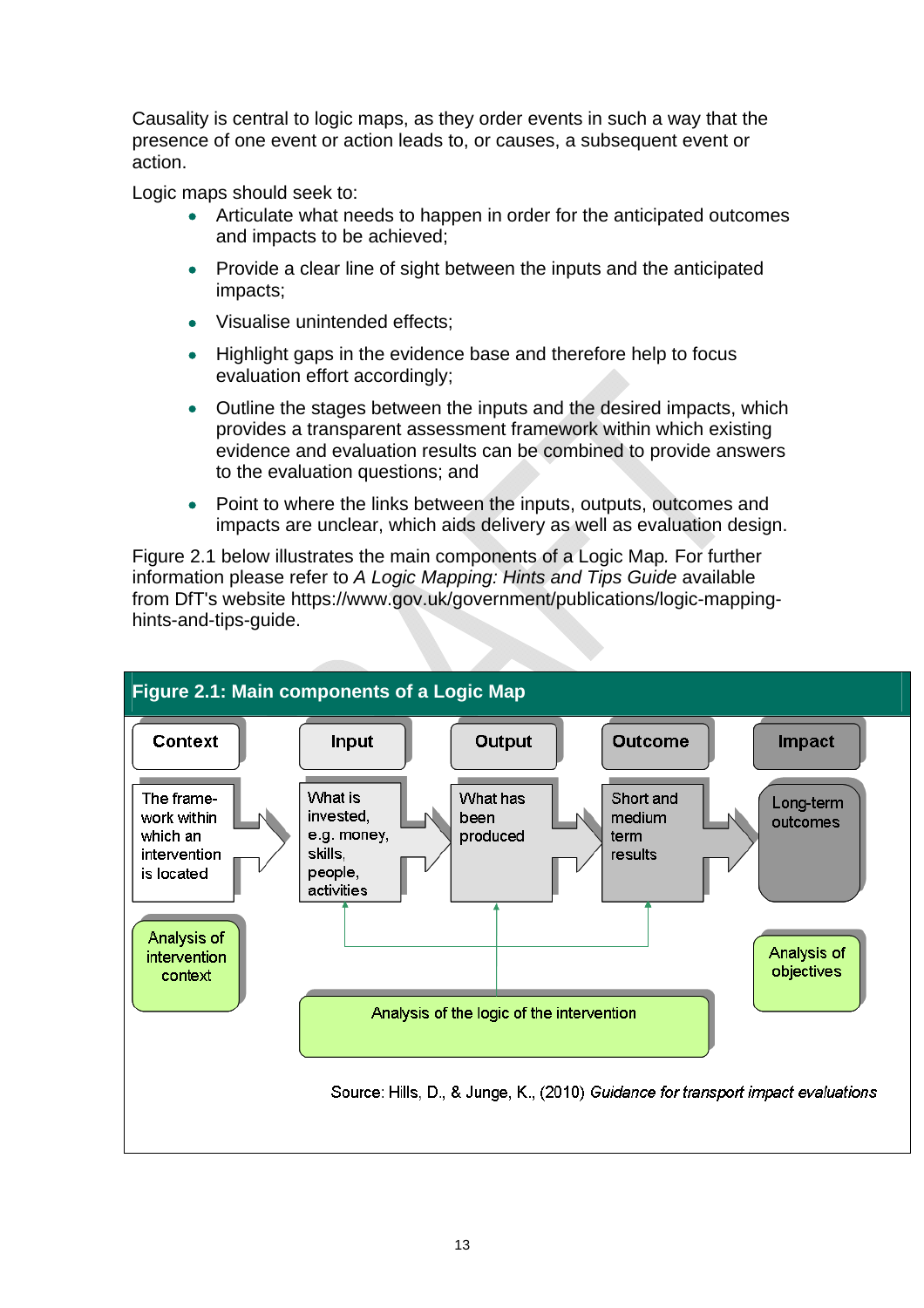## <span id="page-13-0"></span>2.2 Defining the audience for the evaluation

#### **Key questions to consider:**

- Who will be the main users of the findings?
- What types of evidence do they need?
- How do the needs of different stakeholders vary?
- How will they be engaged?

To ensure the evaluation evidence delivers optimum benefits it is important that the requirements of the anticipated users of the findings are considered at an early stage.

When starting to design the evaluation, it is therefore important to understand:

*Who the main users of the evidence will be and how will they be engaged?* For instance, Local Authority officers, key stakeholders in local decision-making such as, local community members, transport users, Councillors, emergency services, local transport operators / service providers, DfT analysts and policy makers, other Government Departments, Public Accounts Committee, Local Government Association etc.

*Are there different expectations for the results?* For instance, what are the expected outcomes and impacts and how do they relate to wider strategic objectives? Are there specific areas of local learning the evaluation should address?

*What would allow them to make effective use of the evaluation findings?* This includes consideration about the quality of evidence which is required to generate transferable findings and transparent reporting and dissemination of evaluation findings.

#### **Tip Box 2: Independent Peer Review**

For evaluation results to be their most useful, stakeholders will need to have confidence in their robustness, relevance and clarity. Peer review can be a valuable process in achieving this, particularly for complex, large-scale, innovative or contentious scheme evaluations. Having external specialists review the evaluation will add independence and credibility to the findings and, in the case of ongoing evaluations, will deliver insights into how an evaluation could be improved.

External assessment can come at different stages, either at evaluation completion or periodically throughout the delivery of the evaluation. It can be sourced from different areas including developing an expert panel (which might consist of a range of evaluation practitioners and front line delivery personnel), or through an academic institution to provide methodological review.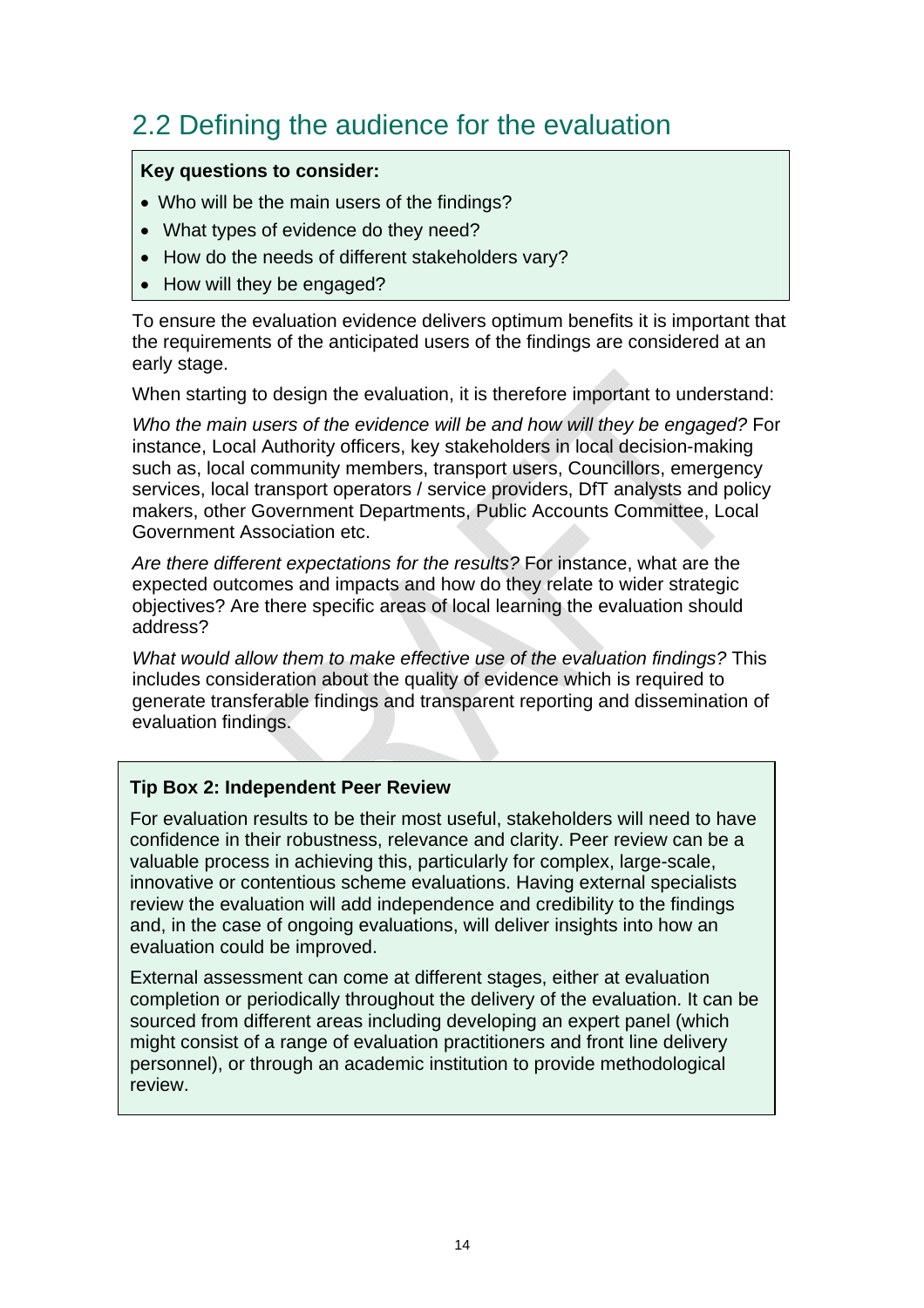## <span id="page-14-1"></span>2.3 Identifying the evaluation objectives and setting research questions

#### **Key questions to consider:**

- How do these respond to the needs of key stakeholders?
- How will the evaluation build on the existing evidence base?
- What questions will the evaluation answer?
- Is prioritisation necessary (for example due to time or resource constraints), if so what are the priority questions?

#### **2.3.1 Setting the evaluation objectives**

The third step in planning an evaluation is to set the objectives for the evaluation which will in turn inform the development of the specific research questions to be addressed. Framing and presenting the objectives of the evaluation is important for creating a common understanding of, and consensus around them and the subsequent research questions. This is a separate activity from defining the scheme's objectives, but the information gathered during that step will be relevant here.

The evaluation objectives for Local Authority Major Schemes need to build on the aims for fuller evaluations set out in the monitoring and evaluation framework for Local Authority Major Schemes<sup>[8](#page-14-2)</sup>:

- Whether the scheme was delivered effectively and efficiently;
- The causal effect of the scheme on the anticipated outcomes and whether these have contributed to the intended impacts; and,
- Whether the scheme had any unintended adverse or positive effects.

<span id="page-14-0"></span>Underpinning these aims, the objectives of the fuller evaluations could:

- Provide accountability for the investment in the scheme:
- Provide transferable evidence to inform decision making about future spending decisions on similar schemes;
- Generate knowledge about the success and cost effectiveness of the scheme in achieving its objectives;
- Assess the sustainability of the scheme;

- Learn about barriers to success and how they can be overcome; and,
- Improve the efficiency and effectiveness in the delivery of future schemes based on learning from this scheme.

<span id="page-14-2"></span><sup>&</sup>lt;sup>8</sup> Monitoring and Evaluation Framework for Local Authority Major Schemes, DfT, 2012, page 8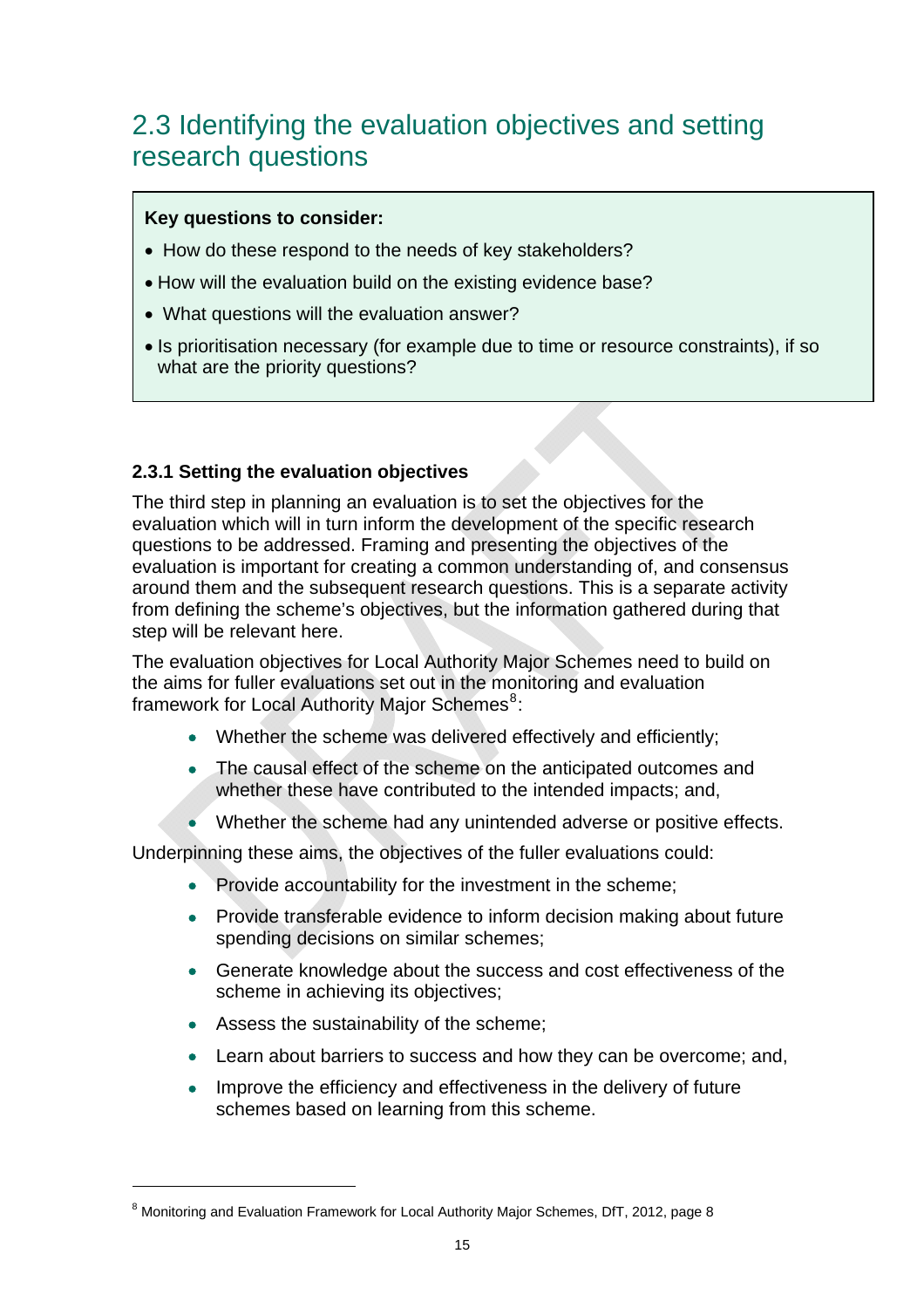The evaluation objectives for your scheme should respond to the DfT's requirements and also consider the needs of other key stakeholders identified in step two (section 2.2). The evaluation objectives will be tailored to the scheme and what it is trying to achieve, so the logic mapping and other activities undertaken in the previous step will need to be drawn on here.

#### **Tip Box 3: Setting evaluation objectives**

*Avoid a lengthy list of objectives:* The focus should be limited to no more than three to five objectives. It is generally preferable to explore a few issues in depth rather than to examine a broad set superficially.

*Use clear outcome-focused language*: Do not state the objectives in technical or process terms.

Source: "Writing Terms of Reference for Evaluation: A how-to guide", Independent Evaluation Group (2011)

http://siteresources.worldbank.org/EXTEVACAPDEV/Resources/ecd\_writing \_TORs.pdf

#### **2.3.2 Designing the research questions**

Once the evaluation objectives have been established, more detailed research questions can be prepared.

The following considerations should be made when designing the research questions<sup>[9](#page-15-0)</sup>:

- There should be a logical progression between the purpose of the evaluation, its specific objectives, and the questions posed in relation to each objective;
- Questions should be specific and focused on the scheme being evaluated;
- Depending on the type and purpose of the evaluation, such questions are likely to address specific demands for information related to the following broad areas of inquiry (See Annex A for some examples):
	- 1. Have the right things been done? (relevance, effectiveness)

2. Have things been done well? (efficiency, effectiveness)

3. What results have been achieved? (effectiveness, impact, cost/ effectiveness)

4. How do the results compare with an alternative intervention to achieve the same objective? (relative effectiveness, impact, cost/ effectiveness)

- 5. How could things be done better in the future?
- 6. Are the results sustainable?

<span id="page-15-0"></span><sup>&</sup>lt;sup>9</sup> Source: "Writing Terms of Reference for Evaluation: A how-to guide", Independent Evaluation Group (2011)

[http://siteresources.worldbank.org/EXTEVACAPDEV/Resources/ecd\\_writing\\_TORs.pdf](http://siteresources.worldbank.org/EXTEVACAPDEV/Resources/ecd_writing_TORs.pdf)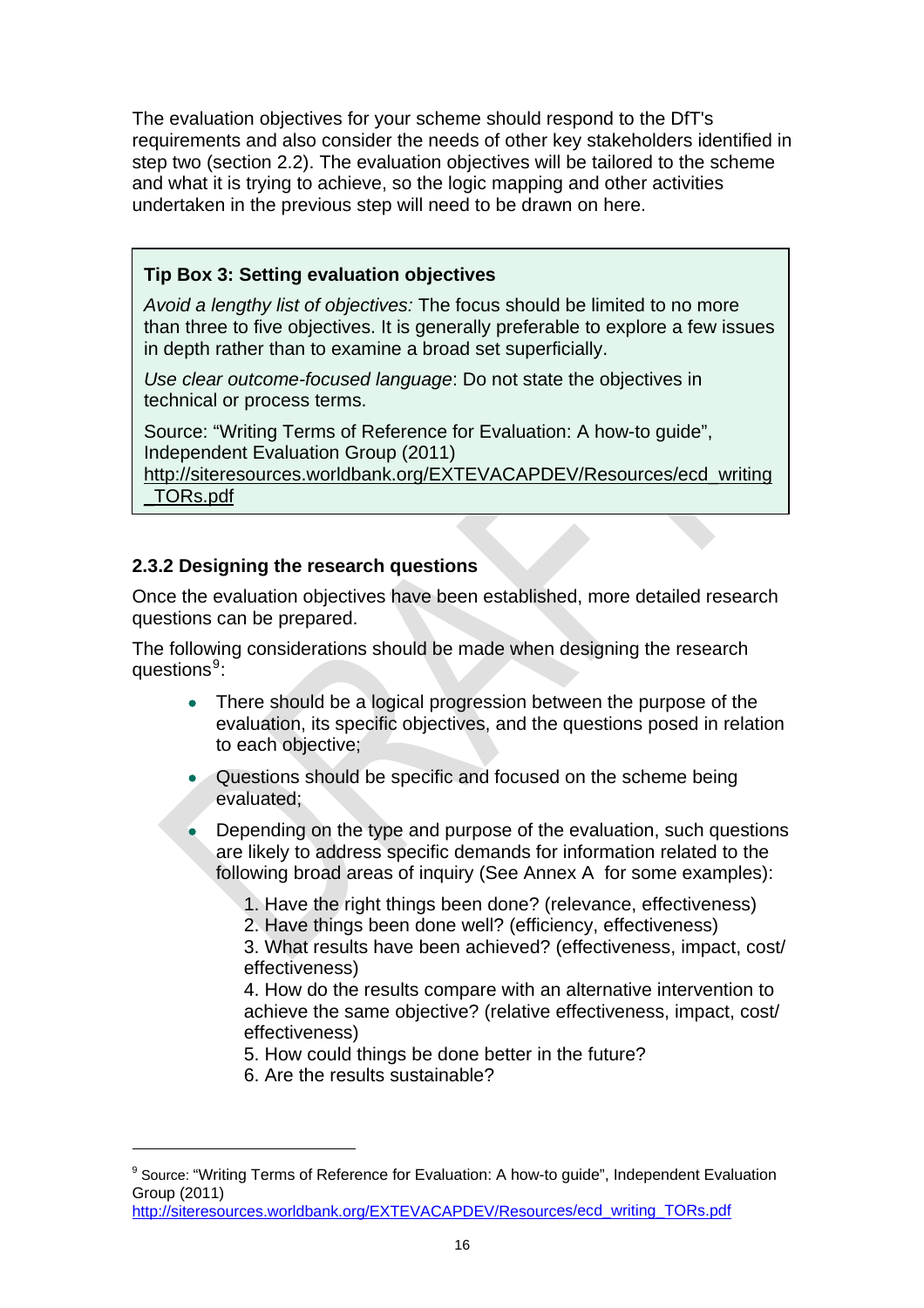In constructing the list of evaluation questions, it is important to prioritise these areas of inquiry according to the information needs of stakeholders and the overall rationale driving the evaluation. More information on formulating research questions can be found in Annex A.

#### **Summary of Section A**

Section A sets out what evaluation planners should consider for the completion of part 1 – 3 of their evaluation plans (see Figure 2.2). Through this process it should become clear what evaluation planners intend to deliver through evaluation (e.g. evaluation objectives and research questions) and how this interlinks with the context in which the evaluation takes place (e.g. scheme background and objectives/outcomes). However, it does not address how the evaluation will be delivered. Decisions regarding and prioritisation of evaluation objectives and research questions only address what will be evaluated, not how it will be evaluated.

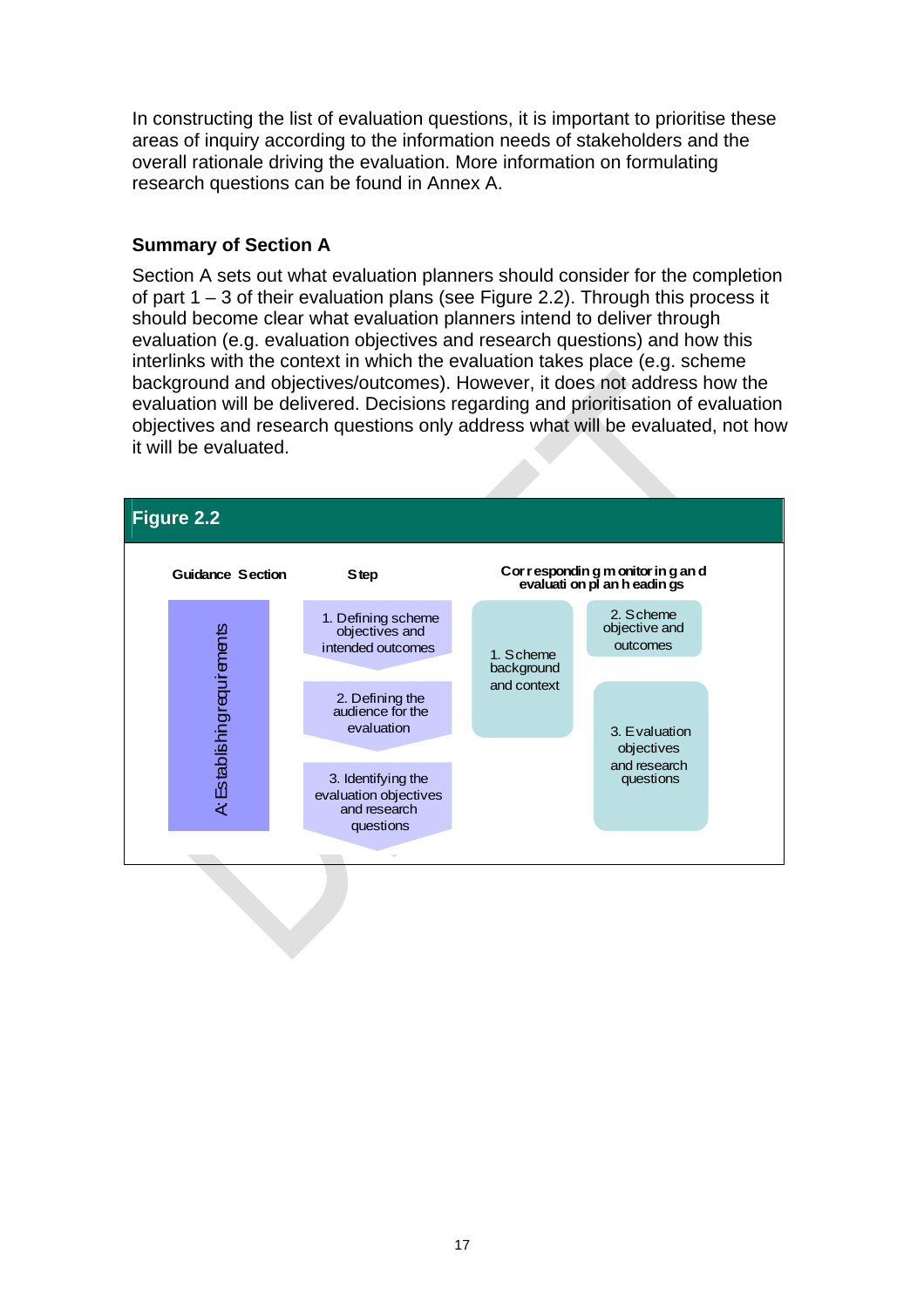# <span id="page-17-0"></span>3. Section B - Selecting the appropriate type of evaluation

#### **Introduction**

There are a variety of approaches to evaluation, which can produce different types of evidence. Fuller evaluations will generate evidence on the process, impacts and cost effectiveness of the scheme (economic evaluation). Evaluation planners should consider how the evaluation will be undertaken to incorporate these three aspects and there will be specific considerations to make about how to design the evaluation approach which for each aspect.

This section provides an overview of the broad range of evaluation approaches set out in the Magenta Book. It is not possible to go into detail about each approach in this document but by providing insight into the range of approaches available, evaluation planners can start to make informed decisions about the relative strengths and weakness of each approach when applied in their scheme context.

This section will help the evaluation planner to work through the key steps in selecting the right type of evaluation:

1. **Selecting the evaluation approach**; and,

#### 2. **Identifying the data requirements**

Working through these steps will help you develop sections 4-6 of the monitoring and evaluation plan required for fuller evaluations and can help you deliver the following outputs:

- Outline evaluation approach;
- Plans for the data requirements, methodological and analytical approaches which can be used to develop the measures template (see Appendix 5 of the DfT Monitoring and Evaluation Framework for Local Authority Major Schemes.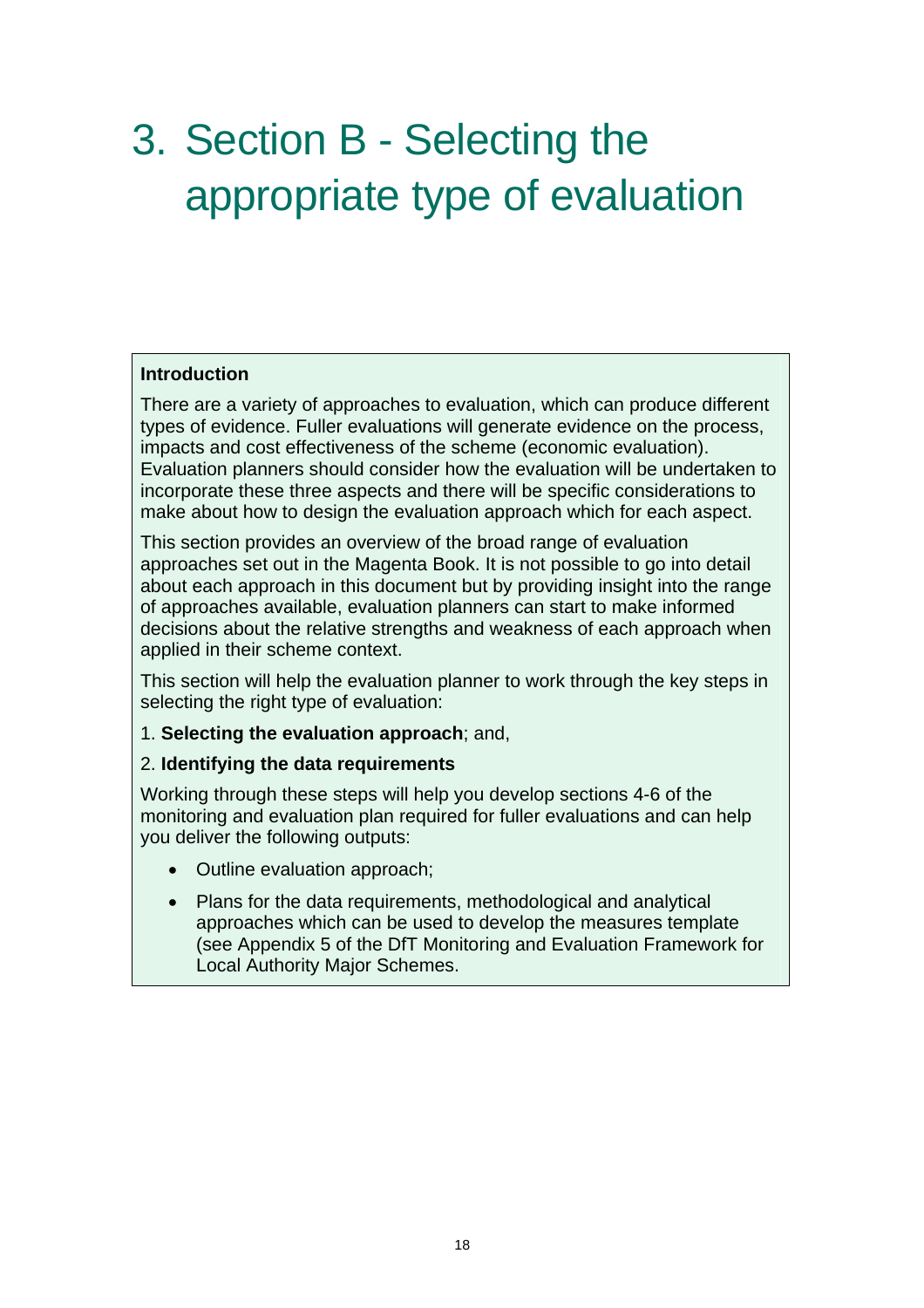# <span id="page-18-0"></span>3.1 Selecting the evaluation approach

#### **Key questions to ask:**

- How will the evaluation design combine requirements for process, impact and economic evaluation?
- Will a scoping / feasibility study be required?
- How extensive is the evaluation likely to be?
- What level of robustness is required?
- Can proportionate steps be taken to increase the robustness of the evaluation, if so what are these?

This step will build on the scope for the evaluation which is discussed in section 2.1 and articulated through the evaluation objectives.

#### **3.1.1 Types of evaluation**

This section starts with a brief overview of the different types of evaluation. The Monitoring and Evaluation Framework for Local Authority Major Schemes sets out that fuller evaluations should seek to answer the following high level questions and those stated in Annex A:

- How was the scheme delivered?
- What difference did the scheme make? and,
- Did the benefits justify the cost?

The Magenta Book explains that these questions can be answered through three different types of evaluation, which are defined as  $10<sup>c</sup>$  $10<sup>c</sup>$ .

**Process evaluations** seek to answer the question of how the scheme was delivered by analysing the processes by which the scheme was implemented (see section 3.1.2). This is important for understanding how and why a scheme was successful (or not) in delivering the intended benefits and generates valuable lessons about how to improve the management and implementation of current and future schemes;

<span id="page-18-1"></span><sup>10</sup> Taken from Chapter 2 of the HM Treasury, (2011) *The Magenta Book, Guidance for evaluation* <http://www.hm-treasury.gov.uk/magentabook>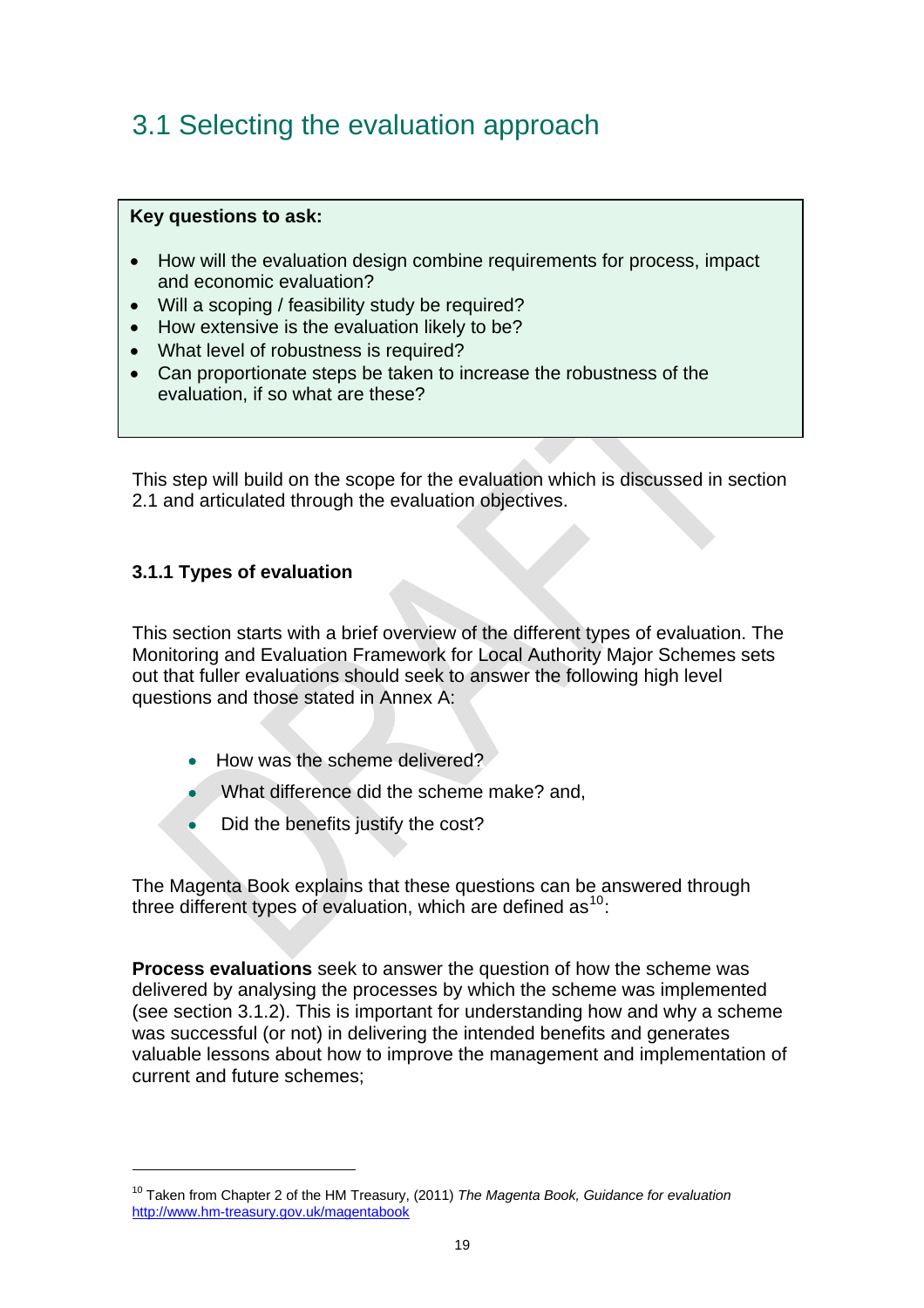**Impact evaluations** focus on demonstrating and quantifying the difference made by the scheme (see section 3.1.3). Impact evaluations provide robust, objective evidence about whether the scheme caused the intended outcomes and impacts and for whom. It is also used to assess any wider or unintended effects of the scheme; and,

**Economic evaluations** use the evidence generated through impact and process evaluations to assess whether the outcomes and impacts generated by the scheme justify the investment. [This section of the guidance is still under development but further information can be found in [WebTAG Unit 3.5](http://www.dft.gov.uk/webtag/documents/expert/unit3.5.php).]

The design of the fuller evaluation will need to consider the data which is required for combining these three types of evaluation and the approaches to data collection which are most suitable given the context of the scheme. If possible, building in a scoping / feasibility study to test out / develop methods for delivering the selected approach will be a valuable exercise.

All three types of evaluation are very complementary and should be delivered as part of the scheme lifecycle. Figure 3.1 below shows how they interlink and when they should be undertaken.



The next sections provide more detail on process and impact evaluations and some of the key considerations for evaluation design.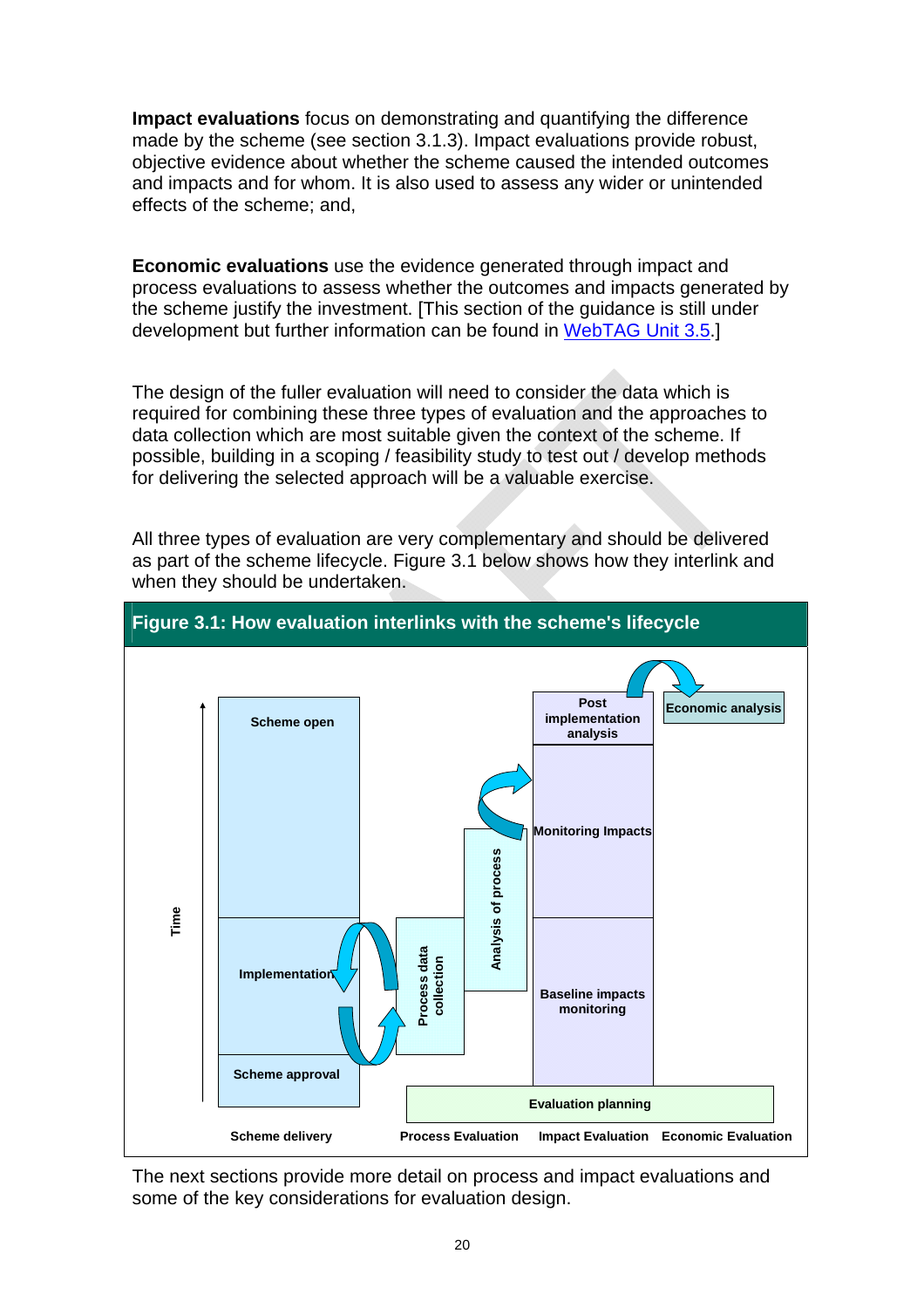#### **3.1.2 Process evaluation**

Process evaluations examine how a scheme is delivered in practice and provide understanding about how and why a scheme results in certain outcomes (or fails to). They are particularly valuable when delivered alongside impact evaluations. It offers complementary evidence by providing crucial insights into why or why not the scheme worked and to test the logic map on which the scheme is based which helps attribute the evaluation findings to the scheme. On their own, they cannot tell you what a scheme has achieved or whether it has worked.

Process evaluation can be used throughout the life of a scheme to provide timely feedback about whether a scheme is being implemented as expected, whether important outputs are being delivered and if there are any parts of the scheme which are not working or which are working particularly well.

*Adapted from the Magenta Book 2011* 

To get the most out of a process evaluation, data should be collected and analysed during the implementation stages. It offers real-time feedback which can contribute to continuous improvement in delivery. It also gathers evidence which contributes to the analysis and interpretation of the impact and economic evaluations (see tips for getting the most out of a process evaluation in Table 3.1 below).

#### **Designing a process evaluation**

Process evaluations tend to use a range of qualitative and quantitative research methods. They draw on performance and financial management data, feedback from the project management team, delivery team and wider stakeholders, they can also build in evidence from the end users' perspectives about whether the delivery process and / or outputs have met their needs and expectations.

When planning the scheme's process evaluation, you will need to consider how it will build on and utilise the evidence collected and analysed from the standard monitoring and the evidence required for scheme project management. Table 3.1 below provides an illustration of the types of evidence collected for scheme project management and assurance, standard monitoring and process evaluation within a fuller evaluation project. This helps to set out the distinction between the sets of activities but also highlights how they can complement each other and the importance of developing an integrated plan for data collection.

The evaluation planner will need to refer back to the research questions for the evaluation and may even need to define a further level of questions specific to the scheme process. Annex A provides some examples of types of process evaluation questions.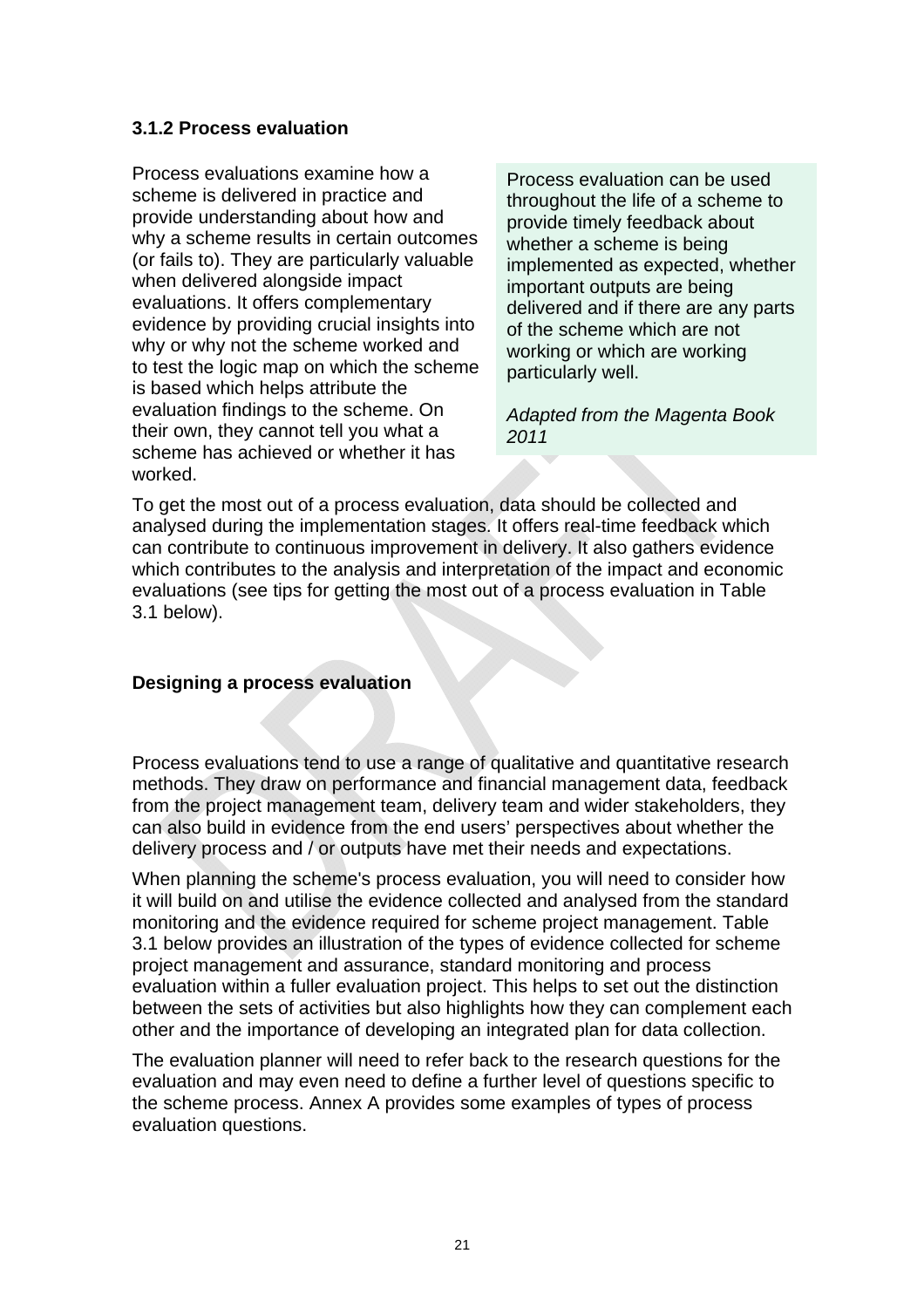| Table 3.1: Types of evidence collected on scheme implementation process |                                                                                                                                                            |                                                                                                                                                                  |                                                                                                                                                                                                                                                                                                                                         |  |
|-------------------------------------------------------------------------|------------------------------------------------------------------------------------------------------------------------------------------------------------|------------------------------------------------------------------------------------------------------------------------------------------------------------------|-----------------------------------------------------------------------------------------------------------------------------------------------------------------------------------------------------------------------------------------------------------------------------------------------------------------------------------------|--|
| <b>Type of process</b><br>information <sup>11</sup>                     | <b>Project management</b>                                                                                                                                  | <b>Standard Monitoring</b>                                                                                                                                       | <b>Fuller evaluation</b>                                                                                                                                                                                                                                                                                                                |  |
|                                                                         | Whether the scheme was implemented as planned                                                                                                              |                                                                                                                                                                  |                                                                                                                                                                                                                                                                                                                                         |  |
| Scheme planning                                                         | Check point assessment that<br>the scheme plan in on track to<br>deliver. This will identify any<br>issues or delays as part of the<br>management process. | Retrospective<br>assessment of scheme<br>delivery against<br>originally planned<br>timeframes. Using real-<br>time monitoring of<br>implementation.              | This should look to draw on<br>these two activities plus also<br>explore why delays / changes<br>to the plan were encountered,<br>whether they were, or could<br>have been, foreseen /<br>mitigated, the knock-on effects<br>to the overall delivery of the<br>scheme and cost, and the<br>lessons to be learnt for future<br>delivery. |  |
| <b>Delivery context</b>                                                 |                                                                                                                                                            |                                                                                                                                                                  | <b>Exploring whether factors</b><br>external to the scheme have<br>impacted on implementation<br>and, if so, in what way.                                                                                                                                                                                                               |  |
| <b>Costs</b>                                                            | Ongoing financial monitoring<br>and contingency planning.                                                                                                  | Outturn investment<br>costs, the use of<br>contingency budgets,<br>any cost savings or<br>overruns, outturn<br>operating, maintenance<br>or other capital costs. | This could provide a wider<br>analysis of the inputs to the<br>scheme beyond the financial.<br>For instance, staff, expertise<br>and specific tools required to<br>deliver the scheme. It would<br>also generate more detailed<br>understanding of the reasons<br>behind any divergences from<br>the planned scheme budget.             |  |
| What has worked more or less well                                       |                                                                                                                                                            |                                                                                                                                                                  |                                                                                                                                                                                                                                                                                                                                         |  |
| <b>Stakeholder</b><br>management                                        | Ongoing review that the<br>stakeholder management plan<br>is appropriate, up to date and<br>being implemented.                                             | Reporting what<br>stakeholder<br>management<br>approaches were<br>actually adopted and<br>identifying lessons<br>learnt from these<br>approaches.                | This should build on the<br>standard monitoring and may<br>involve a wider range evidence<br>gathering than standard<br>monitoring. For instance,<br>obtaining evidence directly from<br>the stakeholders about their<br>experiences.                                                                                                   |  |
| <b>Risk management</b>                                                  | Ongoing management of risks<br>which are escalated when<br>required. Consistent<br>assessment of risks and clear                                           | Review of<br>effectiveness of risk<br>management<br>processes. This might                                                                                        | This may involve more in-depth<br>data collection to learn lessons<br>what factors were critical to<br>successful risk management,                                                                                                                                                                                                      |  |

<span id="page-21-0"></span><sup>&</sup>lt;sup>11</sup> These are based on the Monitoring and Evaluation Framework for Local Authority Major Schemes, there may be other aspects which a process evaluation could also assess. These are not mutually exclusive categories.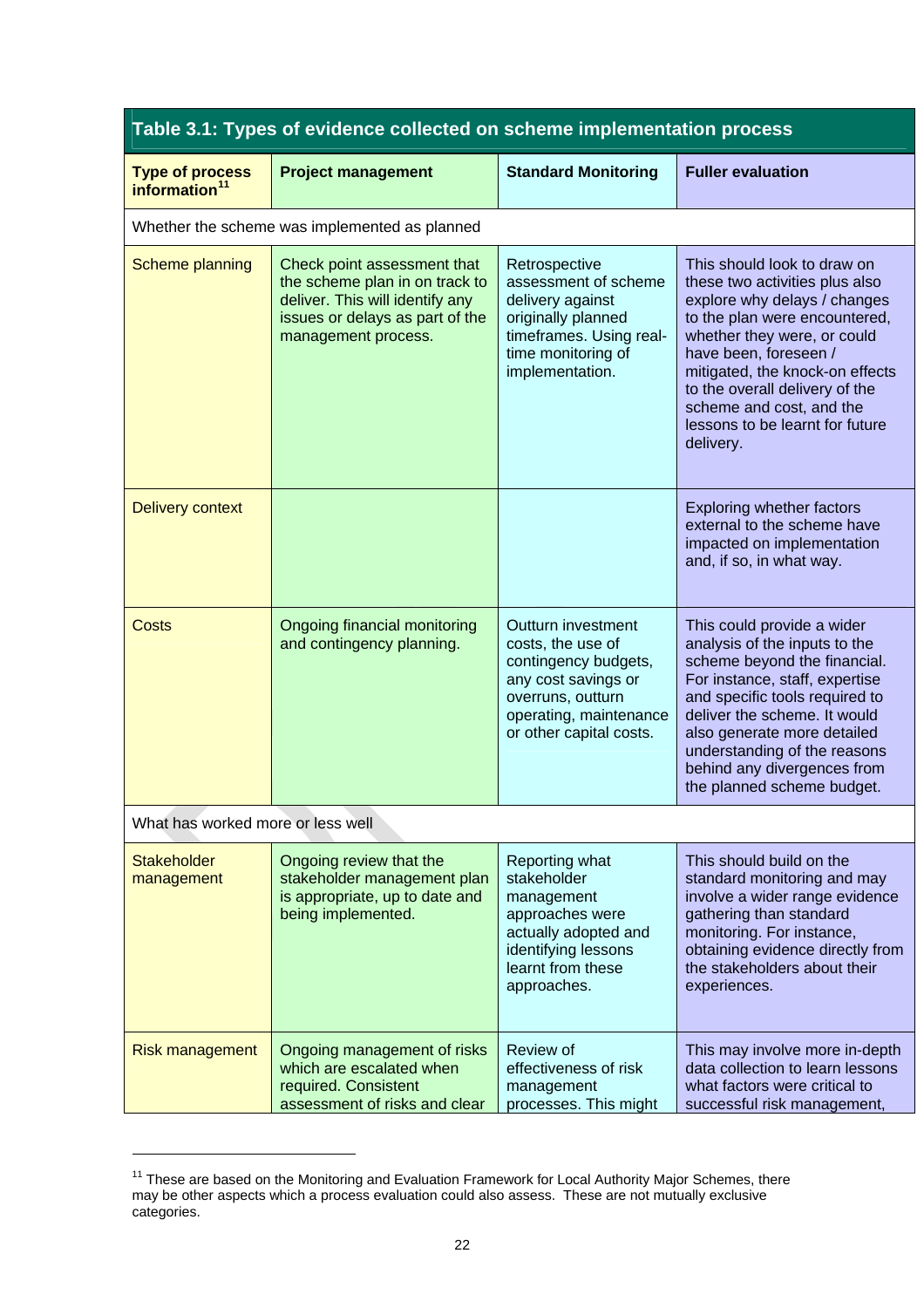|                                      | ownership.                                                                                                                                                                        | include an assessment<br>of which risks were<br>realised and with what<br>impact.                                                                                                                                                                            | how challenges were overcome<br>and the implications of any<br>unforeseen risks. It may also be<br>useful to undertake case study<br>analyses of specific risks which<br>have been escalated and how<br>these are managed.                                                                                                                                                                                                                                                                                                                             |
|--------------------------------------|-----------------------------------------------------------------------------------------------------------------------------------------------------------------------------------|--------------------------------------------------------------------------------------------------------------------------------------------------------------------------------------------------------------------------------------------------------------|--------------------------------------------------------------------------------------------------------------------------------------------------------------------------------------------------------------------------------------------------------------------------------------------------------------------------------------------------------------------------------------------------------------------------------------------------------------------------------------------------------------------------------------------------------|
| <b>Mitigation</b><br><b>Measures</b> | Ongoing review of delivery of<br>mitigation measures and their<br>effects on reducing potential<br>impacts to tolerable levels.                                                   | Description of how<br>proposed mitigation<br>measures have<br>changed during /<br>following<br>implementation and the<br>reasons for the<br>changes.                                                                                                         | This may also explore how<br>effective mitigation measures<br>were built into the scheme and<br>whether these delivered the<br>intended effects and whether<br>any unintended issues arose<br>which required additional<br>mitigation.                                                                                                                                                                                                                                                                                                                 |
|                                      | Whether it is delivering the expected outputs and outcomes                                                                                                                        |                                                                                                                                                                                                                                                              |                                                                                                                                                                                                                                                                                                                                                                                                                                                                                                                                                        |
| <b>Scheme outputs</b>                | Ongoing assurance that<br>outputs comply with agreed<br>quality criteria and delivered<br>within a defined quality<br>assurance process.                                          | Describe actual<br>scheme outputs and<br>identify any changes to<br>these since funding<br>approval and any<br>changes to ongoing<br>operational<br>assumptions (e.g. fare<br>levels and provision of<br>services).                                          | Assessing whether the outputs<br>have been delivered to the<br>required quality standard,<br>whether they are bringing about<br>the changes anticipated in the<br>logic map to deliver the<br>outcomes and whether any<br>unanticipated changes have<br>occurred as a result of the<br>outputs.                                                                                                                                                                                                                                                        |
| <b>Benefits</b>                      | Ensuring that the benefits are<br>defined and measurable and<br>the plan in place is being<br>actioned and monitored<br>ahead of checking whether<br>benefits have been realised. | An assessment of<br>which benefits have<br>been realised during<br>implementation and<br>whether the scheme on<br>track to deliver all<br>anticipated benefits.<br>Also an assessment of<br>whether the scheme<br>has reached the<br>intended beneficiaries. | This may explore in more depth<br>the experience of service users,<br>wider members of the target<br>population and delivery<br>partners during and following<br>implementation. This is in order<br>to test whether the anticipated<br>benefits were realistic, to<br>assess whether external factors<br>have affected the achievement<br>of the benefit (and, if so, how),<br>explore any disbenefits or<br>unintended consequences and<br>to draw out lessons about the<br>effectiveness of the scheme in<br>delivering the anticipated<br>benefits |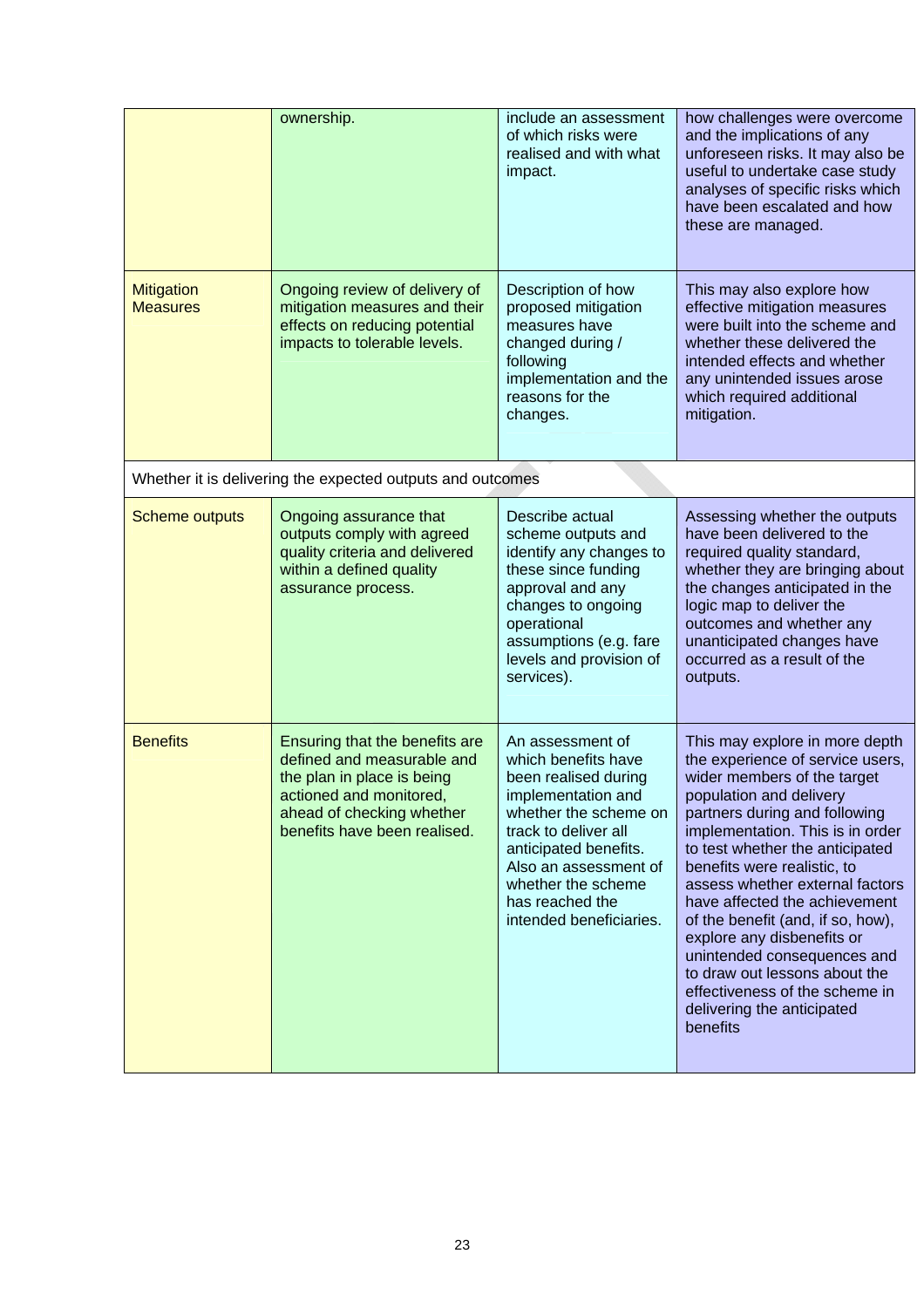#### **Tip Box 4: Tips for getting the most out of a process evaluation**

- Design in real-time data collection and analysis to enable opportunity to feedback into delivery. Don't underestimate the importance of good records management. Implementation diaries can provide a useful resource for documenting the delivery stages.
- Monitor whether the scheme remains on track to deliver the anticipated outputs and outcomes. Process evaluations explore in depth what lessons have been learnt and why the scheme is on track or not. This evidence can be used to feed into project management and assurance activities.
- Capture lessons learnt during delivery, leaving this to after implementation risks loss of corporate memory.
- Process evaluations can offer the most value when undertaken by independent evaluators who can learn from the delivery team and also provide an objective assessment of the documentary evidence and the feedback provided by stakeholders and the target population.
- Process evaluations should not just focus on internal processes but also on the experience and perceptions of other delivery partners, stakeholders and end users / target population, who are all critical to the success of the scheme.
- Consider which evidence is best collected via a process evaluation about input and output measures for cost-benefit analysis. If the specific data requirements for economic analysis are not considered when designing the process evaluation, a meaningful economic evaluation might be effectively precluded, as it will not be possible to collect the information retrospectively.
- Some schemes may have elements which are particularly innovative or novel which may warrant a more detailed exploration than other elements of scheme delivery.

When designing a process evaluation it is important to think about the quality of the data collected. It is likely to need to draw on both objective data (such as administrative data) and subjective data (based on people's experiences and perceptions) which means that triangulating these sources of data is important to build robust analysis and inform interpretation. Section 3.3.2 discusses data collection approaches. For more information about delivering a process evaluation see Chapter 8 of the HMT Magenta Book.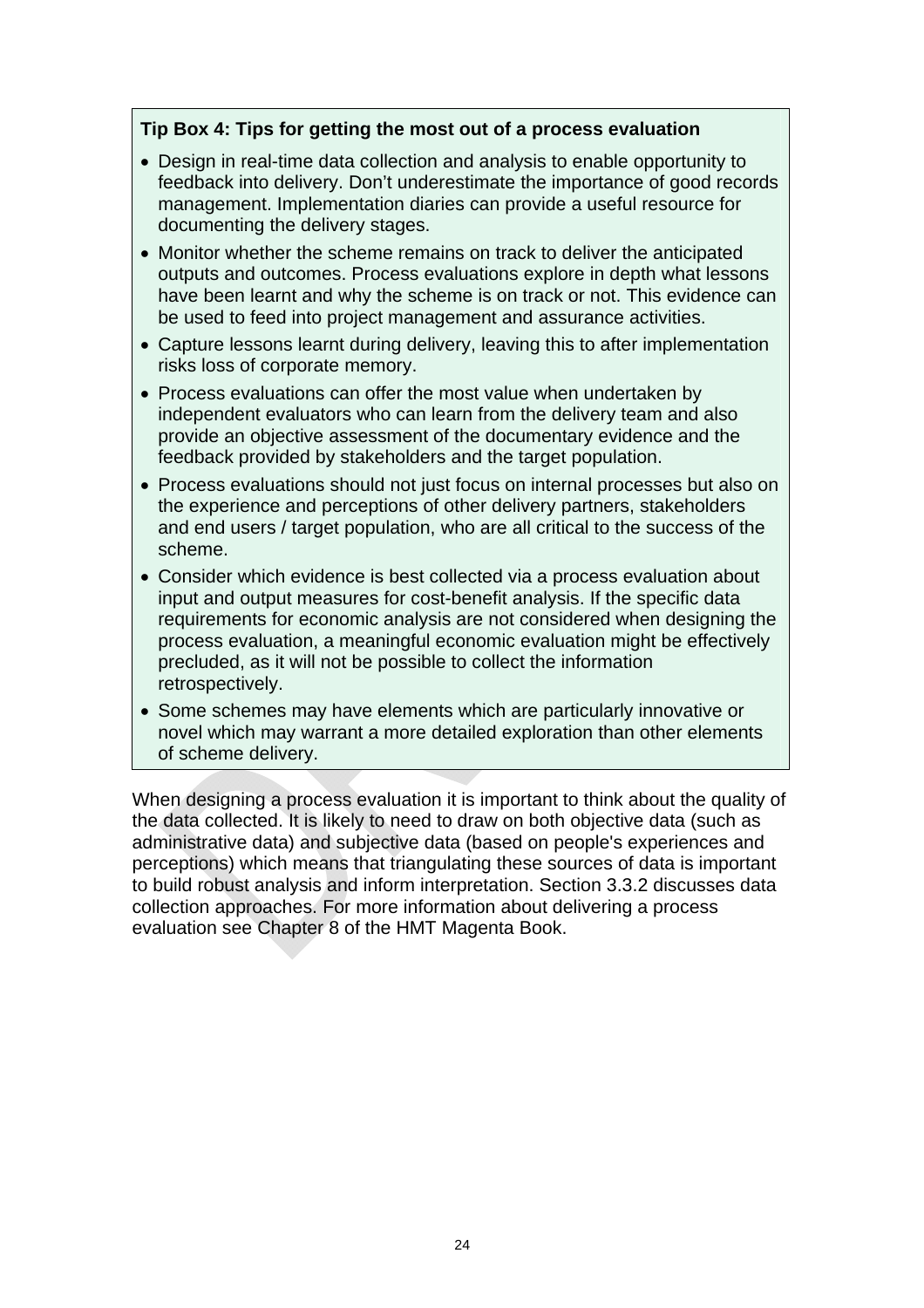#### **3.1.3 Impact Evaluation**

Assessing the difference a scheme has made involves a focus on the outcomes of the scheme and should seek to answer the following:

- Did the scheme achieve its stated objectives and realise its benefits?
- Were there observable and statistically significant changes in the outcomes? If so, how big was the change? How much can be said to have been caused by the scheme as opposed to other factors?
- Did any outcomes occur which were not originally intended, and if so, what and how significant were they?

In planning for the impact evaluation it is important to consider which type of impact evaluation (these are set out below) is most appropriate for the scheme. It is important to invest time at this stage in understanding the different types of approaches and the benefits and limitations they generate as this will have implications for the conclusions which can be confidently taken from the evaluation. Therefore, the needs of the evaluation audience should also be taken into consideration at this stage. It may be appropriate to undertake a scoping or feasibility study before deciding which approach is most suitable.

Factors which will influence this consideration include the:

- Objectives of the evaluation and the needs of the audience;
- Quality and reliability of different evaluation approaches to meet the above;
- The feasibility of the evaluation approach given the scheme design;
- Time and resources available for the evaluation;
- Availability and reliability of the existing evidence base and the contribution this evaluation will make to it;
- Complexity of the scheme design and the relationship to the outcomes;
- Degree of influence of confounding factors on the outcomes and impacts; and,
- Quality of existing data sources and measurability of outcomes.

This section provides an overview of the range of different types of impact evaluation approaches and the degree of rigour they generate. However, to start with there are some underlying concepts which should be considered as they affect the quality of an impact evaluation:

#### **Attribution**

Evaluating impact involves assessing:

- whether something has happened using descriptive statistics; and,
- whether the scheme was responsible.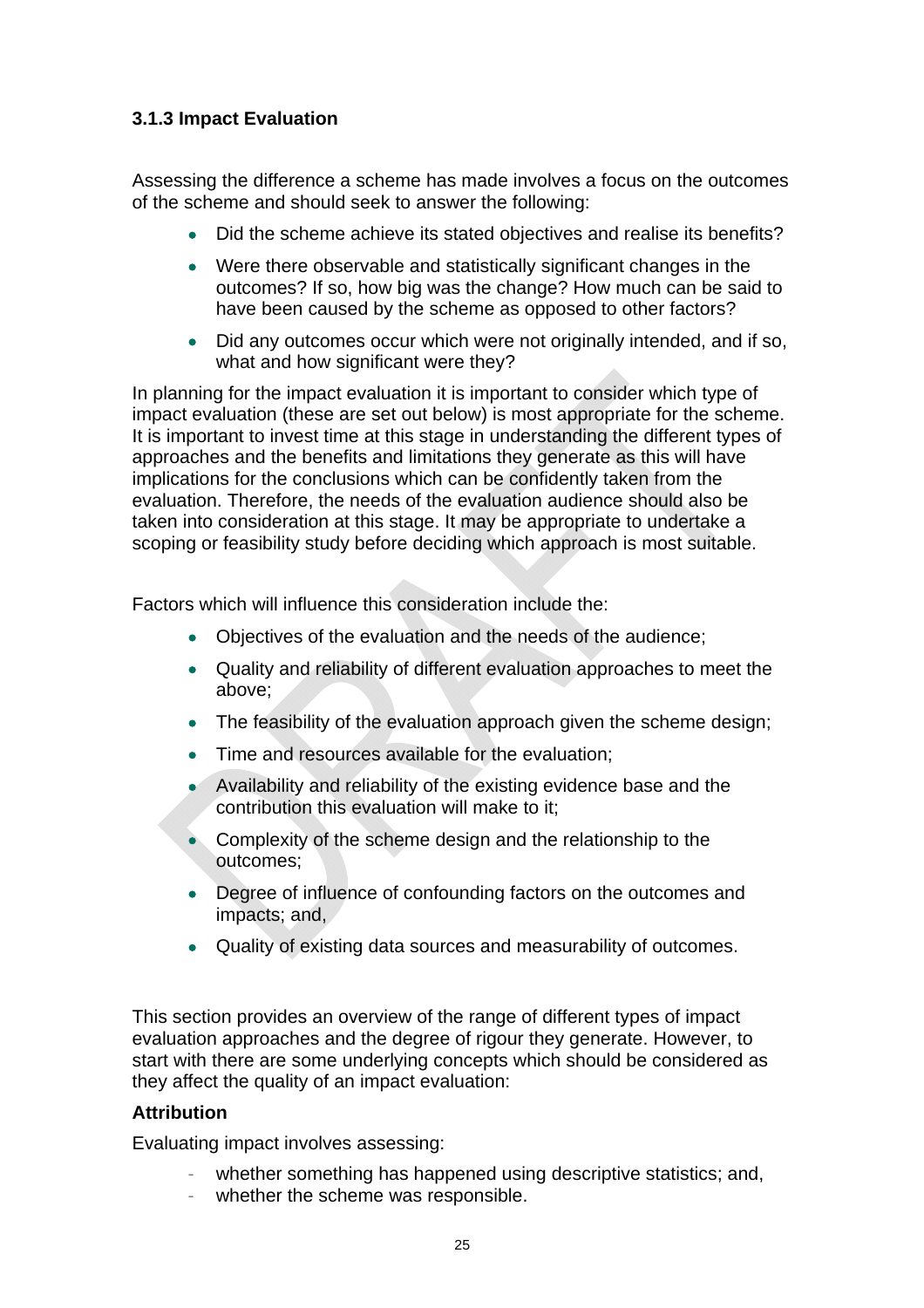Separating out the effects of the scheme from the other influences is the defining feature of an impact evaluation, but is also one of the biggest challenges.

A key concept is the **counterfactual** – what would have occurred had the scheme not taken place. By definition it cannot be observed directly, because the scheme has taken place. Good quality impact evaluations seek to obtain a good estimate of the counterfactual, usually by comparison to areas / populations not exposed to the scheme. For more information please refer to Chapter 9 of the Magenta Book.

For some schemes, it just may not be possible to isolate an effect because the scheme is being delivered as part of a wider package. In these cases, **Contribution Analysis** may be appropriate because it does not attempt to prove that one factor 'caused' the desired outcome, but rather to explore the contribution an initiative is making to observed results. It seeks to answer the question "in light of the multiple factors influencing a result, has the intervention made a noticeable contribution to an observed result and in what way?" (Mayne,  $2012^{12}$  $2012^{12}$  $2012^{12}$ ). It does this by developing a 'theory of change' (discussed more below) showing the links between the activities, outcomes and contexts of the policy and collecting evidence from various sources to test this theory, the aim is to build a credible 'performance story'. This can demonstrate whether interventions were indeed an important influencing factor in driving change, perhaps along with other factors.

For further information please refer to guidance prepared by the Scottish Government<http://www.scotland.gov.uk/Resource/Doc/175356/0116687.pdf>

#### **Strength of evaluation design**

**Internal Validity** and **External Validity** are key tests for assessing the strength of the evaluation design.

Internal Validity is used to assess the extent to which the design will provide results which are a true reflection of the impact on the target population. This means that assumptions underpinning the evaluation design and analysis will need to be formally tested. Some impact evaluation and data collection approaches provide stronger assurances to internal validity than others (for instance Randomised Control Trials (see Table 3.2 below) are considered to be the strongest approaches for delivering internal validity), and this should be a consideration when deciding on approaches.

External Validity is important for deciding whether the impact estimated for the scheme can be extrapolated / generalised to others areas. Threats to external validity include:

• Producing evaluation findings which are not representative of the wider population;

<span id="page-25-0"></span> $12$  Mayne. J, (2012) 'Contribution analysis: Coming of age?' Evaluation 18(3) 270-280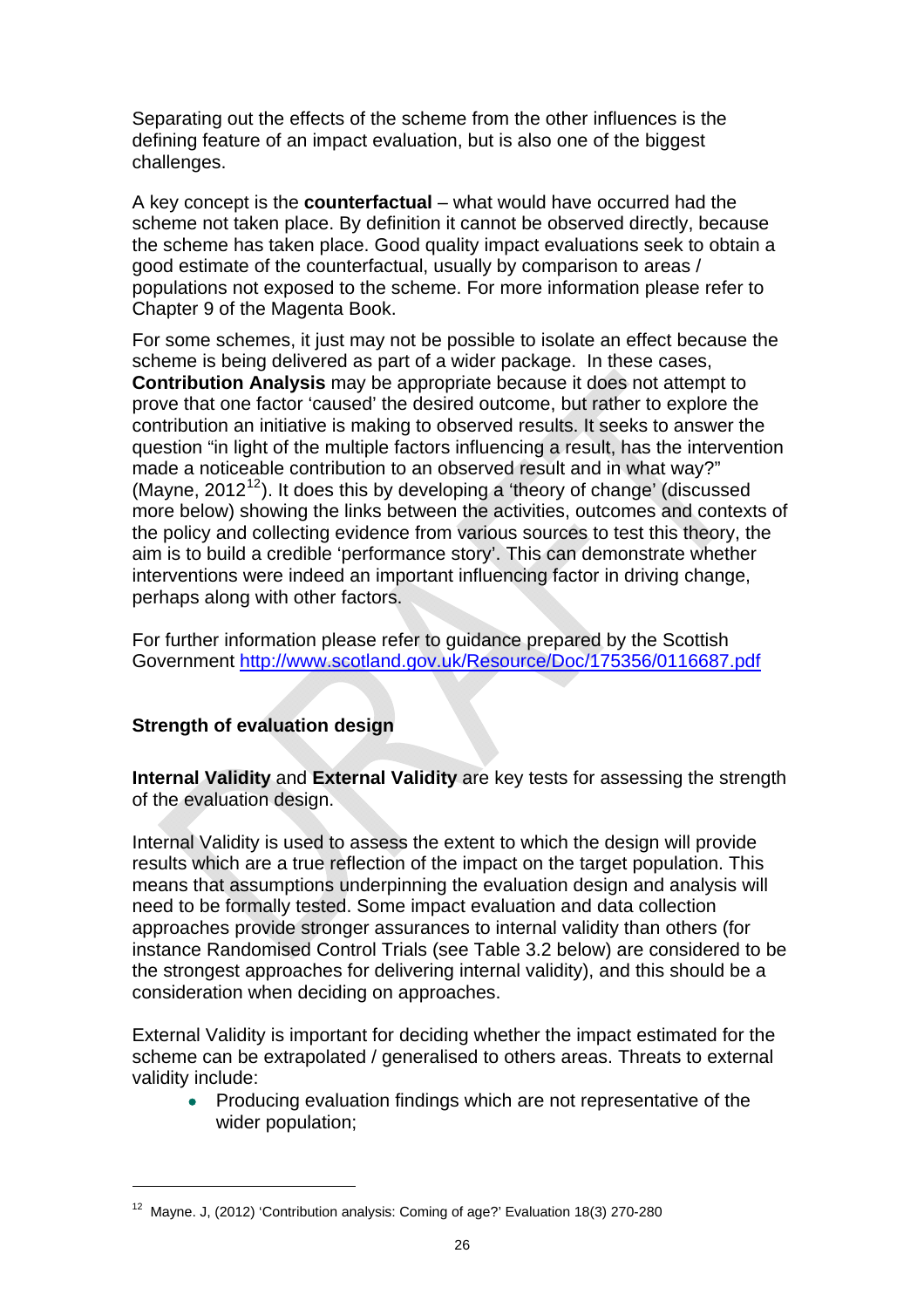- Not accounting for the influence of other contextual factors in the analysis of scheme impact; and,
- Not assessing any substitution or displacement effects (for instance whether a reduction in congestion in one area has led to increased congestion in another area).

#### **Experimental impact evaluations**

Experimental (also referred to as empirical) impact evaluations seek to find out whether the scheme caused the anticipated outcomes to occur. They require both a measure of the outcome and a means of estimating what would have happened without the scheme, usually using a comparison group. Types of experimental impact evaluations are given in Table 3.2.

Experimental impact evaluation is considered to be the most robust impact evaluation approach for internal validity and attribution as it seeks to isolate the effect of the scheme from the other factors affecting the outcomes and impacts of interest.

Experimental evaluations are *most suited* to schemes when:

There is a means of estimating the counterfactual;

Data of adequate quality and quantity will be available to support the analysis and estimation of the counterfactual; and,

The level of scheme effect is large enough to be detected amongst the random fluctuations (or noise) in the outcome measures.

#### **Table 3.2: Evaluation Designs**

#### **Randomised Control Trials (RCTs)**

Usually regarded as the most robust means of evaluating policy because it has strong internal validity as the treatment and control groups are randomly assigned and thus are equivalent in characteristics. Therefore, they only differ in their exposure to the scheme and any observed changes will be due to the intervention. Refer to Cabinet Office paper on RCTs (also note that could answer some questions if not suitable to the whole scheme?)

#### **Quasi Experimental Designs (QED)**

Used where the allocation cannot be random, for instance if the intervention is to be given to a whole group or area and it is impossible to control who has access to the scheme - often true in the field of transport. In these cases one of two approaches (or a combination of both) will be used:

A comparator group is selected and matched in key characteristics to ensure it is as similar as possible to the treatment group;

Acknowledging that the comparison group is non-equivalent, but obtaining it in a way that allows selection bias to be modelled.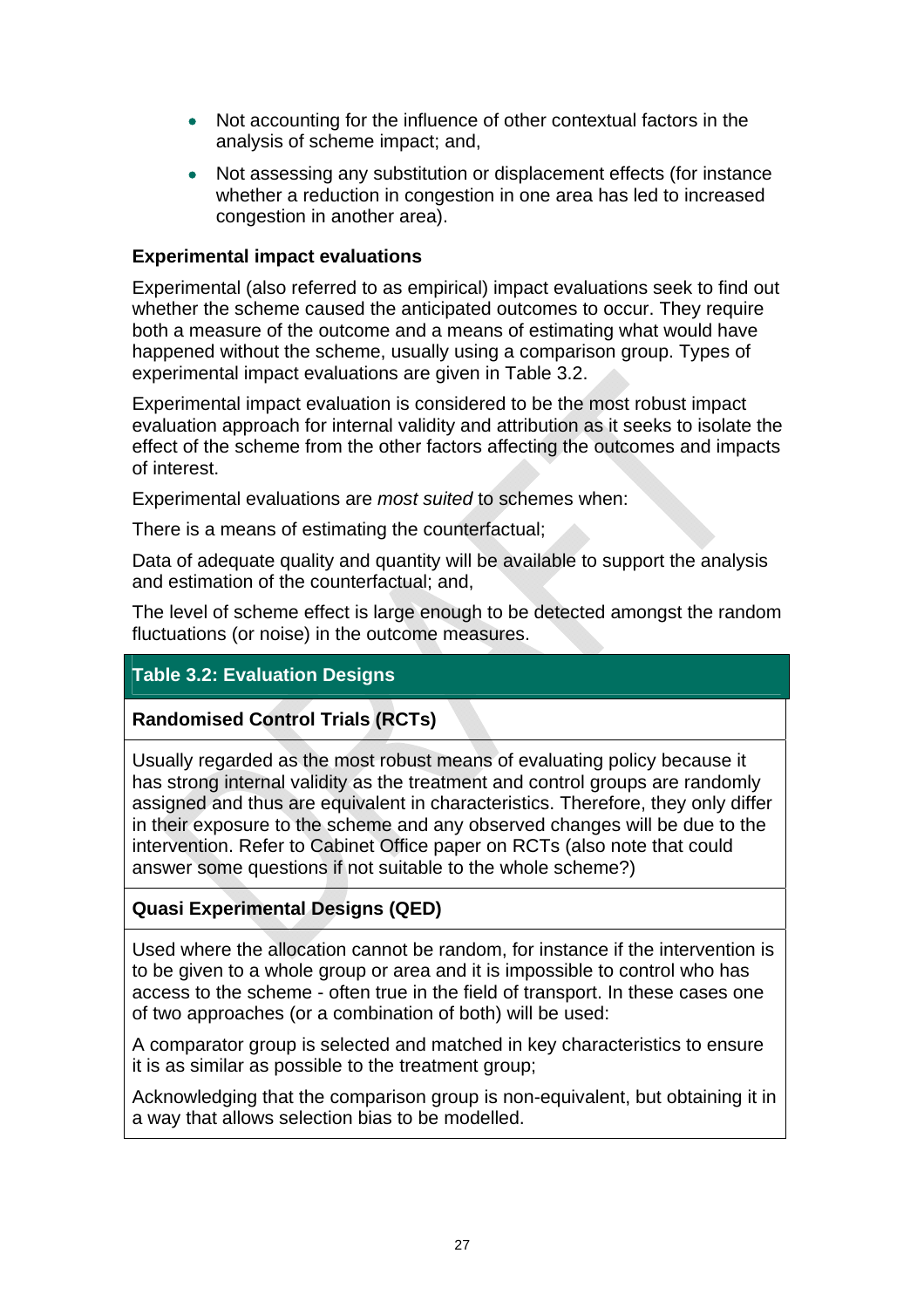For more information see the Magenta Book Chapter 9 and Guidance for Transport Impact Evaluations<sup>[13](#page-27-0)</sup>.

In a transport context it may not be feasible to control who benefits from the scheme at an individual level and even if comparing geographical areas there are limitations in the extent to which areas can be 'matched' especially at higher spatial levels. It might be more feasible at a local level but this depends on:

- whether the boundaries of the scheme are contained within a distinct geographical area or cut across a number of areas; and,
- whether the scheme impact across the spatial level is large enough to be detected.

#### **Tip Box 5 – Evaluating Voluntary Participation**

"Voluntary participation in an intervention is an example of non-randomness that is a particular problem for the evaluator" (HMT Magenta Book, 2011, pp 108). However, this is a common occurrence for transport schemes. Evaluations which only assess the impact on scheme users are at risk of not being able to generalise the findings to the entire target population as scheme users are likely to have different transport needs and motivations to non-users. Similarly, evaluations which seek to compare users with nonusers to estimate the counterfactual will risk generating biased findings because the two groups are non-equivalent.

The Magenta Book recommends that an approach to this is to evaluate the scheme on the basis of intention to treat (ITT). The 'treatment group' consists of all those within the target population, even those who do not use the transport scheme. The comparison group is drawn from areas that do not have access to the scheme.

Impacts estimated on an ITT basis tend to be smaller than those based on the actual treatment group, since it includes non-users. However this approach has stronger internal validity since it measures the reach of the scheme investment and the effect per person in the treatment area.

<span id="page-27-0"></span><sup>&</sup>lt;sup>13</sup> The Tavistock Institute for DfT, 2010 http://assets.dft.gov.uk/publications/pgr-evaluationevaluationguidance-transportimpact-doc/guidance.doc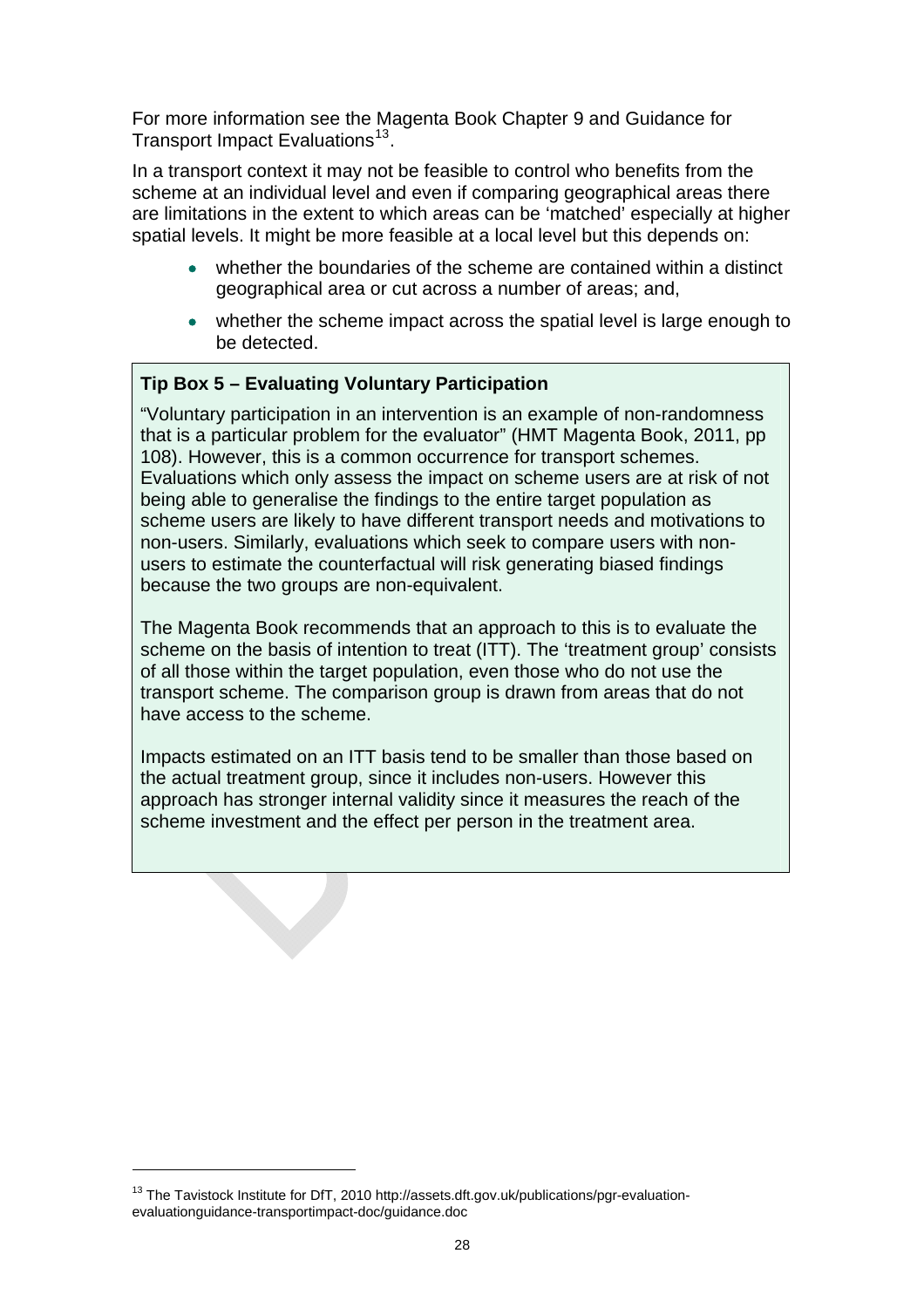#### **Theory-based impact evaluations**

Theory-based evaluation approaches provide an overarching framework for understanding, systematically testing and refining the assumptions held about how the scheme will deliver the anticipated outcomes and impacts. They seek to not only understand whether a scheme has worked, but also why and under what conditions the scheme will generate the changes necessary. Theorybased evaluations draw heavily on the logic map to assess whether the underlying theories of change have been delivered. They attempt to make credible causal claims in the absence of experimental approaches (Mayne  $2012$ <sup>[14](#page-28-0)</sup>

Specifically they are *appropriate* for schemes which are complex - for instance in terms of having a range of activities or delivery mechanisms; work in a variety of settings where the routes to achieving the impact are not straightforward / direct, or where the outcomes and impacts are also likely to be influenced by the wider delivery context.

These evaluations can therefore be particularly relevant where relatively little is known about how the scheme impacts occur (causality), for instance in the case of innovative schemes. Theory-based evaluations also provide the opportunity for interim evaluations to track progress towards longer-term impacts, even if these have not yet been achieved.

Importantly, theory-based methods have the flexibility to mix different evaluation methods. For instance, a theory-based evaluation provides a framework for drawing on experimental methods to measure the impact of the scheme. Incorporating a number of techniques within their design allows such evaluations to triangulate evidence<sup>[15](#page-28-1)</sup>.

Although theory-based methods are flexible, their *limitations* mean they will not be suitable in some cases. For instance, they:

Are less able than experimental evaluations to provide robust and quantifiable evidence of links between the scheme and its outcomes;

Can be challenging and resource intensive, where the scheme is large or particularly complex, because of the increased number of factors, mechanisms, groups and circumstances that have to be considered; and

Require the evaluator to work closely with scheme design and delivery teams in mapping the intervention logic which, combined with the incorporation of a wide range of different data sources, can be seen as threatening the objectivity of the evaluator.

*For more information see the Magenta Book Chapter 6 and Guidance for Transport Impact Evaluations[16](#page-28-2)*

<span id="page-28-1"></span><span id="page-28-0"></span><sup>&</sup>lt;sup>14</sup> Mayne. J, (2012) 'Contribution analysis: Coming of age?' Evaluation 18(3) 270-280<br><sup>15</sup> Triangulation, or the integration and mixing of evidence, from different sources is a technique to generate robust conclusions.<br><sup>16</sup> The T-

<span id="page-28-2"></span><sup>16</sup> The Tavistock Institute for DfT, 2010 http://assets.dft.gov.uk/publications/pgr-evaluationevaluationguidance-transportimpact-doc/guidance.doc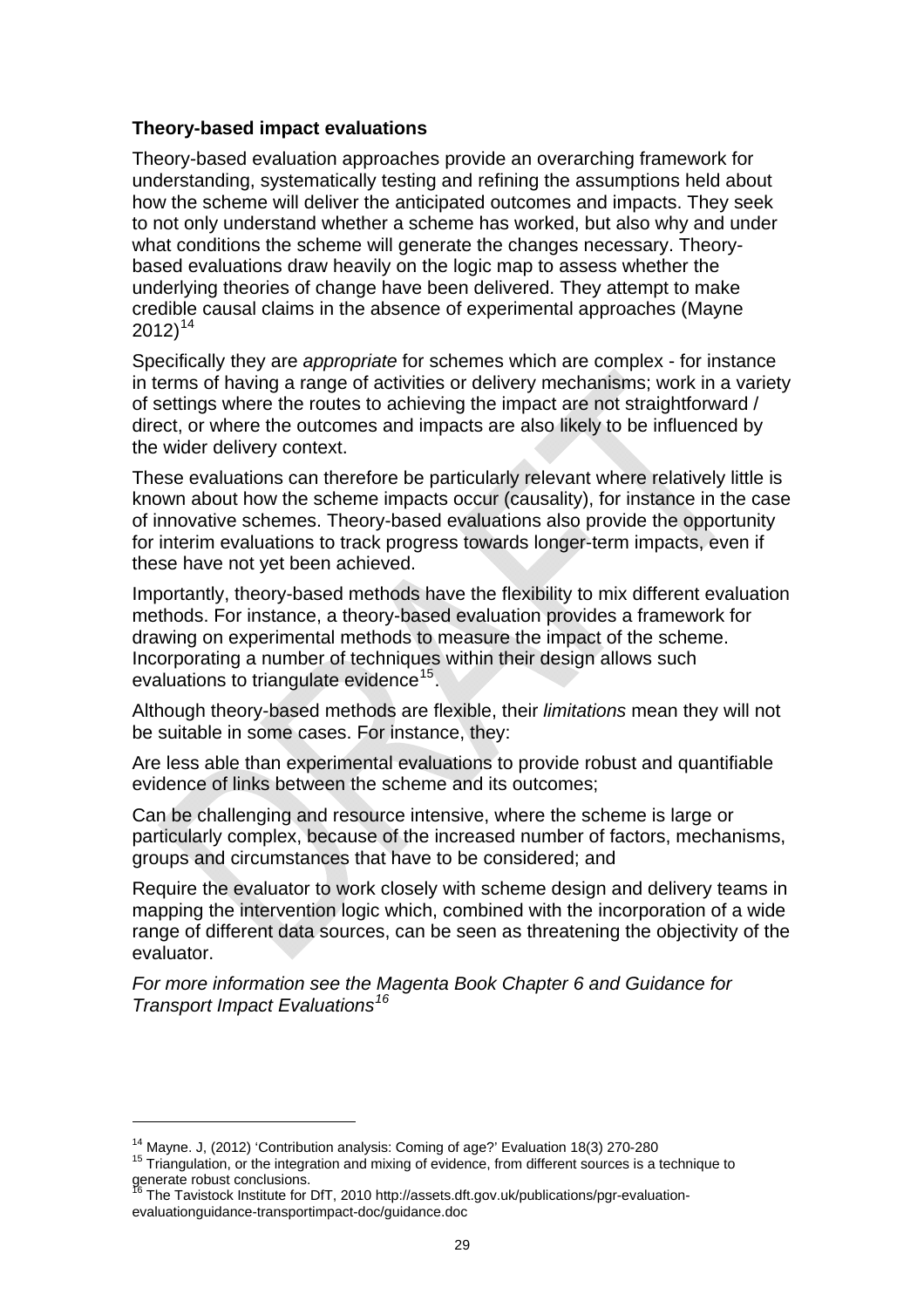#### **Before and After Studies**

The data collected for the standard monitoring of all schemes focuses on observing changes to key metrics before and after the scheme has been implemented. However, as the Magenta Book explains, "sometimes the level of evidence available [from before and after studies] falls far short of what would generally be regarded as a true impact evaluation"[17](#page-29-0). Therefore, evaluation planners should consider alternative approaches first. If this is considered to be the only suitable approach for the scheme the evaluation planner needs to provide a coherent justification in the evaluation plan noting that this. approach may be appropriate in just a few cases when the causal logic is able to confirm that that the scheme is the only factor which could influence the outcomes being measured. They also need to be aware of the limitations to how the evidence can be used (presented below) and consider how they may mitigate these risks in their evaluation design.

Before and after approaches do have some significant *limitations*, however, which should be borne in mind. For instance, they:

- Are good for assessing change where the level of change is large and the link between the scheme and the outcome is relatively straightforward, but they are weak when the level of change is quite small and the link between scheme and outcome is less direct or more complex;
- Are poor at providing clear evidence of a causal relationship between the intervention and any outcomes and impacts, where there are other external factors that may have had an influence on the observed change;
- Predict causal relationships between the scheme and its outcomes (e.g. via the logic maps) but never fully test these assumptions – again other factors may be influencing the outcomes which are not investigated;
- Do not provide answers if the observed outcomes are a significant departure from what was anticipated; and
- Are unlikely to capture what any unintended consequences / benefits or displacement effects of the scheme were.

These factors would affect the confidence with which the evaluation findings were interpreted and would reduce the opportunity to apply experiences into future scheme design. Inappropriate use of outcome evaluations can produce false negatives (where the findings suggest little/no change where the scheme was in fact successful) or false positives (the findings suggest change where in fact there was none), resulting in misdirected implications.

<span id="page-29-0"></span><sup>17</sup> HMT Magenta Book 2011:122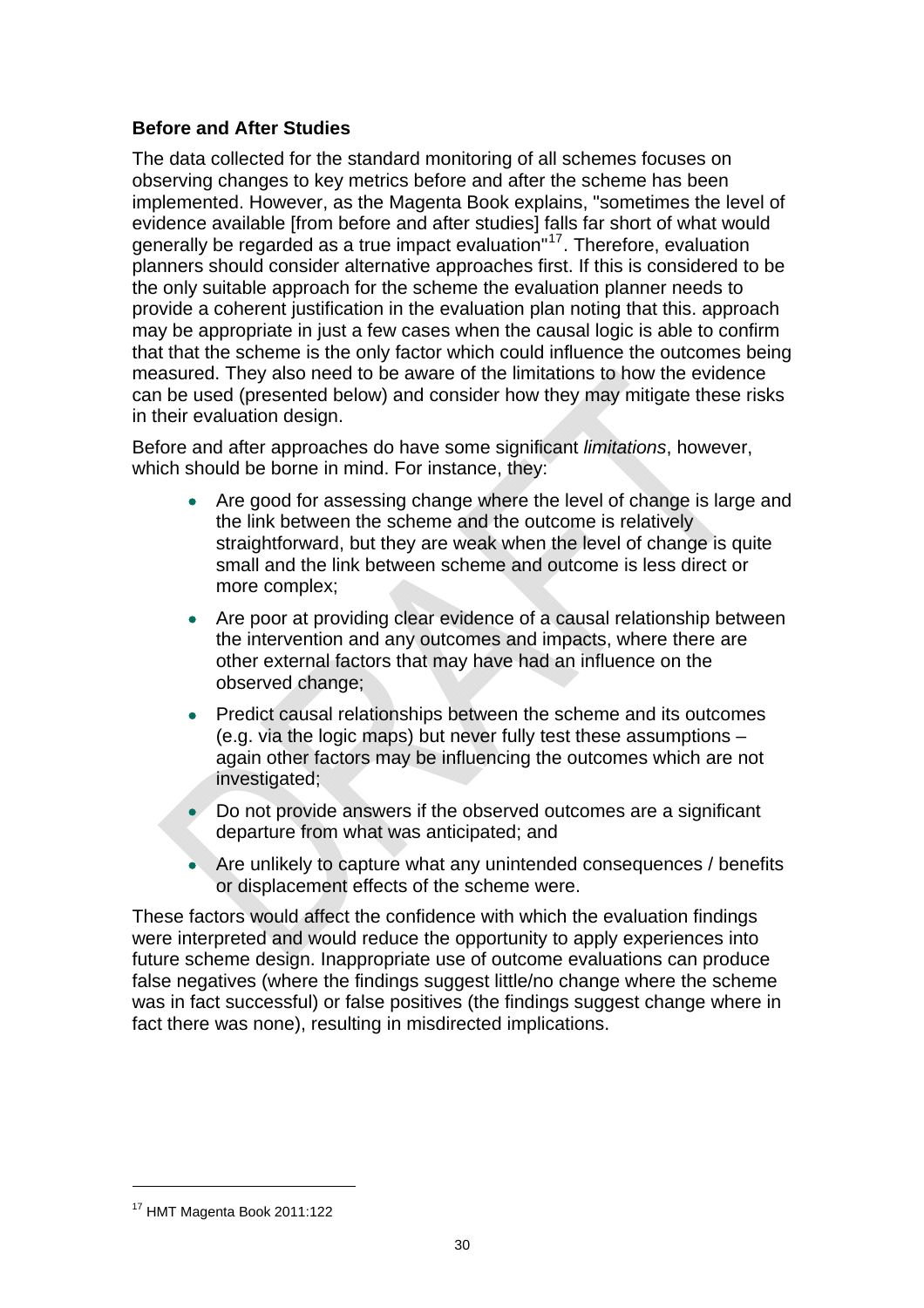# <span id="page-30-0"></span>3.2 Identifying the data requirements

#### **Key questions to ask:**

- What data are required?
- What is already being collected / available?
- What additional data need to be collected?
- What are the key timeframes for data collection?
- How and when will the baseline be established?
- Who will be responsible for data collection and what processes need to be set up?
- How will the data be gathered, transferred and stored?
- What data transfer, data protection and ethical requirements need to be taken into account when planning the data collection?
- How will the data be verified to ensure it is accurate and consistent with the relevant requirements?
- How can data quality and robustness be maximised?

A good evaluation relies on good quality data. Establishing data requirements when planning an evaluation is important to ensure time to identify relevant existing data sources and set up any bespoke data collection.

The most pressing driver for this will be the requirement to establish a baseline for measuring change as part of an impact evaluation. What data is collected will depend on the type of evaluation proposed and the research questions to be answered which have been set out in earlier planning steps. The logic map can also help to guide planning for data collection. Table 3.3 summarises some of the key questions for evaluation planners to ask to help them consider their data requirements.

| requirements                                                                     |                                                                                                                                                                                      |
|----------------------------------------------------------------------------------|--------------------------------------------------------------------------------------------------------------------------------------------------------------------------------------|
| <b>Key question</b>                                                              | <b>Consideration</b>                                                                                                                                                                 |
| What type of data<br>will be required to<br>answer each<br>research<br>question? | • Is numerical data required?<br>• Is documentary data required?<br>• Is observational data required?<br>• Is data to describe people's experience, opinions, and<br>views required? |
|                                                                                  | • Will a combination of these types of data be required?                                                                                                                             |
| Who or what can<br>provide this data?                                            | • Which end users, service providers, stakeholders,<br>databases etc. would have this data and / or need to<br>be consulted?                                                         |
|                                                                                  | • Who will have responsibility for gathering the data?                                                                                                                               |
|                                                                                  | • How will the data be accessed? What format will the                                                                                                                                |

#### **Table 3.3: Key questions and considerations for assessing data requirements**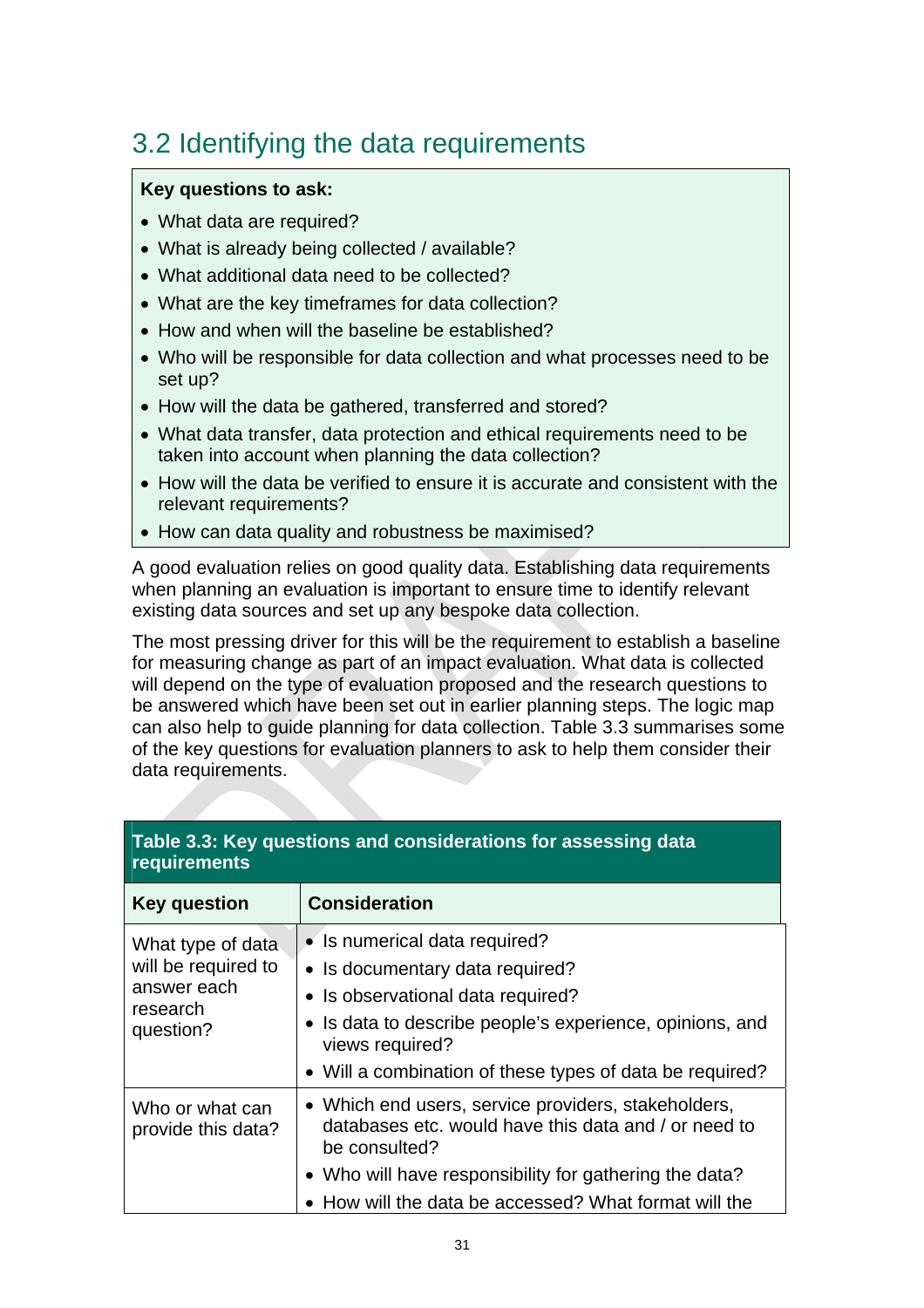|                                                                    | data be provided in? How will the data be gathered,<br>transferred and stored?                                                                                                                              |
|--------------------------------------------------------------------|-------------------------------------------------------------------------------------------------------------------------------------------------------------------------------------------------------------|
|                                                                    | • Will the data be gathered in a reliable and consistent<br>fashion?                                                                                                                                        |
|                                                                    | • Are there any potential sensitivities / data protection /<br>ethical issues in collecting data from these groups,<br>areas, databases etc?                                                                |
| What section of                                                    | • Who is the population of interest?                                                                                                                                                                        |
| the population of<br>interest should<br>data be collected<br>from? | • Will the research be a census of all available data /<br>population of interest or will a sample of the population<br>studied?                                                                            |
|                                                                    | • For qualitative sampling – what range of people,<br>experience, organizations, contexts etc. need to be<br>covered?                                                                                       |
|                                                                    | • For quantitative data, what types of estimate will the<br>data need to provide and how precise? Which sub-<br>populations need to be included? What impact does<br>this have on the sample size required? |
|                                                                    | • For quantitative and qualitative data $-$ what sampling<br>frames are available or will need to be created?                                                                                               |
| What are the key                                                   | • When will data collection start for each measure?                                                                                                                                                         |
| timeframes for<br>data collection?                                 | • How frequently will the data be collected?                                                                                                                                                                |
|                                                                    | • What are the strengths and limitations to this<br>approach?                                                                                                                                               |
| How will the data<br>be analysed?                                  | • Does the method of analysis that will be used require a<br>particular sample size or type of data to have been<br>collected?                                                                              |
|                                                                    | How will the data be verified to ensure it is accurate<br>and consistent with the relevant requirements?                                                                                                    |

#### **Types of data for fuller evaluations**

The specific data required for all of the aspects of a fuller evaluation will relate to the inputs, outputs, outcomes, and impacts of the scheme (which will have been articulated through the logic map). The Magenta Book<sup>[18](#page-31-0)</sup> explains there are four main types of data which should be considered:

Existing administrative data (that is not being collected specifically for the evaluation) e.g. Reported road accident statistics (STATS19), bus punctuality / reliability;

Long-term, large-scale, often longitudinal national survey datasets (e.g. ONS Labour Force Survey, Census, National Travel Survey);

<span id="page-31-0"></span><sup>&</sup>lt;sup>18</sup> The Magenta Book, Chapter 7, HM Treasury, 2011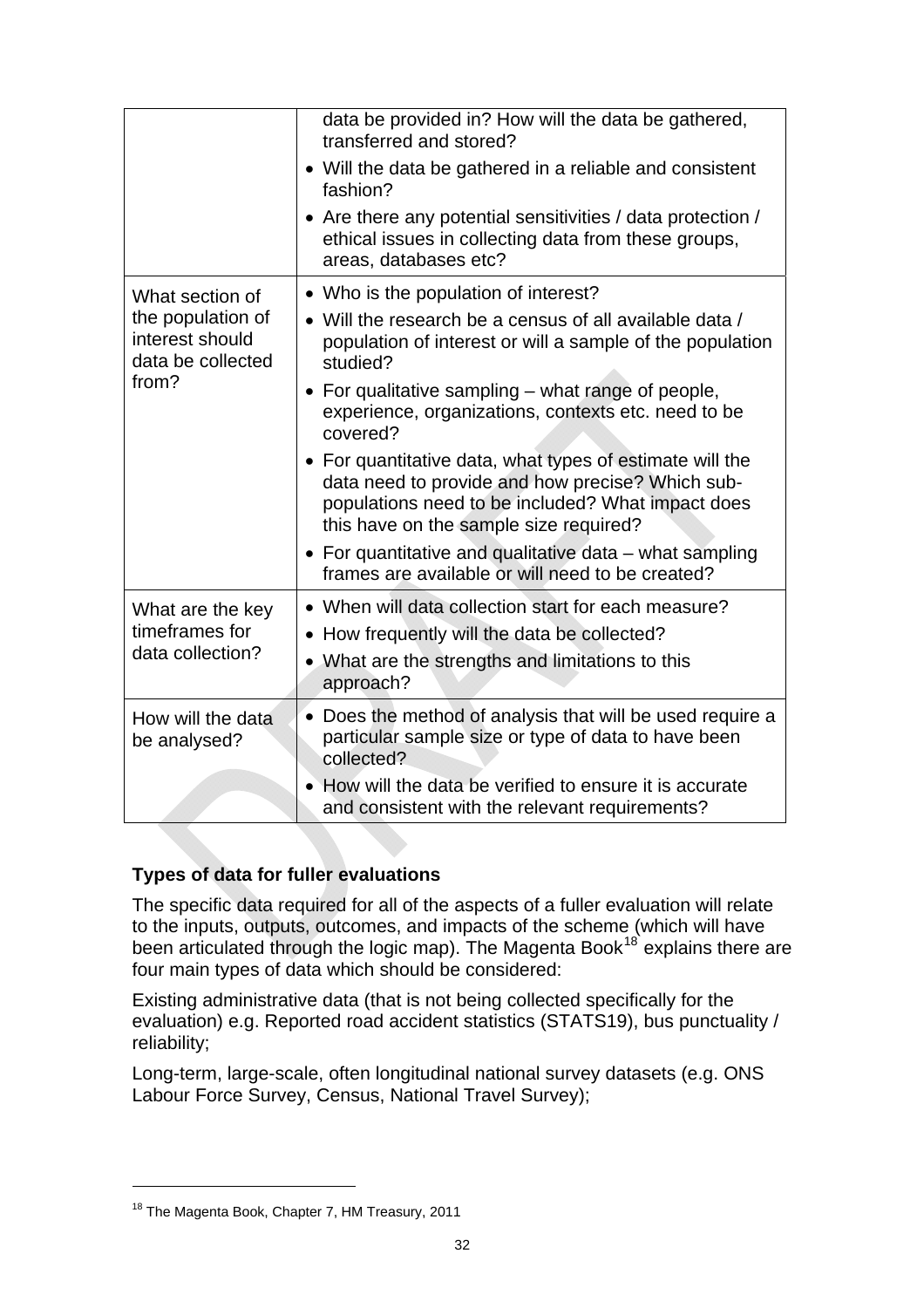Monitoring data or performance management data that are already being collected to support the implementation of the scheme (e.g. delivery data, financial data, quality assurance information); and,

New / bespoke primary data collected specifically to support the evaluation information needs (e.g. specially commissioned travel surveys, traffic counts, qualitative interviews / focus groups with delivery teams, stakeholders and end users).

#### **Timing of data collection**

Planning for data collection should be considered during the evaluation design stage to ensure that  $19$ :

- the data is collected at the point in time and is available when it is required;
- the data requirements can be designed into the scheme as far as possible, so they become part of a routine process;
- baselines and counterfactual data can be collected; and,
- where third party organisations need to provide some of the data, the requirement to do this can be built into their contract (or Service Level Agreement or Memorandum of Understanding etc) from the outset.

The timing of the data collection needs to be considered carefully in relation to the timeframe of the scheme's expected delivery, outcomes and impacts and the plans for reporting back the findings (see Section 2.1. regarding how to define these in the evaluation context and Figure 3.1 for more detail about how data collection fits with the overall evaluation life cycle).

Establishing a baseline is a very important exercise in order to assess change over time and should be measured before any effects of the scheme are felt. The timing of this will depend on how the scheme is being implemented. For instance, the implementation of some schemes will have an immediate effect on the local transport network e.g. if an existing route / service is closed / redirected during the implementation of the scheme. This may mean that any baseline measurement during this period may pick up these effects rather than providing an accurate measure of the situation before the scheme. In these instances, the baseline would be more reliable if it was measured before work on the scheme had started. On the other hand, to minimise the risk that the length of time between the baseline measurement and scheme opening could mean that the baseline measure becomes out of date, schemes which are implemented in isolation from the existing transport network should seek to minimise the time lag between baseline measurement and scheme opening as far as possible.

<span id="page-32-0"></span><sup>&</sup>lt;sup>19</sup> The Magenta Book, Chapter 7 section 7.12, HM Treasury, 2011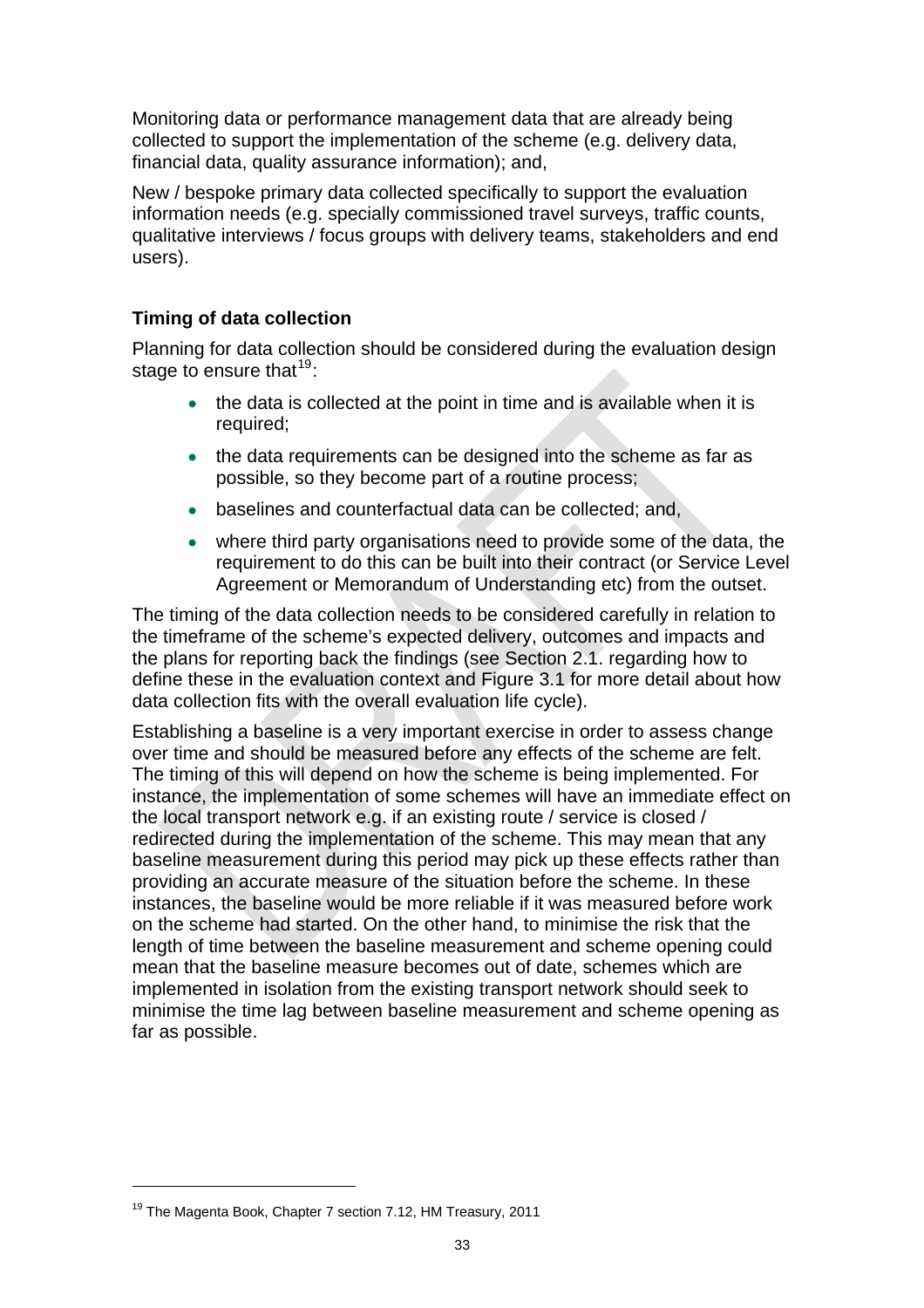The Monitoring and Evaluation Framework $^{20}$  $^{20}$  $^{20}$  sets out an expectation that two reports will be generated following the delivery of the scheme. The first is an initial report based on the data collected within the first year following scheme opening and the second is a final report based on the data collected within the first five years following scheme opening. This is to ensure the monitoring and evaluation reports capture both short-term and longer-term outcomes and impacts.

Data collection will in reality span a number of years and evaluation planners should set out the time points for different aspects of the data collection which will be used to inform the process and the impact evaluation. Appendix 3 of the Monitoring and Evaluation Framework for Local Authority Major Schemes sets out some considerations for the timing for fuller evaluation data collection and reporting which should be reflected in the evaluation plan.

#### **Tip Box 6 : Timing of data collection to measure change over time**

- Consider the number of observation points during the data collection period. In order to track changes over time, the evaluation plan should consider whether it is feasible to collect time series data with multiple data points collected in a consistent and comparable fashion.
- Use the logic map to consider whether the frequency of data collection is suitable for each measure.
- When planning data sources consider whether how frequently the data is collected, whether it is continuous or intermittent and the strengths and limitations of how the data can be used to track changes over time.
- For primary data collection consider whether it is possible to design a longitudinal approach.

| <b>Cross-Sectional</b>                                                                                                       | Longitudinal                                                                                     |
|------------------------------------------------------------------------------------------------------------------------------|--------------------------------------------------------------------------------------------------|
| Data is collected from a sample at a<br>given point in time - providing a<br>'snapshot' in the particular sample<br>studied. | Data is collected from the same<br>sample at two or more points in time.                         |
| <b>Pros:</b> Generally less expensive,<br>useful for exploratory research.                                                   | <b>Pros:</b> Greater power in assessing<br>change over time.                                     |
| <b>Cons:</b> Less robust for assessing<br>change over time as may not be<br>comparing like with like                         | <b>Cons:</b> More expensive, participants<br>may drop out, generally need larger<br>sample size. |

#### **Tip Box 7: Cross Sectional and Longitudinal Data Collection**

<span id="page-33-0"></span><sup>&</sup>lt;sup>20</sup> The Monitoring and Evaluation Framework for Local Authority Major Schemes, paragraph 7.6, DfT, 2012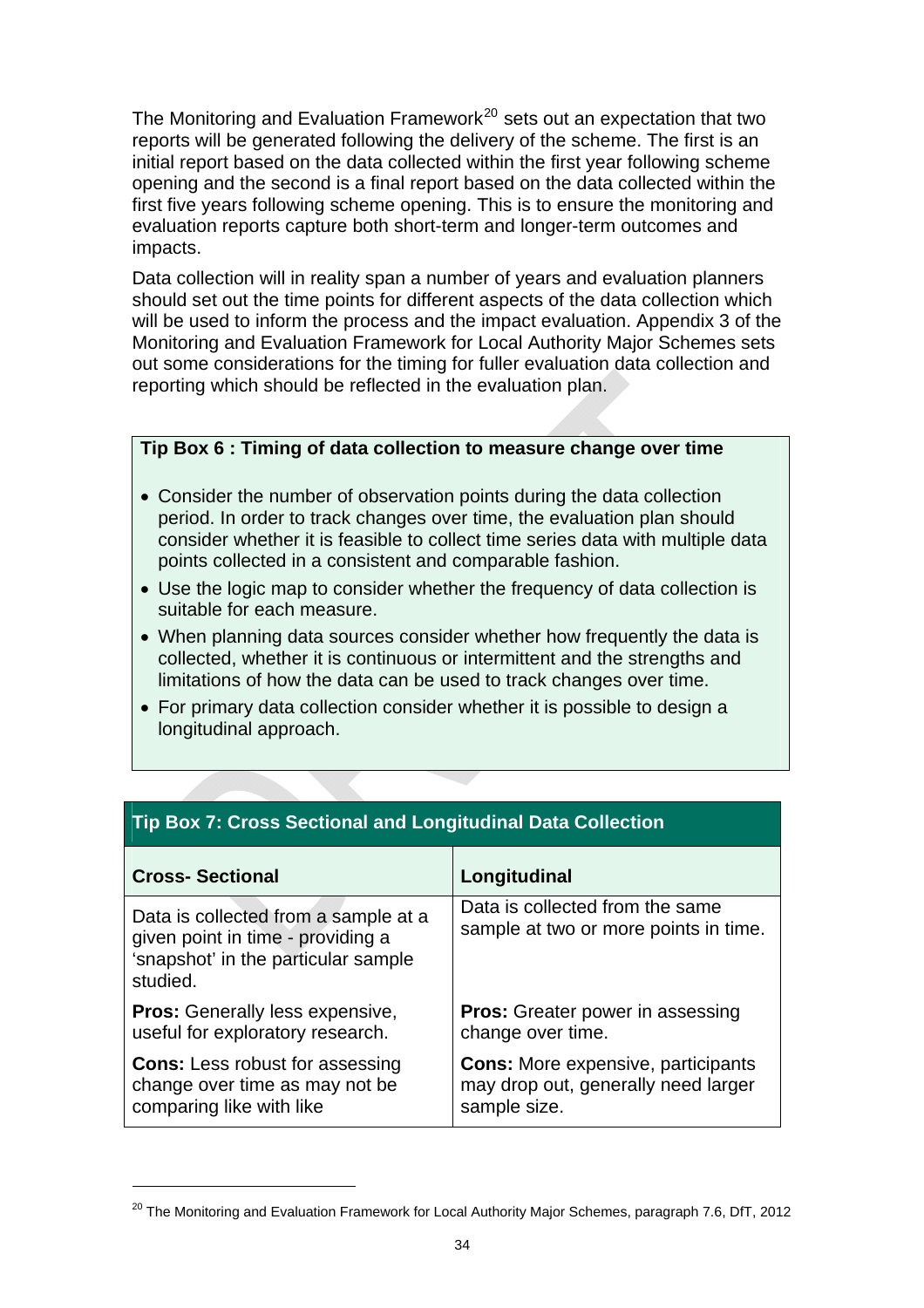#### **Monitoring data**

Monitoring data can play a key role in fuller evaluations and can include data relating to each component of the logic map. The Monitoring and Evaluation Framework for Local Authority Major Schemes sets out the level of standard and enhanced (where applicable) monitoring data which schemes undertaking fuller evaluations should be preparing to collect.

Evaluation planners should consider how the fuller evaluation will draw on the data collected for standard and enhanced monitoring, whether any further monitoring data could also be relevant and then consider how any remaining evidence gaps can be best filled<sup>[21](#page-34-0)</sup>. It is important to note, however, that an evaluation may not be able to rely solely on monitoring or local indicator data (secondary data) and it will often be necessary to collect primary data. Care should also be taken to assess the quality of the monitoring data being collected and ensure that any limitations of the data are fully understood.

#### **Tip Box 8: Data quality**

- Explore the availability and suitability of existing monitoring data, consider what data may be available from other sources e.g. bus operators, datasets for secondary data analysis or any existing vehicles of primary data collection such as local travel surveys or omnibus surveys to help reduce evaluation costs (see also Section 4.1.1).
- However, in making a decision about the use of these data sources, considerations need to be made about:
	- Their suitability and relevance in answering the research questions. For instance, do they directly measure the metrics under investigation or will they only provide a proxy measure? What assumptions will underpin the way proxy measures can be analysed and interpreted and what risks will this have for the evaluation conclusions? Are there any key aspects of the causal theory which will go untested?
	- The level of rigour and robustness they provide. Have / will the data been / be produced using rigorous methods? How have risks to data error been minimised? Are there risks of systematic bias in the data? Is the quality of the data suitable for the planned level of data analysis?
	- When the data will be available for analysis, the time period that will be covered and the frequency of data collection (i.e. will it provide a time series or snapshot?) and,
	- The extent to which evidence gaps will remain, whether these are critical to the evaluation and whether these can be filled through bespoke data collection?

<span id="page-34-0"></span><sup>&</sup>lt;sup>21</sup> The Magenta Book, Box 7.C 'Designing an effective monitoring system' offers a useful tool to evaluation planners, HM Treasury, 2011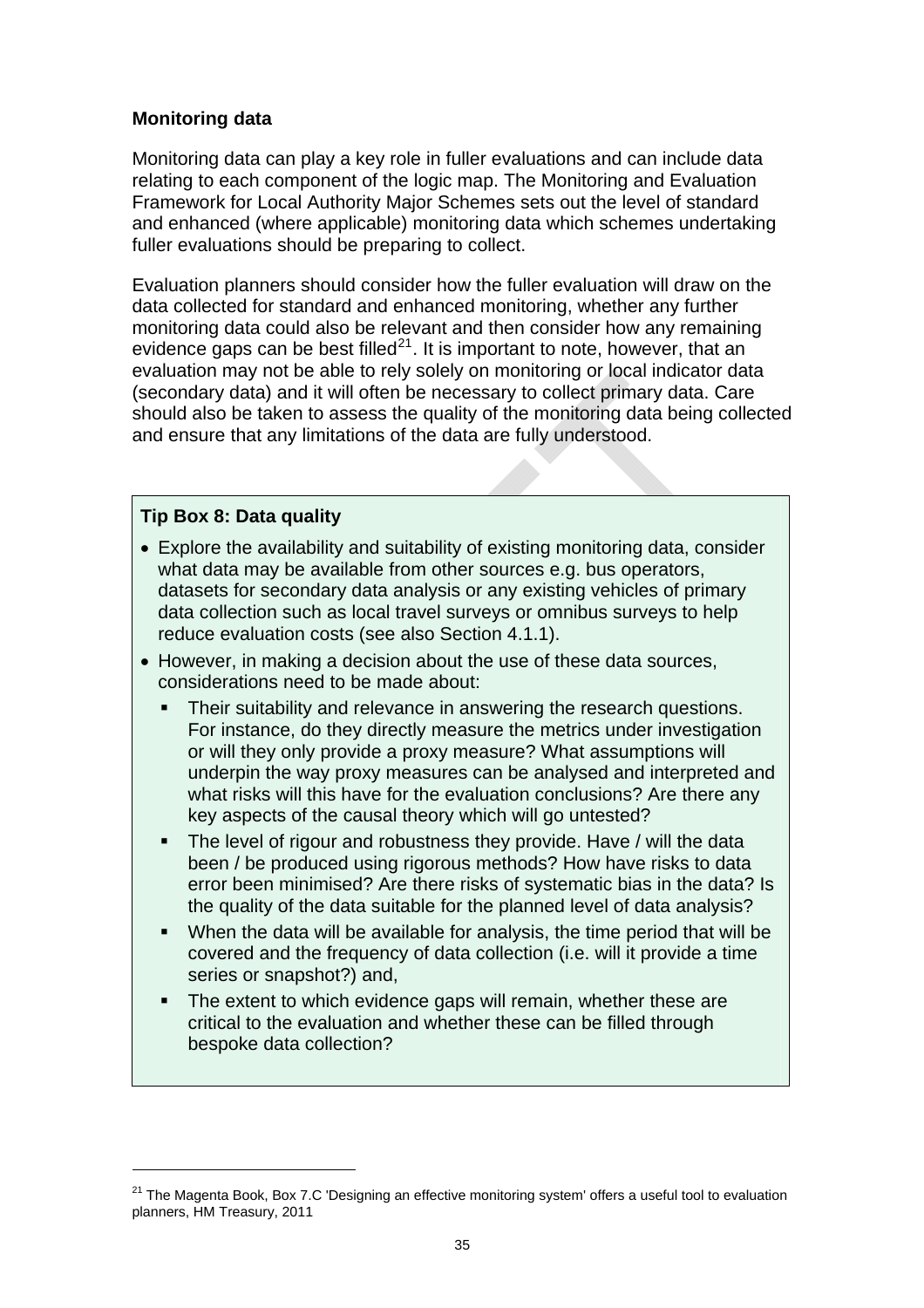#### **Tip Box 9: Categorisation of metrics/indicators**

In addition to being categorised according to scheme component, indicators can also be classed in other ways.

**Contextual indicators** are important in providing a clearer picture of the situation in which a scheme is implemented and changes occur. Contextual indicators can reveal how an outcome may have been influenced by something other than the scheme itself (such as the wider environment of a scheme or other changes taking place) and can show how transferable a scheme's context is for similar implementations in the future, e.g. fuel prices, cost of living, characteristics of the local population, geographical characteristics.

If an indicator is unable to be measured directly, then a **proxy indicator** can be identified to be used as a 'stand in'. The proxy indicator will refer indirectly to the subject of interest.

#### **3.3.2 Primary data collection**

Primary data collection techniques are generally categorised as either quantitative or qualitative. Key methods for gathering quantitative and qualitative data, as well as an illustration of the type of questions they can help to address, are given in Figures 3.2 and 3.3 below.

Qualitative data typically provides evidence for the 'how' and 'why' questions of an evaluation. Qualitative techniques can be used for one aspect of an evaluation (e.g. to develop an intervention logic) and is often a key source of data for process evaluations. Data collection techniques are discussed in Chapter 7 of the HMT Magenta Book.

#### **Tip Box 10: Triangulation of data**

It can be useful to collect data using a number of different methods, e.g. monitoring data, bespoke surveys, qualitative interviews, to answer particular research questions. Combining data from more than one source can increase confidence in the results, corroborate findings and deepen understanding.

When planning for data collection using a range of data collection techniques it is important to consider how the evidence will be synthesised and analysed so robust conclusions can be drawn across the entire evidence base.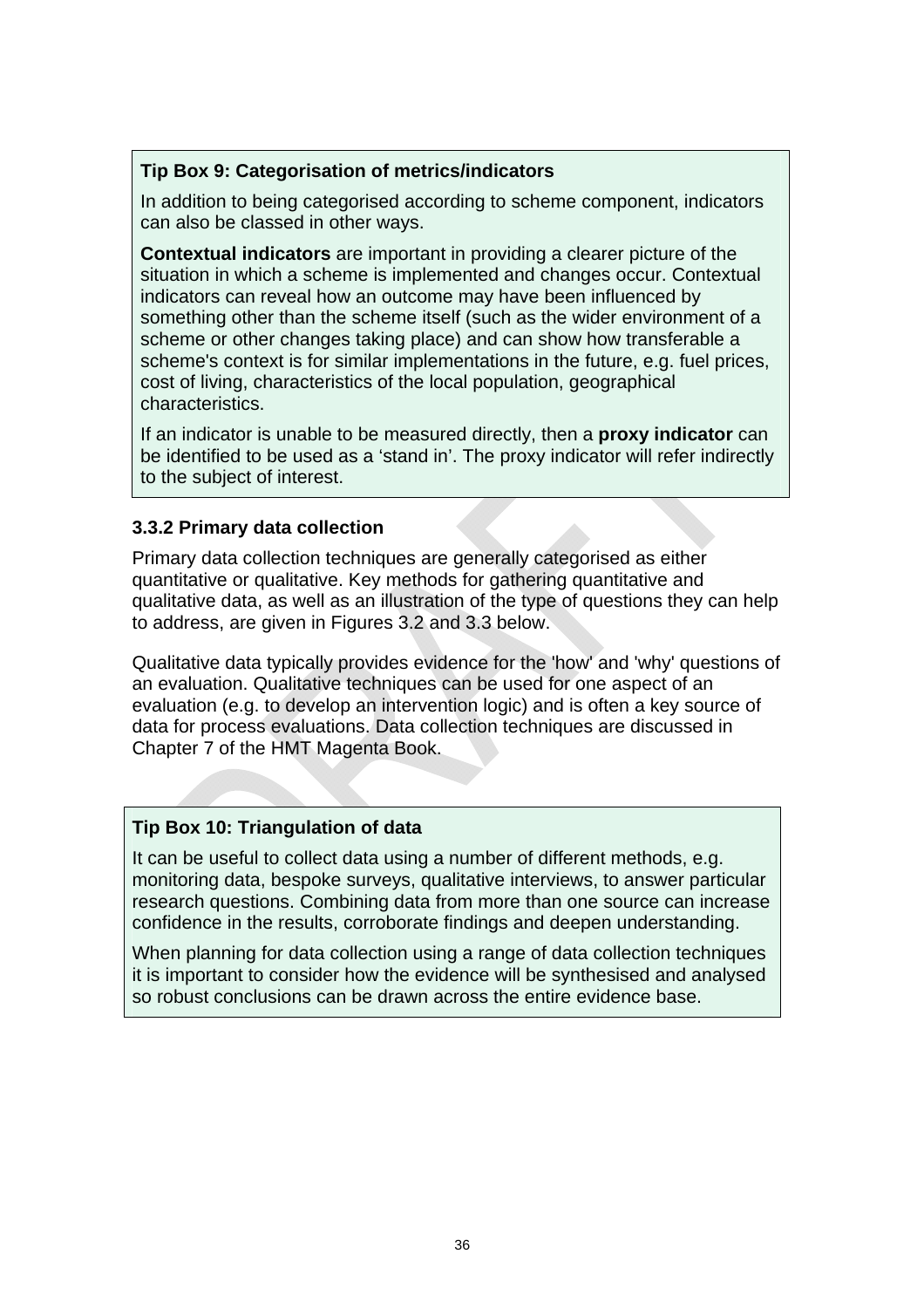

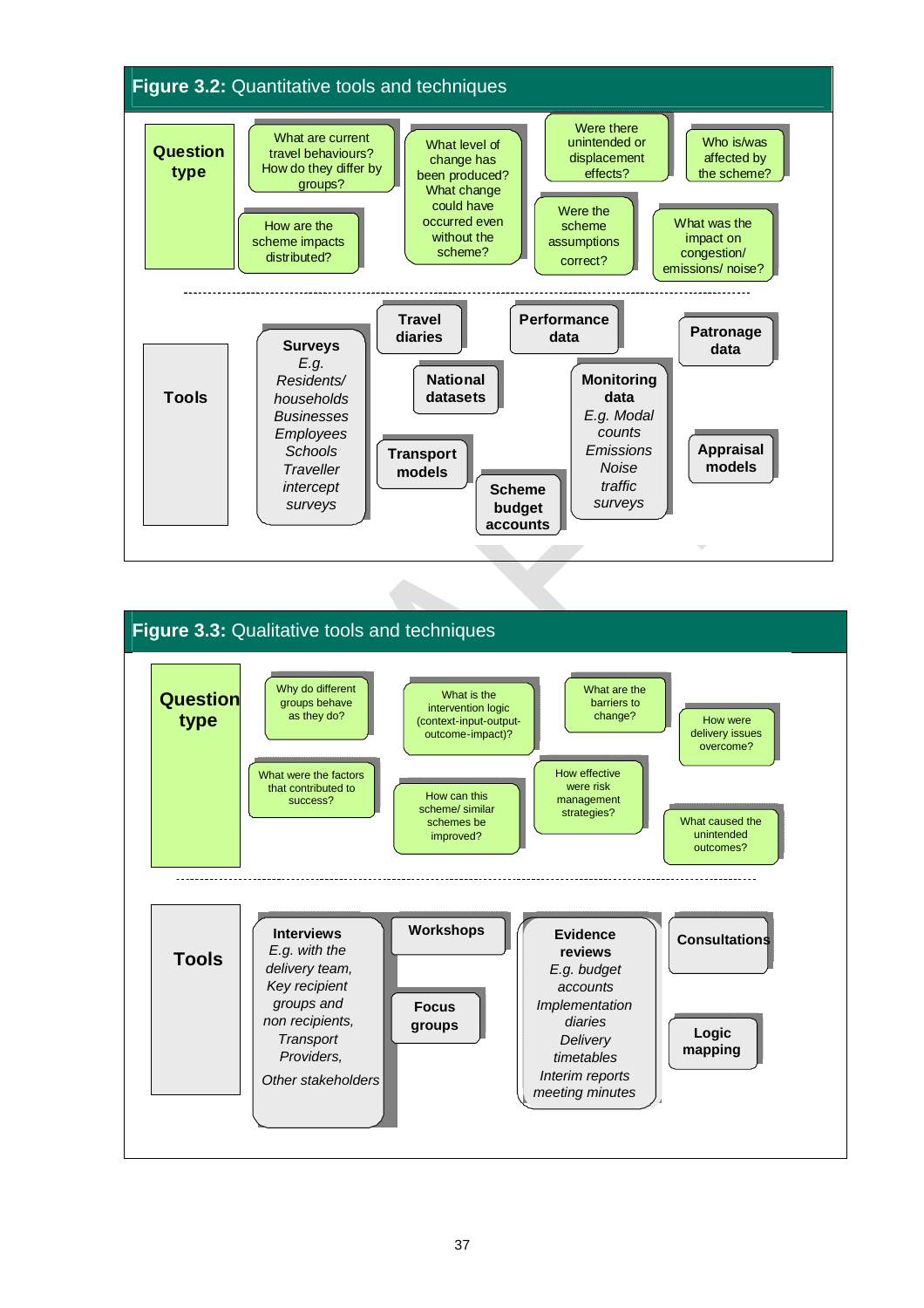#### **3.3.3 Collecting reliable data**

Care should be taken to establish the quality of all data collected, and collecting robust data must be addressed in the evaluation design - one of the key limiting factors in how strong evaluation evidence can be is how the scheme is delivered in the first place. Issues of sampling strategy, sample size, questionnaire design, and fieldwork approach are just some of the key factors that will affect how reliable and credible data will be (see Boxes below).

Evaluation planners will need to have the necessary skills within the evaluation team to ensure data collected reaches the required standard.

#### **Tip Box 11: Sampling**

Sampling describes the methods by which "units" are chosen to participate in the research. "Units" is a technical term used to describe the finest level of detail which your research will go down to. A unit could be an individual person, a household, a business, an area, etc. Sampling can affect the results of your research in important ways. Choosing the wrong sampling approach, or not paying close attention to how the sampling is conducted, can lead to inaccurate findings.

**Random sampling** will provide the most accurate reflection of the characteristics of the population, especially where it is combined with strategies for maximising the response rate amongst all subgroups (e.g. men and women; different ethnic groups; different age groups). Where it is possible to use a random sample, it should always be preferred for reliability reasons. There are many variations on random sampling which are used in different circumstances (e.g. cluster sampling, stratified sampling, etc), but all share the same key principle of equal chance of selection. This helps to minimise systematic bias in the sample.

**Pros:** less prone to bias; more likely to generate reliable results.

**Cons:** more expensive; more complicated to administer; survey providers may be reluctant to use this approach.

**Quota sampling** is more likely to introduce bias into the findings. Sophisticated forms of quota sampling may be able to limit the extent of that bias, but will be more complex and expensive to administer and thus offer lower savings compared to random sampling. Where quota sampling is the only option, ensure that bias is minimised by designing the quotas carefully and not limiting recruitment in ways which might affect the response e.g. to particular places or times of day.

**Pros:** cheaper; simpler; quicker.

**Cons:** less reliable due to risk of bias.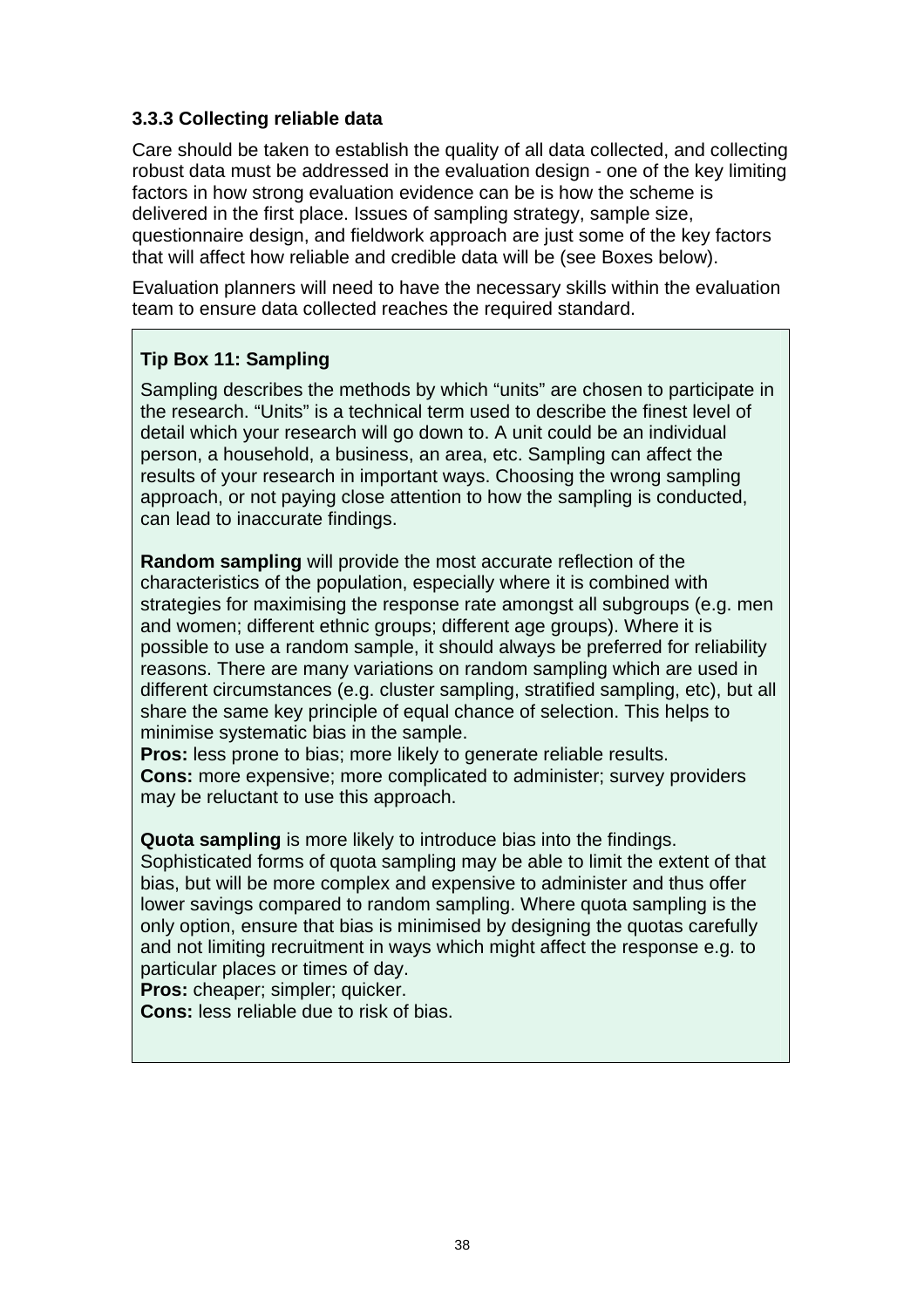#### **Tip Box 12: Sample Size**

Although increasing sample size can be costly, having a sample which is too small can undermine the value of the research, particularly if you are interested in particular groups. The smaller the sample, the wider the degree of uncertainty there will be in the findings. An appropriate balance between robustness and cost can be achieved through careful sample design. Consult a statistician to find out the minimum sample size required to produce data which you can rely on.

#### **3.3.4 Analysis of data**

Analysis of data can take various forms. There are many issues to consider on the issue of quantitative analysis which this guidance does not cover, but evaluations planners can find more information in chapters 9 and 10 of the Magenta Book In many cases, evaluation planners will benefit from engaging with experienced practitioners to design and conduct such analysis to ensure the conclusions are robust and avoid the many potential pitfalls.

Because the rigorous collection and analysis of qualitative data can be just as challenging as quantitative data, there are significant benefits to bringing in external specialists to assist. In the case of process evaluations, it is important for the findings to be gathered and interpreted by an independent group who are distanced from the delivery and implications of success or failure.

The evaluation planner should set out plans for analysing and synthesising the evaluation findings within the broad evaluation approach which has been selected for the scheme.

#### **3.3.5 Ethical and data protection considerations**

In planning the data collection and evaluation design, it is necessary to consider not only practical and resource implications but also some key ethical issues. The Ethics Checklist provided in Annex C may be useful in working through each potential methodology and ensuring it is appropriate for the situation and audience.

#### **Summary of Section B**

Section B set out what evaluation planners should consider for the final parts of their evaluation plans parts 4 - 6, see Fig 3.4.

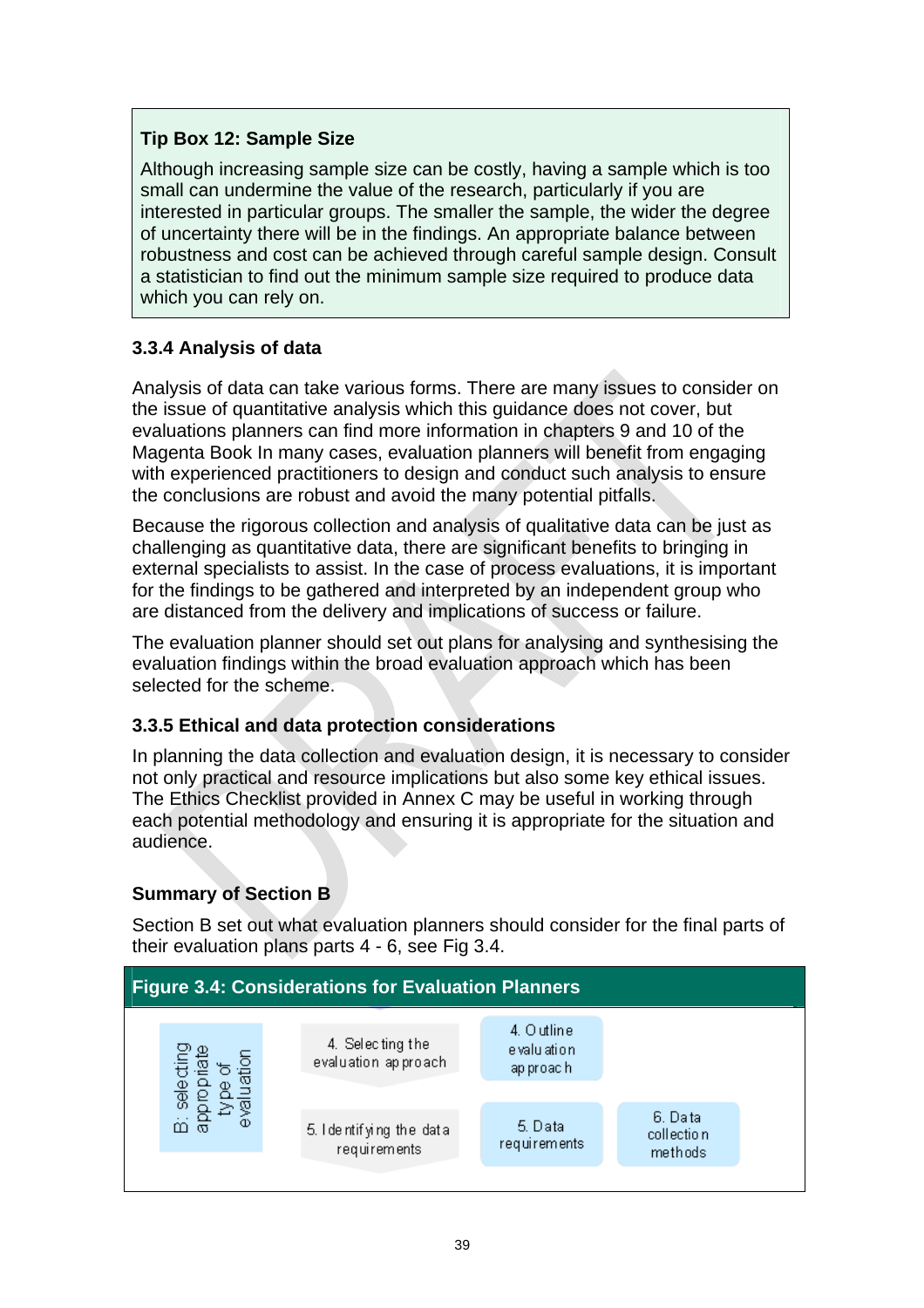# <span id="page-39-0"></span>4. Section C – Evaluation Delivery and Use of Evidence

#### **Introduction**

This section helps evaluation planners to make decisions about the how the evaluation will be delivered, resourced and managed. It also considers how to plan for using the evidence produced by the evaluation and to ensure the messages are disseminated effectively.

This section will help the evaluation planner to work through the final three steps:

- 1. **Identifying necessary resources and governance arrangements** for the evaluation;
- 2. **Quality Assurance** including an assessment of delivery risk; and,
- 3. **Using and disseminating the evaluation findings.**

Working through these steps will help you develop sections 7-9 of the monitoring and evaluation plan required for fuller evaluations and deliver the following outputs:

- An evaluation budget;
- A governance structure and management arrangements;
- A clear assessment of the capabilities and skills required to deliver the evaluation and a strategy for ensuring these are resourced; and
- A reporting and dissemination plan.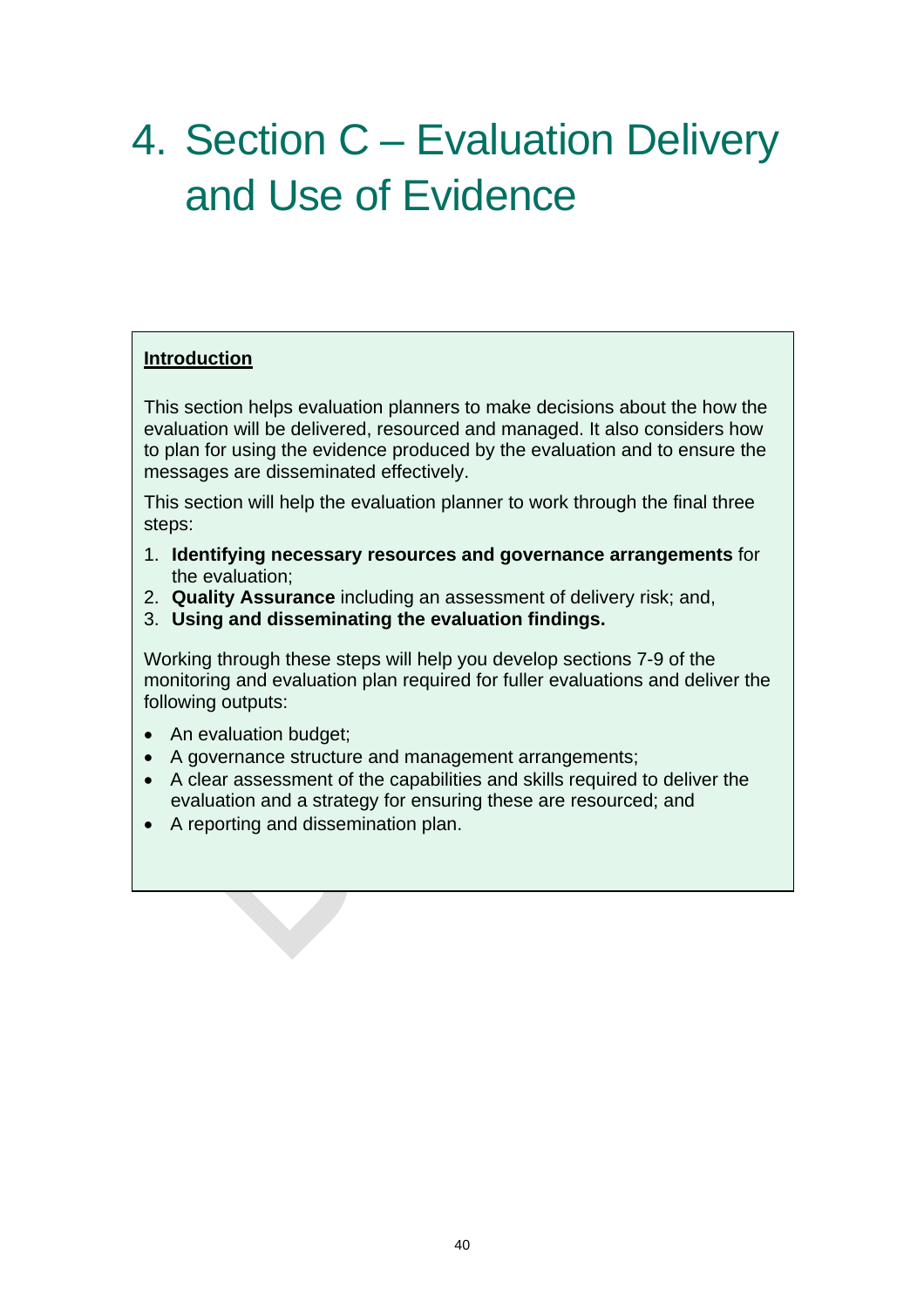### <span id="page-40-0"></span>4.1 Identifying the necessary resources and governance arrangements

#### **Key questions to consider:**

- What is a proportionate level of resource for the evaluation?
- What is the best governance structure to have in place?
- What budget is to be used for the evaluation? Has sufficient allowance been built in?
- Who will be the project manager, provide analytical support, and be on the project board?

#### **4.1.1 Resources**

An evaluation's resource requirements can vary according to the type of scheme being implemented, the evaluation's objectives, its context and the level of data collection required. Consideration therefore needs to be made as early as possible on the appropriate levels of resource to commit to the evaluation (such as staff time and research budgets etc.) and which elements of work should be conducted in-house or contracted out. It will be necessary to take an individual assessment of the scheme in question, taking key factors into account.

**Proportionality** is an important consideration - ensuring the resources allocated reflect the scale, risks and profile of the scheme. The scheme's *complexity* may also affect the resources needed. Chapter four of the Magenta Book<sup>[22](#page-40-1)</sup> sets out some factors to consider when setting the resources for an evaluation (summarised below). These principles were applied by DfT when selecting schemes for fuller evaluation (see Monitoring and Evaluation Framework for Local Authority Major Schemes<sup>[23](#page-40-2)</sup> Table A5). They will also be valuable to use by the evaluation planners when deciding on the budgets for their scheme evaluation.

<span id="page-40-1"></span><sup>&</sup>lt;sup>22</sup> HM Treasury, (2011) *The Magenta Book, Guidance for evaluation* [http://www.hm](http://www.hm-treasury.gov.uk/magentabook)[treasury.gov.uk/magentabook](http://www.hm-treasury.gov.uk/magentabook)

<span id="page-40-2"></span> $^{23}$  Monitoring and evaluation framework for Local Authority Major Schemes, DfT, 2012, p30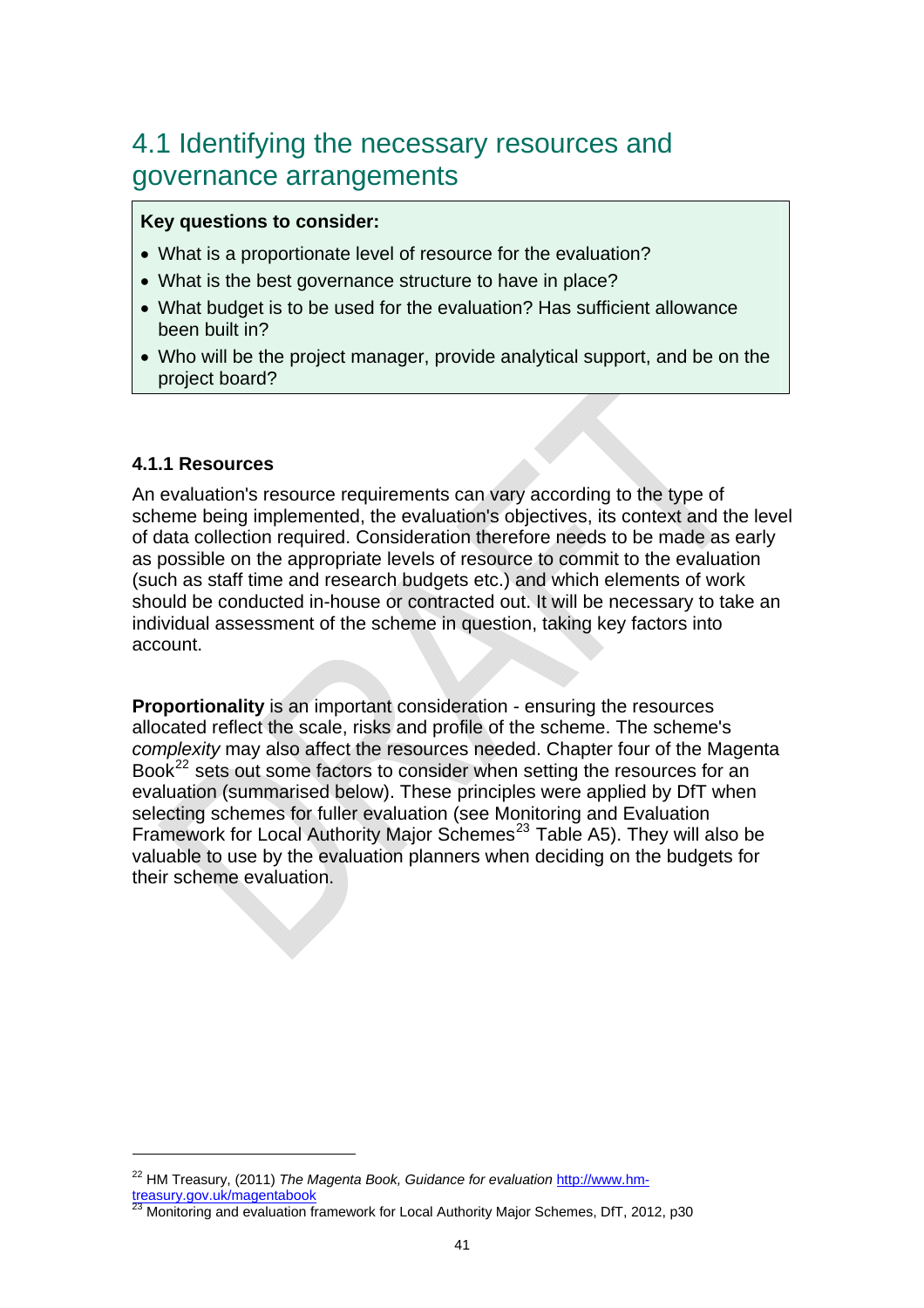#### **Tip Box 13: Factors affecting appropriate resourcing of an evaluation**

- Scheme nature: For schemes which *are large scale, high-profile, innovative or high risk* then a thorough and robust evaluation is needed to assess whether the scheme has been successful;
- Use of evidence: More resource may be needed for evaluations to produce *generalisable evidence* which will *influence* future decision making or fill important gaps in the *evidence base*
- Variability of impact: The effects of schemes with highly uncertain outcomes or with significant behavioural effects are likely to be more difficult to isolate, and there is likely to be a greater case for conducting a more extensive evaluation.

*For more information please refer to table 4.C in chapter 4 of the Magenta Book (2011)* 

The types of resources likely to be needed for an evaluation are given in Figure 4.1. Sections A and B of the evaluation plan will have provided a clear understanding of the scope of the evaluation which needs to be resourced. At this stage it is important to be clear about the resources available and how far they will deliver against the objectives for the evaluation which have been set.

#### **Tip Box 14: Balancing costs and quality (also see Tip Box 8)**

- Pressures on the evaluation project timescales and resources may risk compromises in quality and therefore the robustness and value of the evaluation. Any trade-offs should be first assessed in terms of the risks they pose to the evaluation and whether these can be maintained at a tolerable level and ensuring stakeholders agree with this. It may for example, be preferable to reduce the scope rather than the quality of the evaluation.
- Balancing in-house and external resources A judgement needs to be made about the scale and type of evaluation that is required or possible and the trade-offs that this would require, including whether it should be commissioned externally or conducted (either partly or wholly) in-house (this should include the consideration of the risks to the perceived independence of the evaluation if it is wholly conducted in-house).
- Maximising opportunities for economies of scale by exploring ways in which methodological approaches can be shared across schemes.
- In some circumstances a scoping or feasibility study may be conducted to support this decision making process. This can foster greater understanding of what can and cannot be evaluated, and therefore what level of investment is required.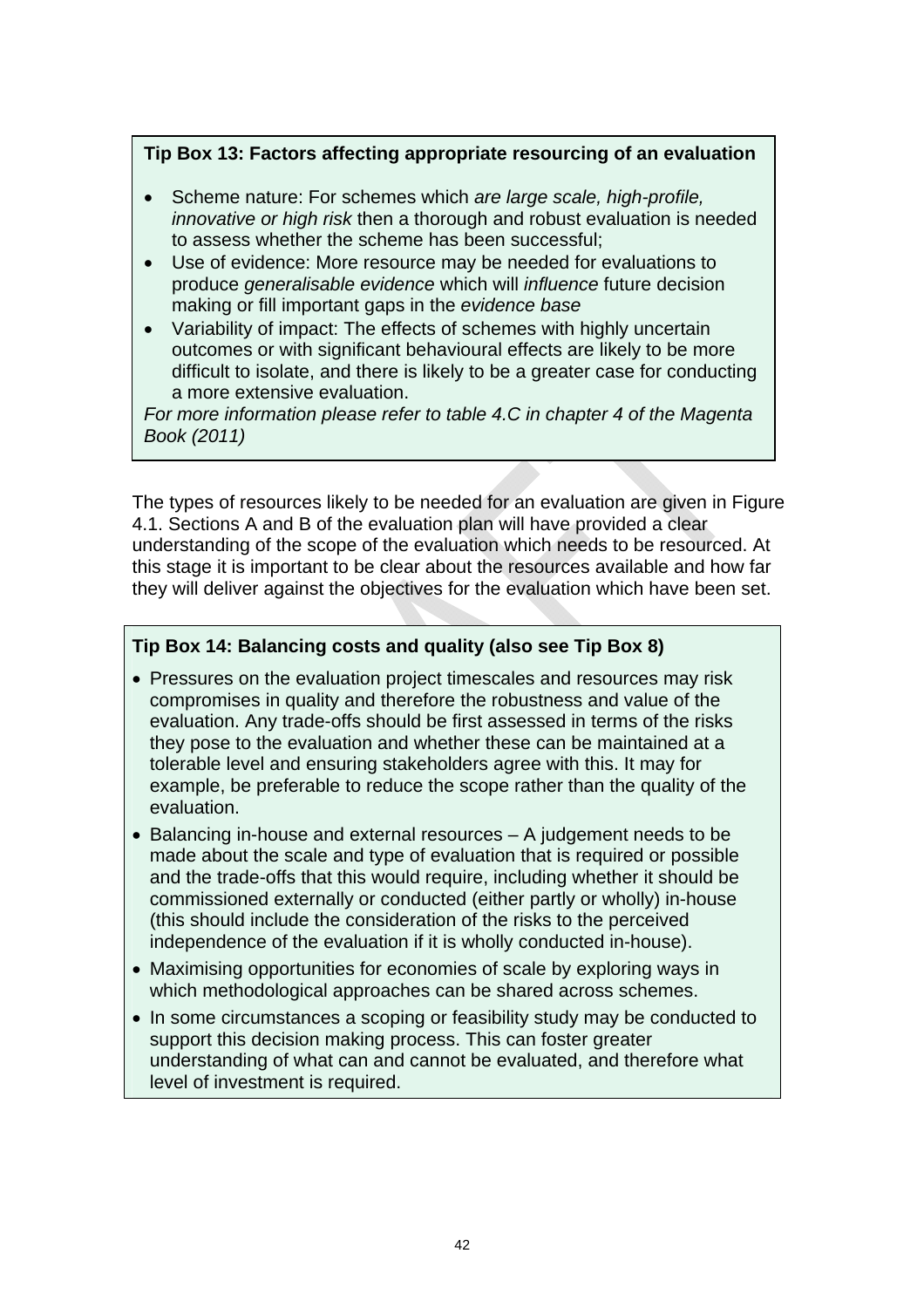

#### **4.1.2 Evaluation Governance**

The evaluation plan should set out the governance structure which will be put in place for the delivery of the evaluation. It should specify who will be responsible for delivering the plan and managing quality assurance and risks.

Evaluations are likely to be delivered over a long timeframe and therefore it may be appropriate to manage the project over a number of stages to ensure that quality is maintained throughout and the evaluation keeps on track. Figure 4.2 below presents some considerations for evaluation planning. This suggests that a minimum of four stages may be appropriate but the evaluation planner may wish to break this down further to better reflect different activities especially as some of the aspects are iterative rather than linear such as data collection, analysis and reporting.

The evaluation plan provides a good opportunity to consider and explain how the evaluation will dovetail with the other forms of project assurance being applied to the scheme.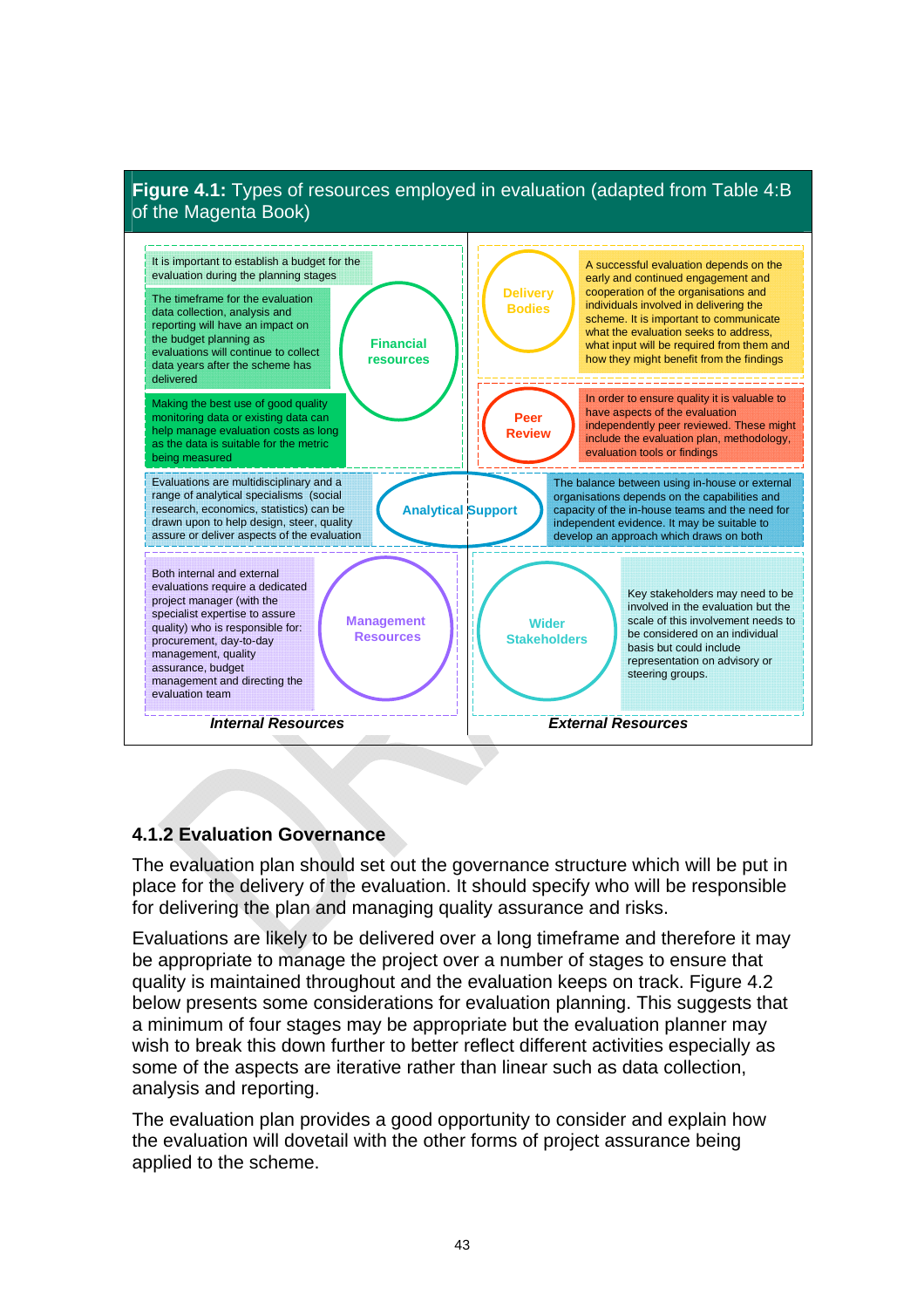

Establishing a project management team is important during the evaluation planning stages. Roles and responsibilities of the team should be clearly articulated and it should be adequately resourced. A typical evaluation project management team structure may look similar to the illustrative Evaluation Project Management Team Figure 4.3.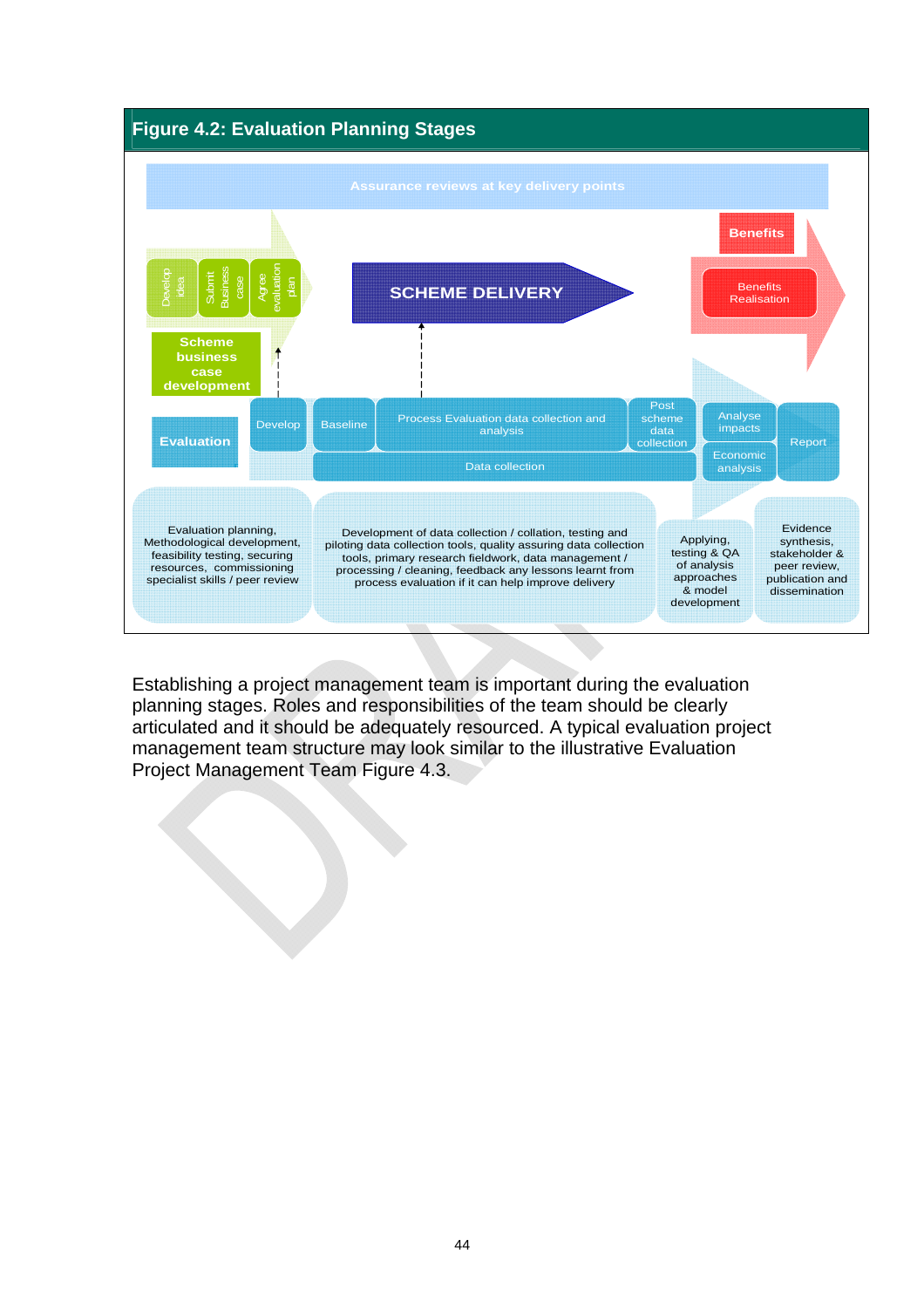| Figure 4.3: Evaluation Project Management Team <sup>24</sup>                                                                                                                                                                                                                                                                                                                                                                                                                                                                                                                                                               | <b>Scheme project management</b>                                                                                                                                                                                                                                                                         |            |                                                                                                                                                                                                                                                                                                                                                                                                                                                                                                                                                                          |
|----------------------------------------------------------------------------------------------------------------------------------------------------------------------------------------------------------------------------------------------------------------------------------------------------------------------------------------------------------------------------------------------------------------------------------------------------------------------------------------------------------------------------------------------------------------------------------------------------------------------------|----------------------------------------------------------------------------------------------------------------------------------------------------------------------------------------------------------------------------------------------------------------------------------------------------------|------------|--------------------------------------------------------------------------------------------------------------------------------------------------------------------------------------------------------------------------------------------------------------------------------------------------------------------------------------------------------------------------------------------------------------------------------------------------------------------------------------------------------------------------------------------------------------------------|
| Evaluation customers<br>Senior representative from                                                                                                                                                                                                                                                                                                                                                                                                                                                                                                                                                                         | <b>Evaluation Project Board</b><br><b>Senior Responsible Owner / Project</b>                                                                                                                                                                                                                             |            | Senior representative from                                                                                                                                                                                                                                                                                                                                                                                                                                                                                                                                               |
| scheme delivery team                                                                                                                                                                                                                                                                                                                                                                                                                                                                                                                                                                                                       | <b>Director</b>                                                                                                                                                                                                                                                                                          |            | analytical team delivering<br>evaluation                                                                                                                                                                                                                                                                                                                                                                                                                                                                                                                                 |
| Responsibilities include ensuring<br>- Appropriate resources are committed to<br>the evaluation:<br>- The information required for the evaluation<br>is collected and made available to the<br>evaluation delivery team;<br>- The relevant roles are undertaken by the<br>appropriate people and they contribute to<br>the evaluation when required:<br>-The delivery of a high quality and relevant<br>evaluation:<br>-The direction for evaluation and that is it on<br>track to deliver:<br>-- Ensuring evaluation tools, approaches<br>and deliverables are quality assured<br>- Considering implications of findings. | <b>Evaluation Project</b><br><b>Manager</b><br><b>Evaluation delivery</b><br>team<br>-Developing and applying<br>robust data collection and<br>analytical approaches;<br>-Undertaking good quality<br>data collection:<br>-Ensure data is fully<br>protected<br>-Collating & analysing<br>relevant data: |            | <b>Responsibilities include:</b><br>-Preparing the evaluation plan and the<br>project specification;<br>- Obtaining any necessary data security<br>and data sharing clearances;<br>-Commissioning external suppliers (if<br>appropriate);<br>-Day-to-day project & contract<br>management;<br>-Ensuring the evaluation stays on track,<br>meets its objectives, is on time and<br>delivered within budget:<br>-Steering the evaluation delivery team<br>and responding to any issues and risks;<br>-Managing progress reporting<br>mechanisms with the project board and |
| <b>External Stakeholders</b><br>-Keep informed about the progress of the<br>evaluation in line with the evaluation plan;<br>-Review key deliverables including the<br>evaluation report prior to publication;<br>-Offer constructive challenge if required;<br>-Consider the implications and use of the<br>evaluation findings beyond the scheme.                                                                                                                                                                                                                                                                         | -Synthesising the<br>evidence base and<br>reporting findings<br><b>External data providers</b><br>protocol:                                                                                                                                                                                              | assurance: | other stakeholders:<br>-Risk management and quality<br>-Ensuring the deliverables are fit for<br>purpose and disseminated appropriately<br>and to the right audience.<br>-Timely provision of relevant data in line with the agreed data sharing<br>-Transparent reporting of data origins and ensuring data quality.                                                                                                                                                                                                                                                    |

<span id="page-44-0"></span><sup>24</sup> Adapted from Table 5.C HM Treasury, (2011) *The Magenta Book, Guidance for evaluation* <http://www.hm-treasury.gov.uk/magentabook>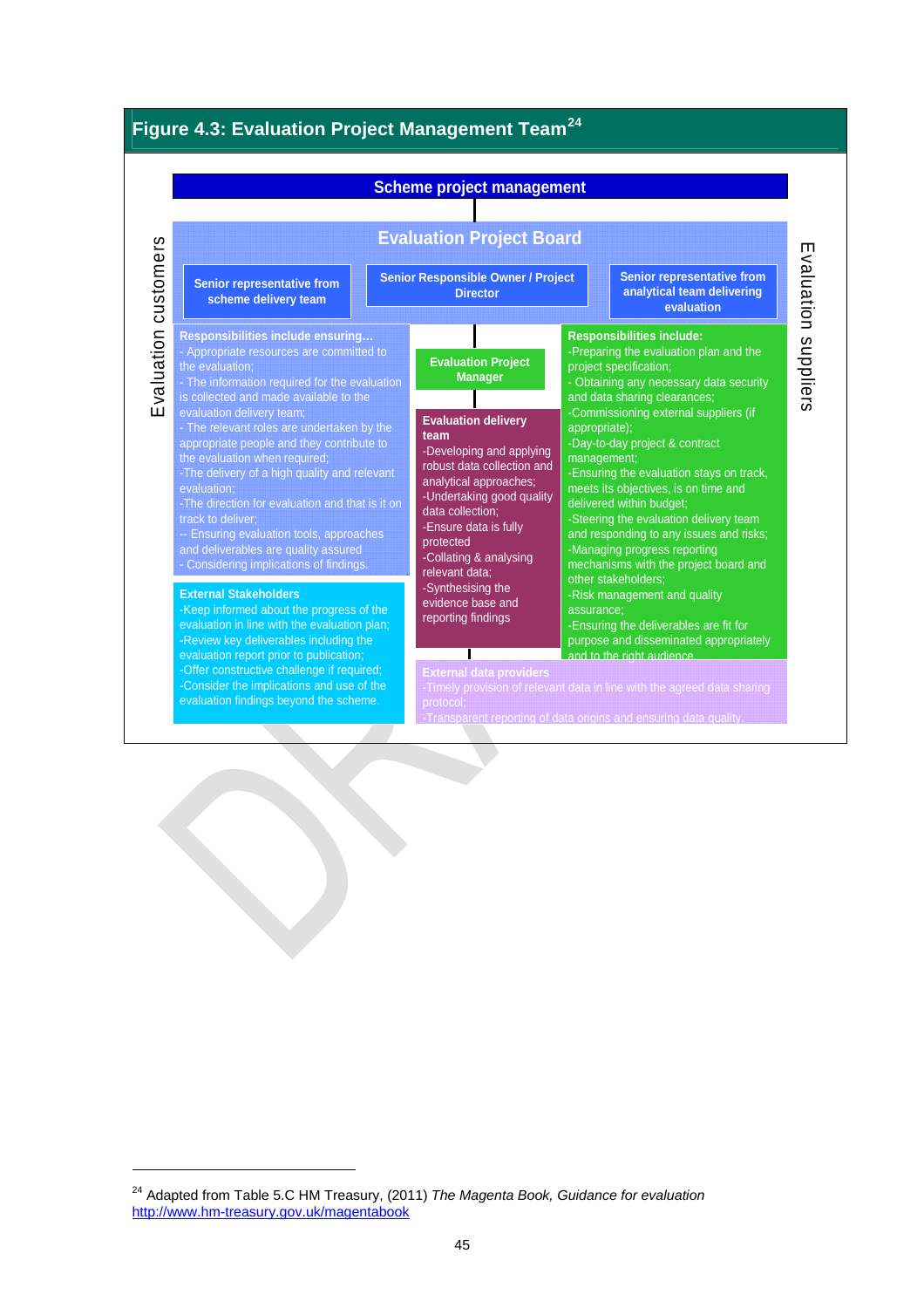# <span id="page-45-0"></span>4.2 Conducting the Evaluation

#### **Key questions to consider:**

- Have the roles and responsibilities been clearly allocated?
- Who will be responsible for specification development, tendering, project management and quality assurance?
- What quality assurance processes should be put in place?
- How will risks be managed?
- Is there a clear plan setting out how the evaluation will be delivered and the critical paths to achieving this?

At this step of the evaluation plan, the scope, scale and methodological approach for the evaluation should have been established. However, there are a large number of project management decisions and tasks to be resolved and articulated to set out a clear delivery plan for the evaluation.

Ideally the delivery plan will provide sufficient granularity for each of the evaluation strands being undertaken (process, impact and economic), it should be sufficiently clear who is responsible for the activities and when they will be undertaken.

Relevant activities include<sup>[25](#page-45-1)</sup>:

#### **Drafting a specification of requirements**

What data will be collated and by whom (see Section 3.1.3); what data needs to be collected, when and in what format (see Section 3.2);

#### **Commissioning (if appropriate)**

What is it that needs to be commissioned, data collection, analysis etc; what needs to be taken into account when commissioning e.g. internal process, best practice, and how will this impact on the delivery timeline?

#### **Day to day project management**

What structures, meetings and communications are needed to ensure the smooth running of the day to day management; considering the planning stages (Fig 4.2). What are the most important activities in each stage of the evaluation project?

#### **Setting up the project board and developing the terms of reference**

<span id="page-45-1"></span><sup>25</sup> A more detailed list is given in Chapter 5 of HM Treasury, (2011) *The Magenta Book, Guidance for evaluation* <http://www.hm-treasury.gov.uk/magentabook>.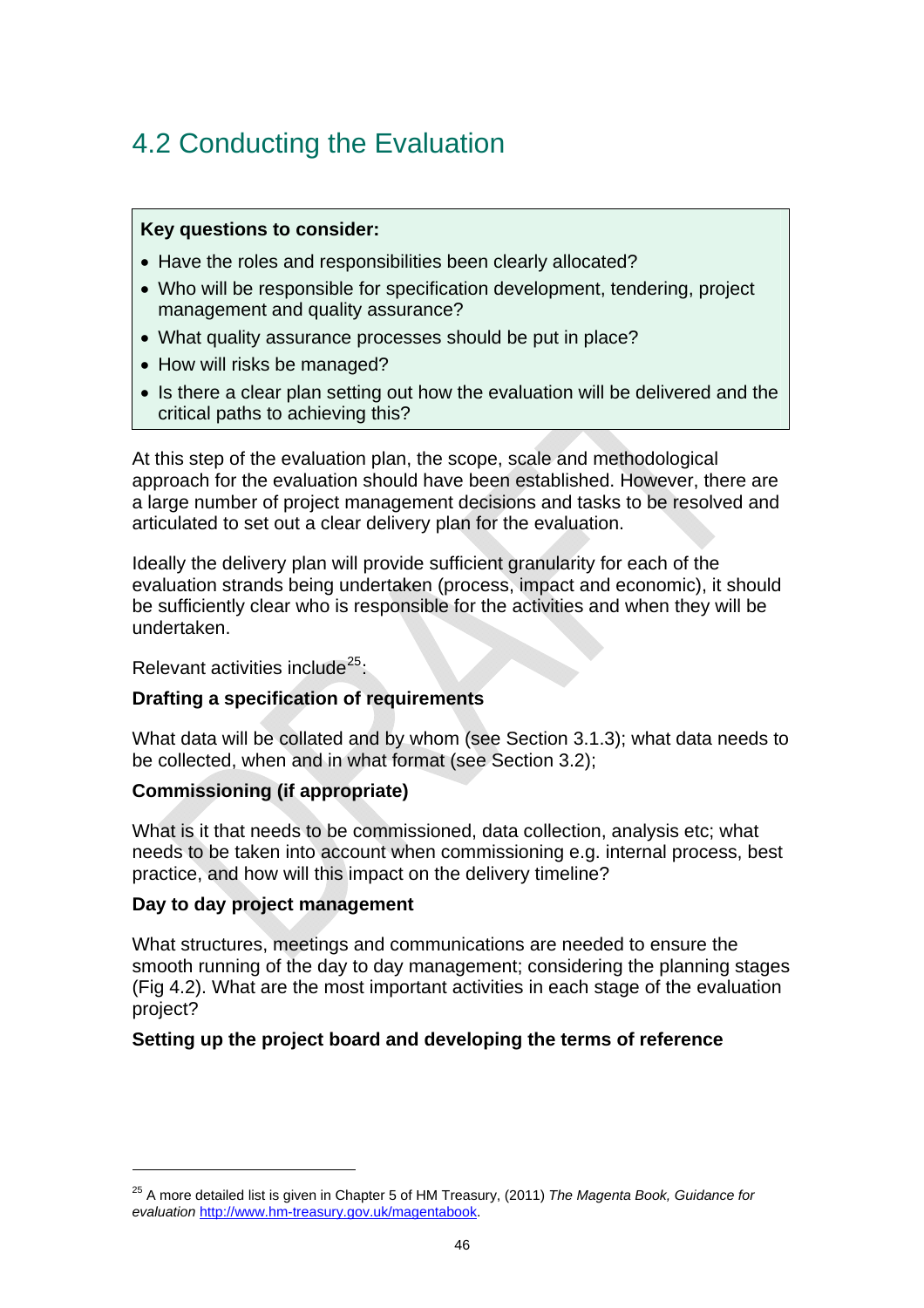Is there high level buy in to ensure everyone who needs to be on the board and take decisions will commit the time; is there enough time planned to ensure all members of the board are in place to make the decisions and undertake the activities for evaluation assigned to them?

#### **Defining when the evaluation will start and end**

Based on the decision made about data collection timeframes (Section 3.2), it should be possible to set out a timeline covering the start and completion of the evaluation. This should consider the relevant evaluation stages, building on figure 4.2 and the critical paths for achieving the plan.

#### **Allocating roles and responsibilities**

Clearly allocate who will be responsible for which activities and ensure that this is clearly communicated with them, along with any expectations about their roles and standards for any deliverables. Figure 4.3 provides a useful basis for considering different roles.

#### **Identifying project risks and mitigating actions**

The evaluation plan should include a risk management strategy and risk register, setting out who is responsible for owning these risks. See section 4.2.2 for further information.

#### **Setting up quality assurance processes**

Section 4.2.1 below provides more information of the consideration which need to made when designing quality assurance processes. It is important that a suitable strategy for assuring the quality of the evaluation is reflected in the evaluation plan and the governance structure.

#### **Budget management**

Articulate how the available budget will be allocated across activities covering the duration of the evaluation timeframe (based on considerations identified in section 4.1). How will plans be adapted if aspects of the project become delayed or altered?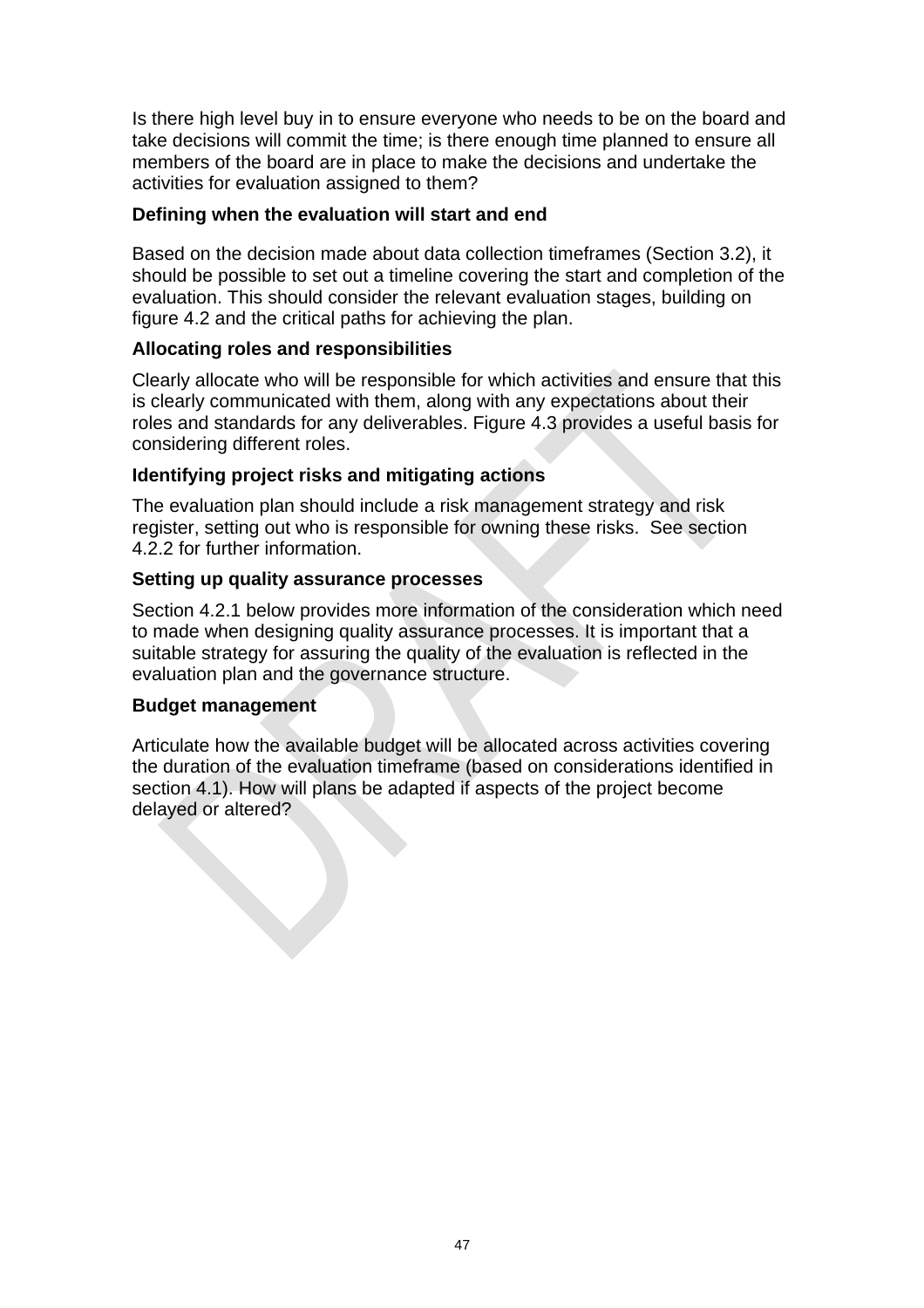#### <span id="page-47-0"></span>**4.2.1 Quality Assurance**

The Magenta Book clearly explains that implementing good quality control and quality assurance mechanisms are crucial for any evaluation, they are:

> • Ensuring that the evaluation design, planning and delivery are properly conducted, conform to professional standards (such as ethical assurance), and that minimum analytical standards are adhered to;

"Without [quality control and assurance], the methods and results from the evaluation cannot be guaranteed to be of sufficiently high standard or fit for purpose. This means the resulting evidence is not robust enough to provide answers to the questions the evaluation was designed to resolve or to reliably inform the decision making process." HM Treasury, (2011) *The Magenta Book* (4.3)

- Being managed within the governance process with all project members having responsibility for ensuring quality. The evaluation manager within the commissioning body should take responsibility for applying quality control criteria. The use of external assessors and / or peer reviewers can also be useful in providing independent assurance.
- Ensuring consistency in data collection, methodology, reporting and interpreting of findings. Therefore, it should be undertaken throughout the evaluation to identify and assess the implications of weaknesses in methodology, design, data collection etc. enabling early response and mitigation measures to be put in place which can help to avoid or reduce any adverse effects on the reliability of the findings.

The Magenta Book sets out four principles as being critical to managing an evaluation in a way which will satisfy quality assurance criteria. These are presented in Figure 4.4. below.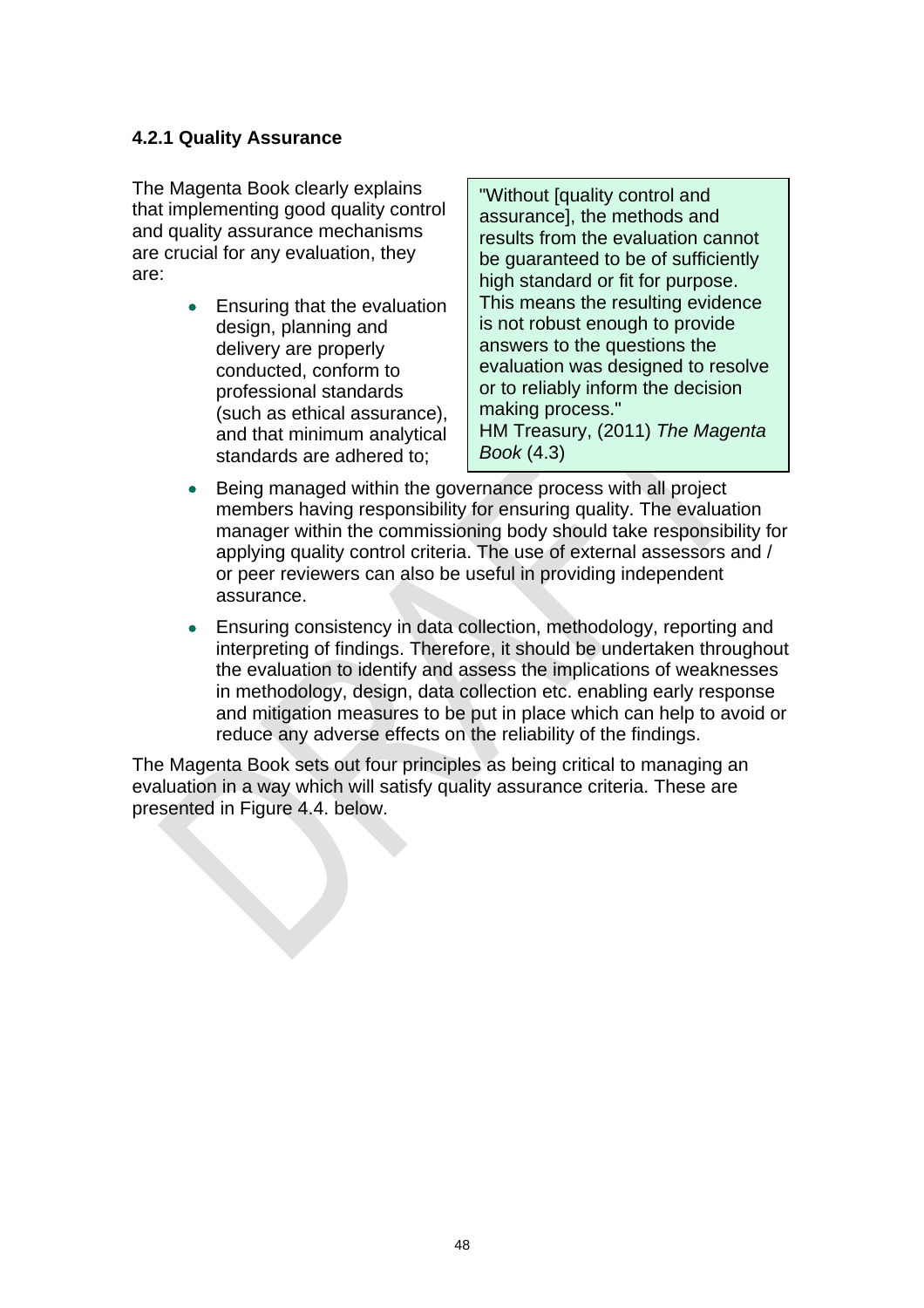| Figure 4.4: Principles underpinning evaluation quality assurance <sup>26</sup>                                                                                                                                                                                                                                                                                                                             |                                                                                                                                                                                                                                                                                                                                                                                                                                                           |  |  |  |
|------------------------------------------------------------------------------------------------------------------------------------------------------------------------------------------------------------------------------------------------------------------------------------------------------------------------------------------------------------------------------------------------------------|-----------------------------------------------------------------------------------------------------------------------------------------------------------------------------------------------------------------------------------------------------------------------------------------------------------------------------------------------------------------------------------------------------------------------------------------------------------|--|--|--|
| <b>INDEPENDENCE</b>                                                                                                                                                                                                                                                                                                                                                                                        | <b>INCLUSIVITY</b>                                                                                                                                                                                                                                                                                                                                                                                                                                        |  |  |  |
| Researcher independence and objectivity are<br>essential for any evaluation<br>However, this does not automatically<br>necessitate the use of external contractors<br>or keeping the evaluation team at arm's<br>length. A suitable balance should be<br>reached to enable interaction between the<br>research team and the policy and delivery<br>leads, while retaining independence and<br>objectivity. | The inclusion of recipients, delivery bodies<br>or stakeholders within the evaluation<br>enhances the potential learning from the<br>evaluation and acceptance of its results<br>However, this should be actively managed as<br>a continuous process of communication and<br>engagement. This is likely to involve<br>improving the awareness of the evaluation,<br>obtaining feedback on the evaluation design<br>and communicating scoping, interim and |  |  |  |
| <b>ROBUSTNESS</b>                                                                                                                                                                                                                                                                                                                                                                                          | final findings and conclusions.<br><b>TRANSPARENCY</b>                                                                                                                                                                                                                                                                                                                                                                                                    |  |  |  |
| <b>Ensuring that evaluation plans and</b><br>deliverables are assessed against required<br>analytical standards so that there is an<br>assessment of whether:<br>The planned evaluation is likely to provide<br>robust evidence to answer the research<br>questions;<br>The evaluation findings and conclusions<br>are presented, reported and interpreted by<br>users accurately and clearly.             | The transparent reporting of the deliverables<br>must be a feature of any evaluation,<br>especially at key points of the evaluation<br>lifecycle:<br>The evaluation planning;<br><b>Evaluation governance;</b><br><b>Evaluation reporting.</b>                                                                                                                                                                                                            |  |  |  |

#### **4.2.2 Risk Management**

Assessing the possible risks that an evaluation may face is a key component of designing an evaluation and is particularly useful to do once the approach and data collection tools are decided. Evaluation projects should have procedures for risk management, typically in evaluation this includes an assessment of limitations to the proposed evaluation approach, the focus is on risks associated with the evaluation, rather than the scheme. Figure 4.5 shows some of the questions that can be asked to help identify any risks.

#### **Tip Box 15: Risk**

Evaluation managers should take as wide a view as possible when identifying risks, for instance considering delivery, methodological, political, resourcing, economic and social factors. Taking early action to reduce the likelihood and impact of risks will be important. Detailed risk assessments should be drawn up which take account not only of the potential impacts, but also their likelihood and possible mitigation actions. Efforts should also be made throughout the evaluation to re-assess risks and determine what, if anything, has changed over time.

<span id="page-48-0"></span> $26$  Adapted from Section 4.5 of the Magenta Book 2011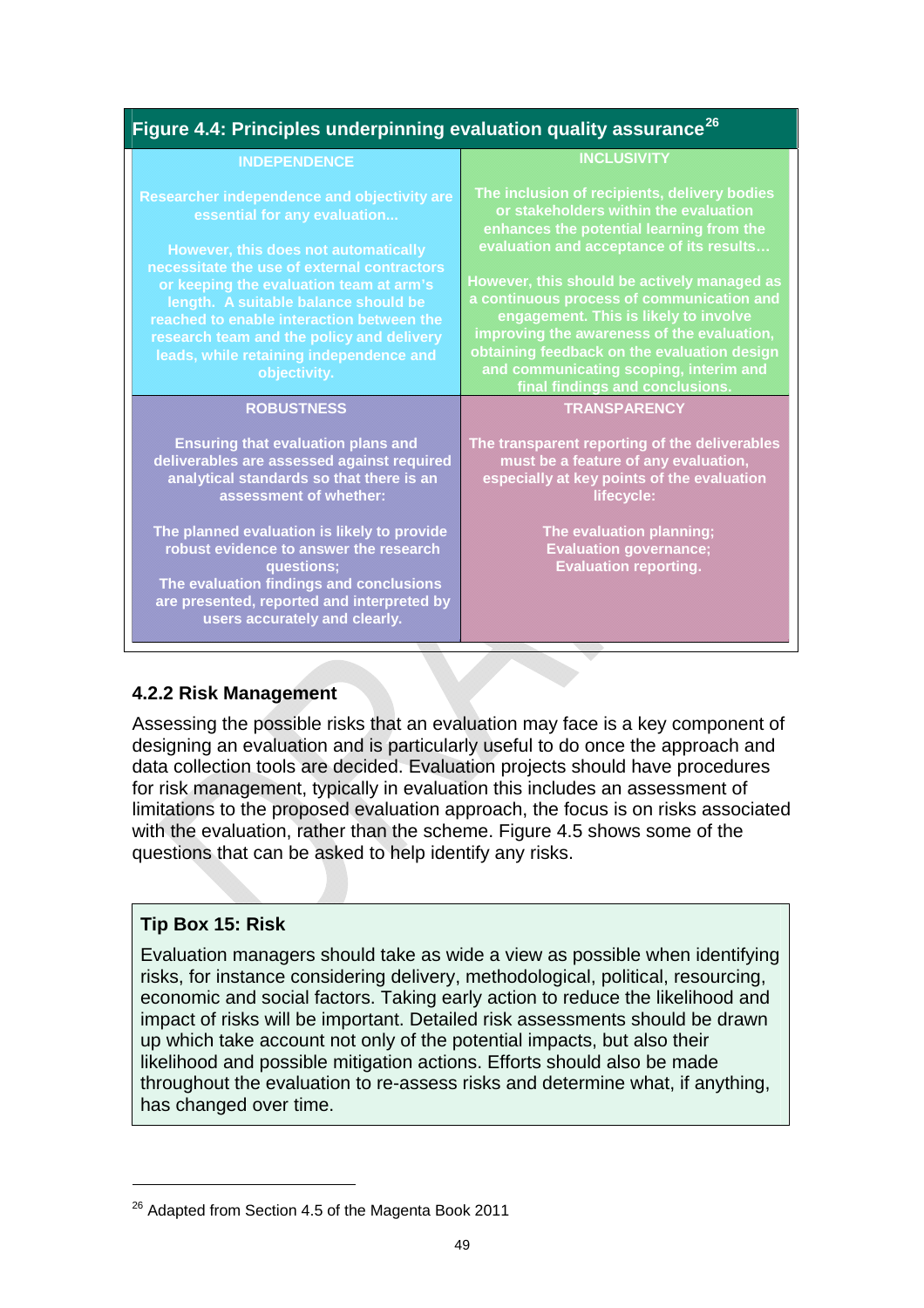

Adapted from NERA/ MVA, (2006), *The evaluation of major local authority transport schemes: a guide* 

Some common issues which scheme evaluations can face, and which should therefore be considered, are:

- Failure to understand or address the *objectives* of the scheme
- Failure to agree the purpose or purposes of the evaluation (e.g. between evaluation manager and evaluation contractor, or with wider stakeholders)
- Starting data collection after the intervention has started having an effect (and therefore failing to gather robust 'baseline' data)
- Completing the evaluation or trying to collect outcome and impact data too early (before outcomes or impacts can be observed)
- Failure to understand limitations of the data sources for answering the questions posed for the evaluation
- Having an evaluation design which fails to provide robust data
- Failure to foresee future analytical or data requirements at the design stage

<span id="page-49-0"></span><sup>27</sup> Adapted from *The evaluation of major local authority transport schemes: a guide* by NERA Economic Consulting, MVA and David Simmonds Consultancy (2006)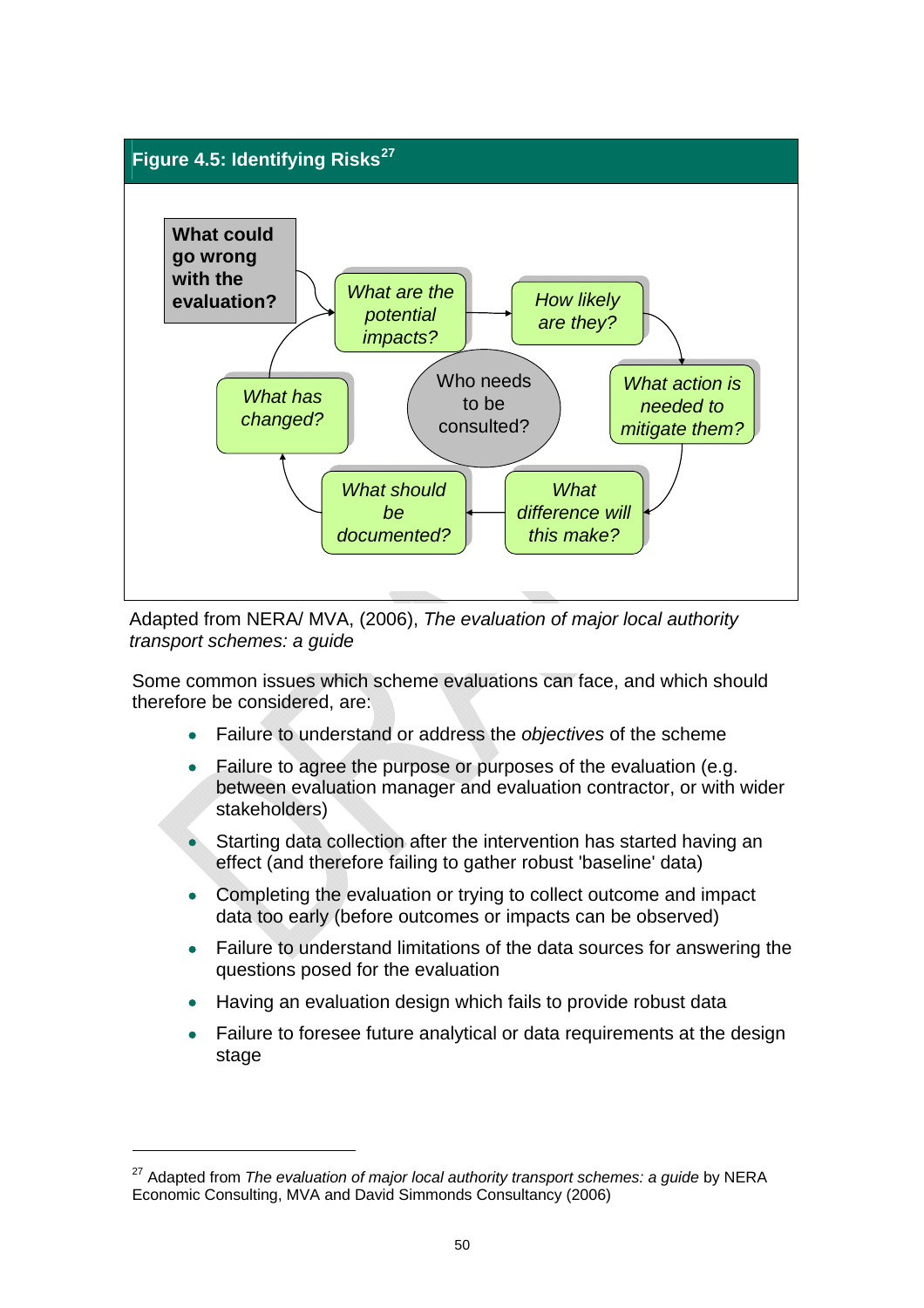- Failure to gather sufficient data or good quality data (e.g. a low response rate in a survey leading to results that cannot be validated statistically)
- Using a methodology which cannot attribute the outcomes to the intervention
- Producing evaluation findings which are not actionable or do not have clear implications
- Poor or disrupted planning, because of insufficient time and resources, too low a management priority, or inadequate response to unforeseen events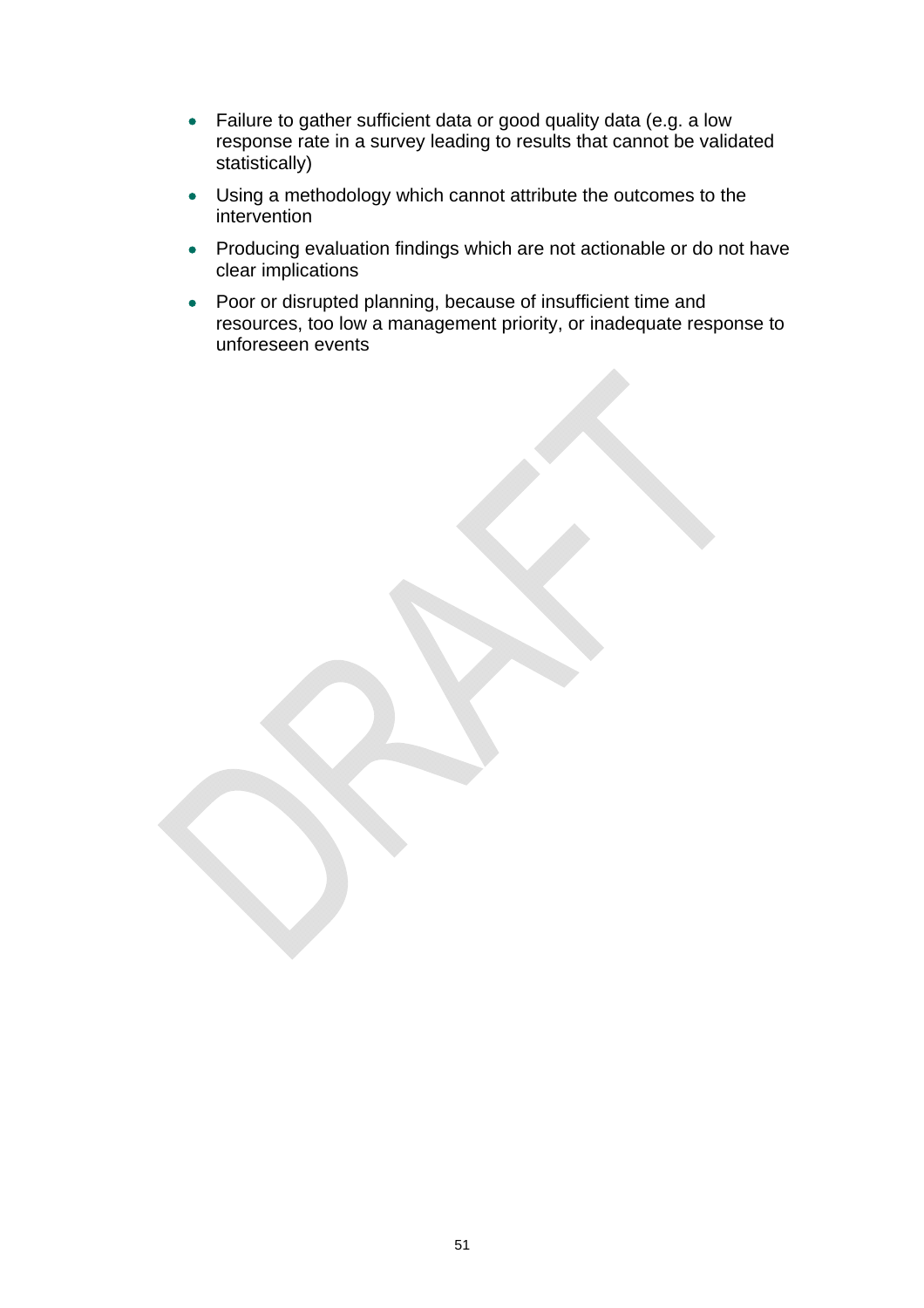# <span id="page-51-0"></span>4.3 Using and disseminating the evaluation findings

#### **Key questions to consider:**

- What will the findings be used for, when will they be needed, and what decisions will they feed into?
- How will the findings be fed back into decision making and how can they have maximum impact?
- How will the findings be shared and disseminated? How will this need to vary by stakeholder groups?
- What are the timeframes for reporting the evaluation findings?

For evaluations to be useful and influential, communication of the findings must be appropriately tailored and targeted at their intended audience. The information gathered from steps 1 and 2 should be used to consider how and when they findings will be used and the evidence and communication needs of the different evaluation user groups.

#### **4.3.1 Developing a dissemination plan**

Dissemination is the practice of sharing knowledge about a scheme, its evaluation and resulting evidence with a range of stakeholders. This can take many forms and should be considered a key part of the scheme, to be done throughout the delivery and scheme lifecycle as appropriate.

Provisions should be made to share emerging knowledge, results and best practice with key partners. This could come in the form of meetings, workshops, websites, leaflets or briefings. Such dissemination and discussion can be as valuable for the scheme promoter as it is for other interested stakeholders in providing an effective opportunity for feedback which could be fed into scheme delivery improvements as in the ROAMEF cycle below<sup>[28](#page-51-1)</sup> (Figure 4.6).

Dissemination should therefore not be confused with the requirement for written interim and final reports - these are just one important aspect of dissemination.

Dissemination plans should be set out in section 9 of the evaluation plan, and implemented over the course of the evaluation. Having a thorough dissemination plan is a key part of generating credible evaluation findings which can be acted upon and used to influence future decision making.

Building on this, evaluation planners must also consider exactly how the evaluation findings can be used, both internally and by other groups. This is important for a number of reasons; for instance, doing this shows that the evaluation has provided useful evidence and that the local authority is committed to taking relevant and timely action to address the findings.

<span id="page-51-1"></span><sup>&</sup>lt;sup>28</sup> HM Treasury, (2011) *The Magenta Book, Guidance for evaluation* [http://www.hm](http://www.hm-treasury.gov.uk/magentabook)[treasury.gov.uk/magentabook](http://www.hm-treasury.gov.uk/magentabook)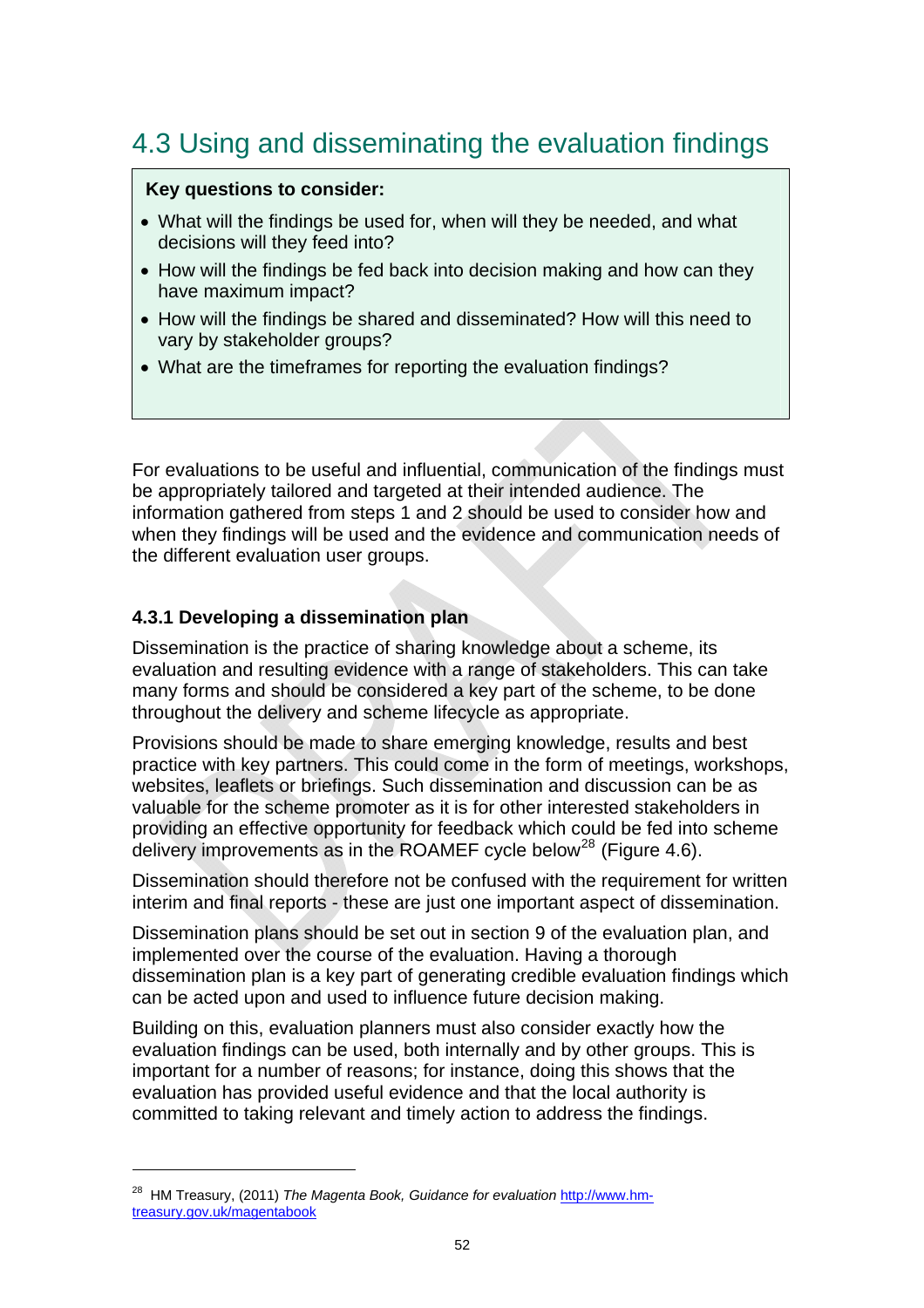Reporting on lessons learnt is also extremely valuable for other stakeholders, such as DfT and other evaluation planners, who can use this insight in the development of future schemes.



Understanding the relevant stakeholders and their requirements early on is an important part of planning the dissemination, see Section A defining the evaluation audience. Below is a list of some groups which are likely to be relevant:

- Evaluation sponsors
- Scheme management
- Delivery bodies
- Sponsors
- Policy makers
- Beneficiaries
- Government Departments
- Interest groups
- Academia
- Local transport users

#### **4.3.2 Evaluation reports**

It is a crucial role for the evaluation managers to design and deliver reporting styles and procedures that are tailored to the evaluation's specific purpose(s) and to its different audiences. Evaluation reports should aim to be accessible, relevant and useful documents which can be referred to by the scheme stakeholders and wider audiences to make meaningful conclusions from the scheme's implementation.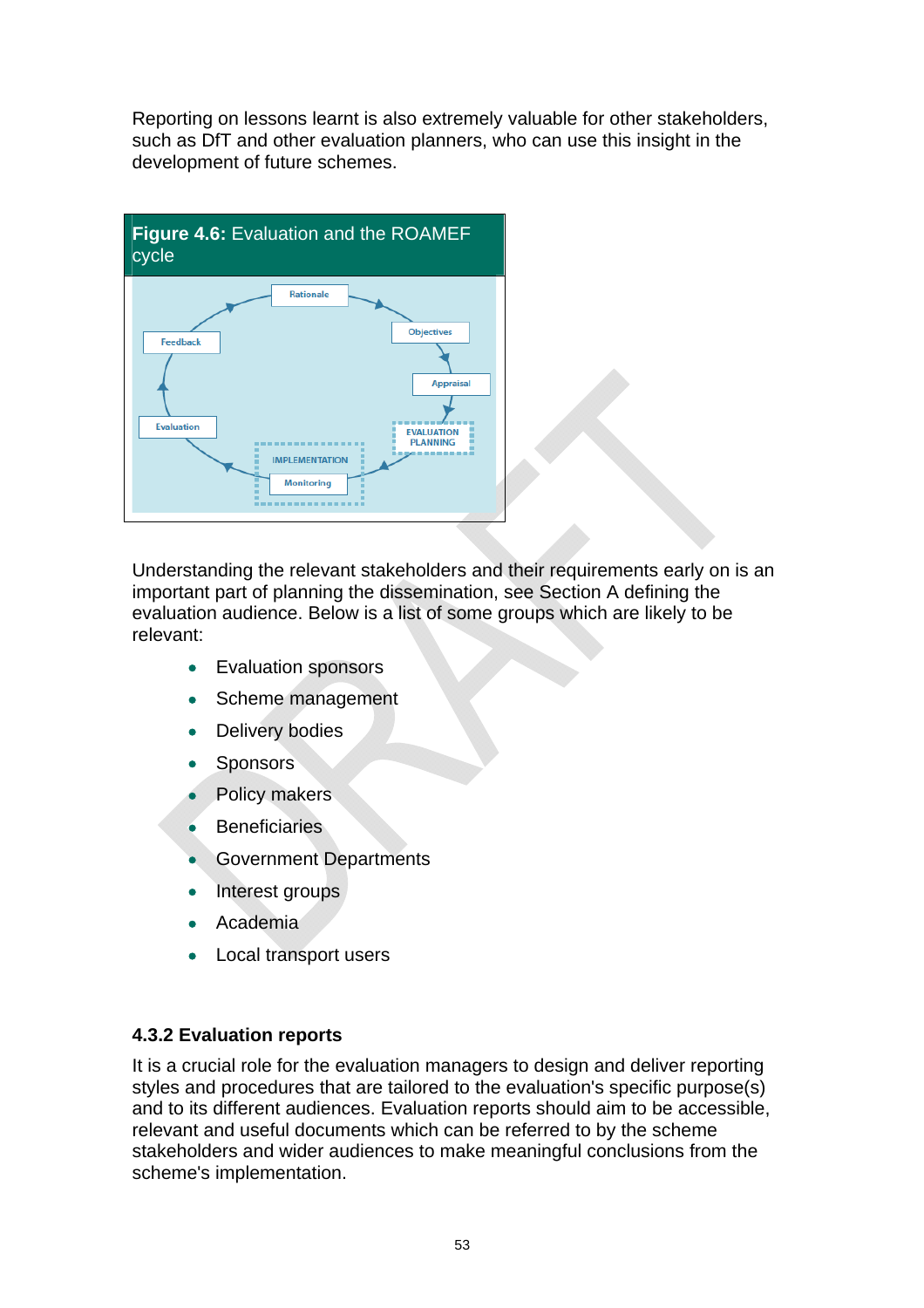Evaluation reports are also an important opportunity to describe the methodological and data characteristics upon which the findings are based. Providing this level of detail in reports is key to ensuring the findings and conclusions are seen as credible and useful. Care should always be taken to report findings in an ethical way, for instance ensuring data handling, nondisclosure and other ethics requirements are met (see Annex C).

Rather than just provide the data outputs, evaluation reports have a key role in synthesising evidence and drawing overall conclusions. Providing accountability is a key principle of evaluation and therefore evaluation reports should make clear reference to the targets stated in the scheme's benefits realisation strategy as set out in Section, 2.1 and should provide evidence surrounding to what extent these have been met.

An evaluation report<sup>[29](#page-53-0)</sup> should have coverage of the:

- Scheme and its context: including the main elements, intended objectives, rationale and surrounding circumstances;
- Evaluation scope: exactly what was evaluated, the objectives, which approach was taken and why (particularly explaining decisions to prioritise certain objectives);
- Evaluation design: Details about how the evaluation was designed and conducted;
- Methodology: Description of the methods used to measure the evaluation questions or indicators (including an indication of how robust the data is - clear articulation of any limitations to the data and caveats, sampling techniques/design, sample sizes, response rate, how the data was analysed, significance etc.) and analytical techniques;
- Evaluation results: Presentation and interpretation of the key findings with the appropriate indications of robustness, level of confidence in the findings and ability to generalise from the findings. Possible contextual factors of importance/ issues that arose. Provision of defensible evidence and appropriate management of different sources of information;
- Conclusions: Weighing up the evaluation evidence to produce a judgement on the value of the scheme and the lessons for future schemes;
- Recommendations (if appropriate): Could include ways of improving the delivery of the scheme, feedback for future scheme designs / appraisal, what will be done with the evaluation findings, identification of remaining gaps in the evidence base, and / or ways to improve evaluation designs in the future.

<span id="page-53-0"></span><sup>&</sup>lt;sup>29</sup> The European Commission guide on programme evaluation provides a checklist of items for an evaluation report to include, which is a useful starting point for thinking about reporting requirements. European Commission, (1997), *Evaluating EU Expenditure Programmes: A Guide*  http://ec.europa.eu/dgs/information\_society/evaluation/data/pdf/lib\_master/eur\_budg\_guide\_ex\_post\_and [intermediate.pdf](http://ec.europa.eu/dgs/information_society/evaluation/data/pdf/lib_master/eur_budg_guide_ex_post_and_intermediate.pdf)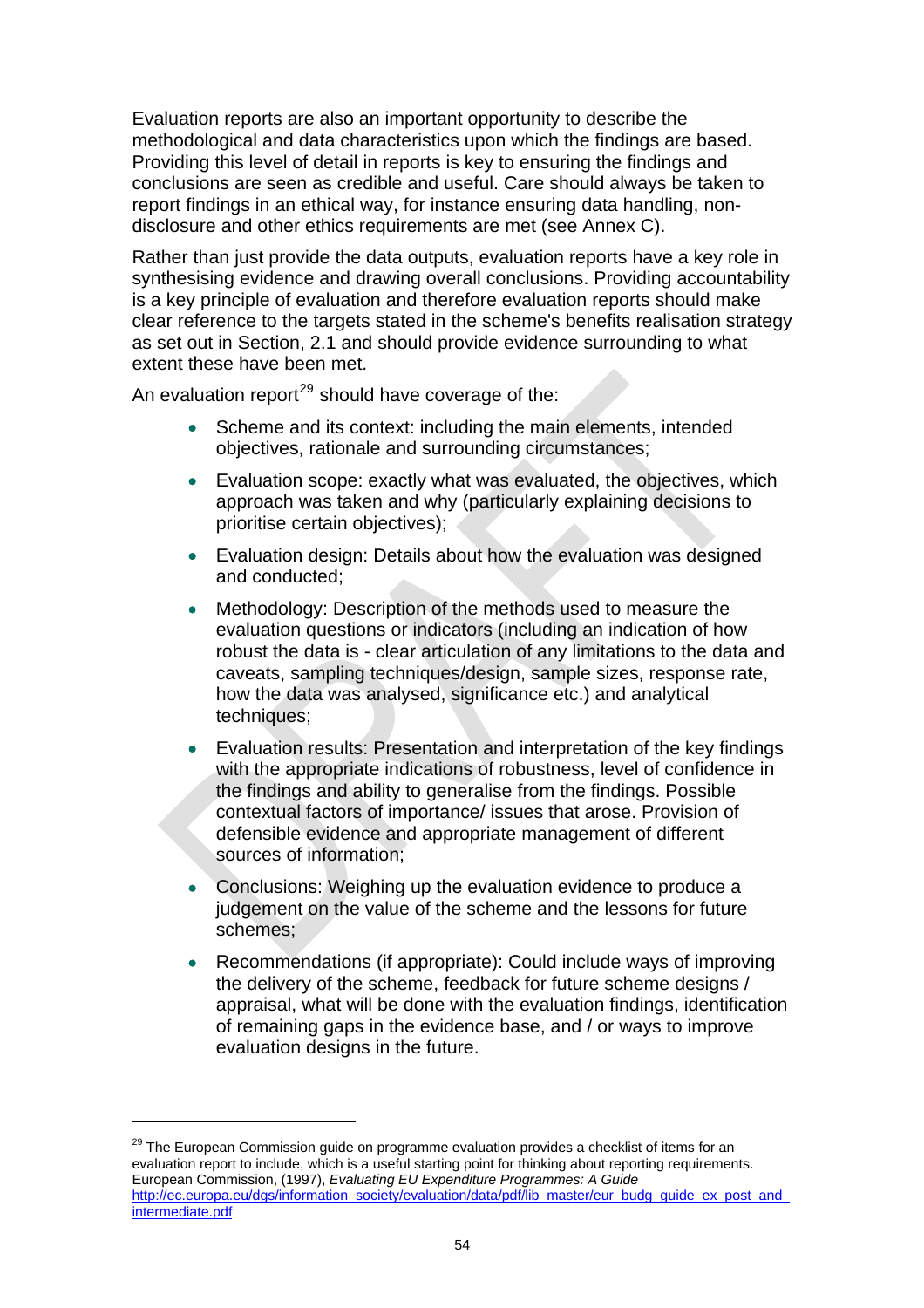#### **4.3.3 Best practice reporting**

While each evaluation report will vary depending on the particular scheme, evaluation approach and audience, there are a number of reporting principles which evaluations should always aim to follow (see Annex D). Section 10.33 of the Magenta Book also provides further details about best practice in reporting and disseminating evaluation findings.

Section 4.2 described the value in having a level of external review in evaluation, and the reporting stage is one important element where this may be used. Peer review (whether by academics or other experts) will add credibility to the evaluation findings and can sometimes provide an alternative, useful perspective for the evaluation planners.

#### **4.3.4 Publication**

A wide range of stakeholders can have an interest in the outcome of a scheme and the expectation set out in section 7 of the DfT Monitoring and Evaluation Framework is that "all Evaluation reports will be published by the scheme promoter on an appropriate website with the Department providing a link from its own website". It should be made clear in the dissemination plan, to both the evaluation team and externally, what reporting and dissemination approaches the evaluation will use, when, and who the audience will be.

There are, of course, other methods for dissemination aside from written research reports. Online portals and resources can be very useful - they are an opportunity to share results, progress and methodological issues with other professionals in the field and can be valuable for other Local Authorities and organisations developing transport schemes in the future. Road Safety Time Bank<sup>[30](#page-54-0)</sup> and UK Morse<sup>[31](#page-54-1)</sup> are two examples in the road safety field, for instance.

<span id="page-54-0"></span><sup>&</sup>lt;sup>30</sup> See www.roadsafetyhub.co.uk<br><sup>31</sup> See www<u>.uk-morse.com</u>

<span id="page-54-1"></span>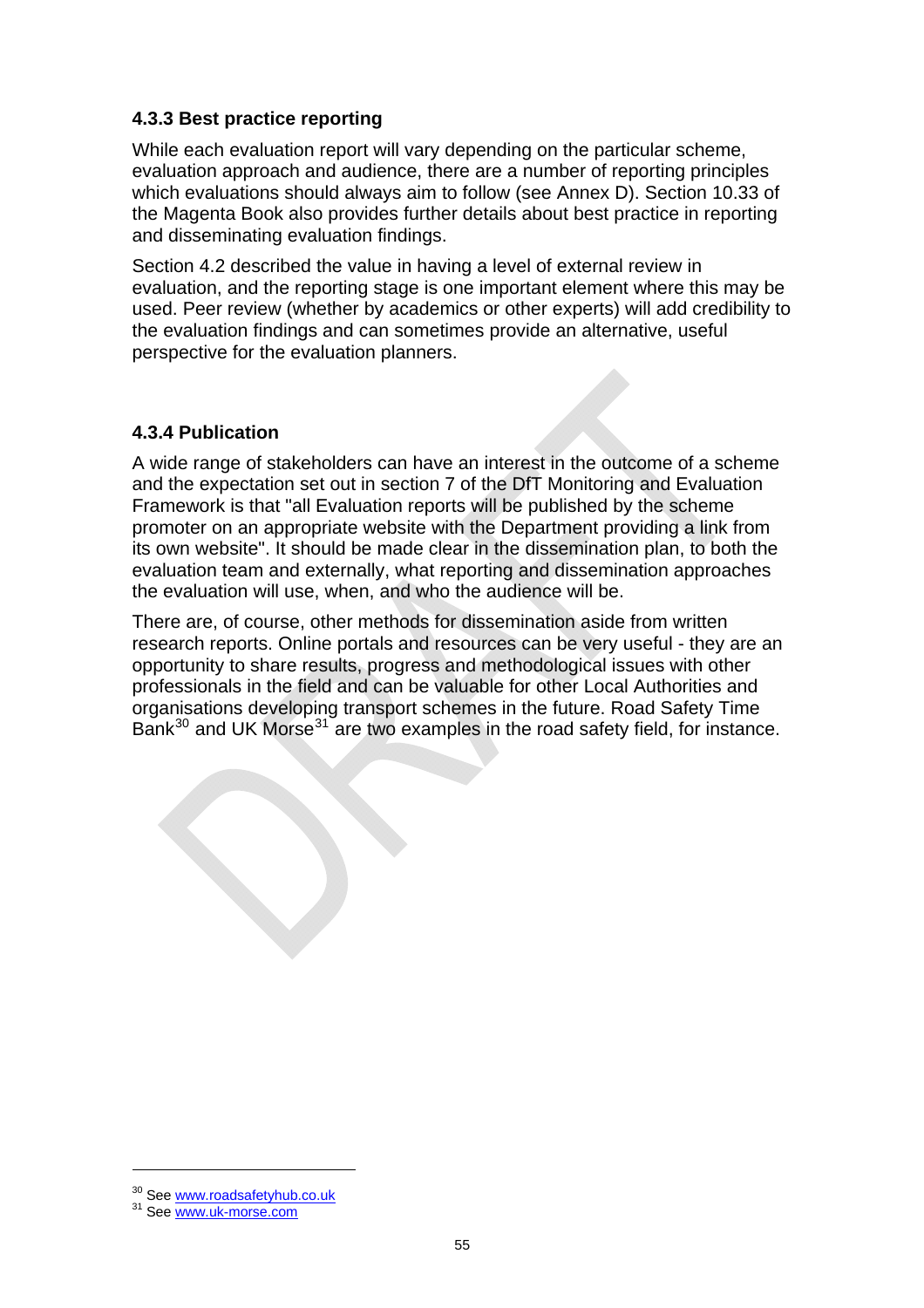#### **Summary for Section C**

Section C set out what evaluation planners should consider for the final parts of their evaluation plans parts  $7 - 9$ , see Figure 4.7. Evaluation planners should now have a clear plan of how they will resource the evaluation, what governance structure they will have in place and how to ensure quality and minimise risks associated with evaluation delivery. A clear evaluation delivery plan should be in place which links the evaluation project management process to the technical evaluation approach, methods and requirements set out in Section B. A dissemination plan for the evaluation in line with the requirements of schemes for publishing should also be part of the overall plan.

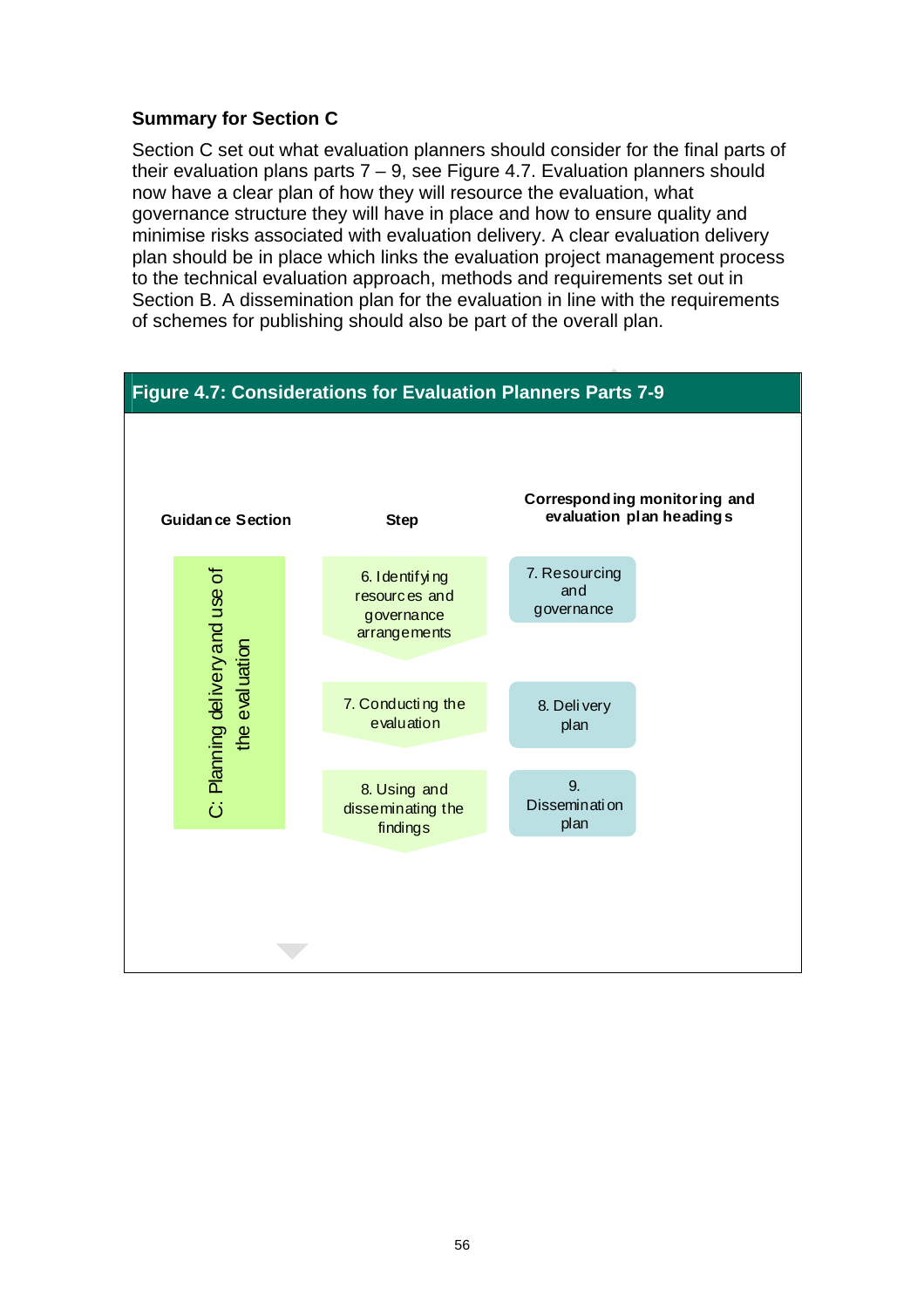# <span id="page-56-0"></span>5. Overall Concluding Remarks

This guidance is produced to provide more details and best practice references to Local Authority Major Scheme's evaluation planners selected for fuller evaluation in the Monitoring and Evaluation Framework. It can also be used to support other Local Authority Major Schemes plan for their standard and enhanced monitoring requirements. The guidance provided in each section here is linked back to the expected content of Monitoring and Evaluation plans that need to be provided by evaluation planners and is based on the best practice set out in the Magenta Book and other sources.

The guidance:

- Brings together elements of existing best practice guidance for evaluation in one place for Local Authority Major Schemes;
- Promotes best practice without being prescriptive (requirements are set out in the Monitoring and Evaluation Framework which this document supports); and,
- Provides the readers with a summary of the broad spectrum of evaluation approaches and techniques available to enable informed decision making regarding production of an evaluation plan.

The guidance demonstrates the values of evaluation beyond planning to implementation and sharing of findings with external audiences to improve delivery of transport schemes and data used in transport modelling and other local decision making processes. Different methods are described and the value of using and combining a variety of approaches and methods for data collection to get a more rounded picture of how the scheme worked and what impact it has had on different audiences.

The guidance should enable the scheme promoter to design an evaluation which will help to:

- Improve this or future schemes, in terms of efficiency and effectiveness;
- Develop the evidence base for future funding decisions;
- Show robust evidence in response to criticism from external stakeholders;
- Demonstrate to others that your scheme is successful and offers good value for money;
- Demonstrate that the benefits observed have been generated by your scheme, rather than to other factors;
- Understand why the scheme worked or didn't work.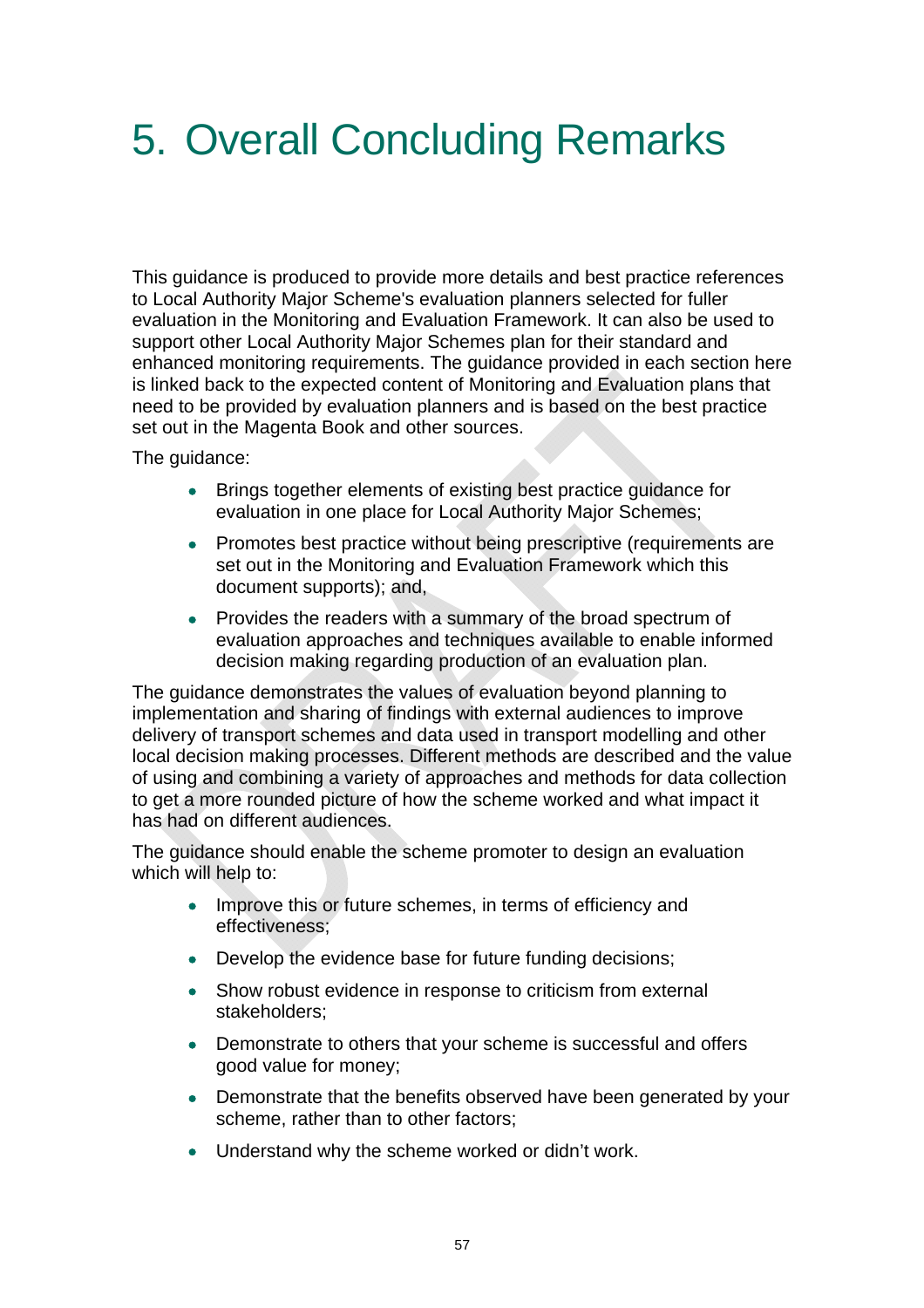# <span id="page-57-0"></span>Annex

## Annex A: Evaluation Questions

<span id="page-57-1"></span>The Framework<sup>[32](#page-57-2)</sup> sets out three types of questions which fuller evaluations should be designed to answer within these each scheme will have to define more specific questions. Tables A.1. A.2 and A.3 set out some guidance for schemes when developing evaluation questions $33$  within each of these three types of questions.

#### **Table A.1: Issues to consider when developing evaluation questions**

**How was the scheme delivered?** 

How will you understand why the scheme does or does not achieve anticipated outcomes?

Which aspects of the delivery process are innovative or untested?

Is it important to learn about scheme reach, usage, user experience, attitudes?

What contextual factors might affect delivery (e.g. economic climate, development in the geographic area, other transport schemes etc.)?

What delivery process information would be necessary, or useful, for assessing scheme impacts?

What were the experiences of service users, delivery partners, service providers, local businesses, and other stakeholders?

How complete are current data collection processes? Are the issues to be considered likely to need tailored data collection?

What lessons need to be learnt to improve future delivery?

#### **Table A.2: Issues to consider when developing evaluation questions**

**What difference did the scheme make?** 

How will you know if the scheme is a success? Which of the outcomes will be

<span id="page-57-3"></span><span id="page-57-2"></span> $32$  Monitoring and evaluation framework for Local Authority Major Schemes, DfT, 2012  $33$  Adapted from Table 5.B from the Magenta Book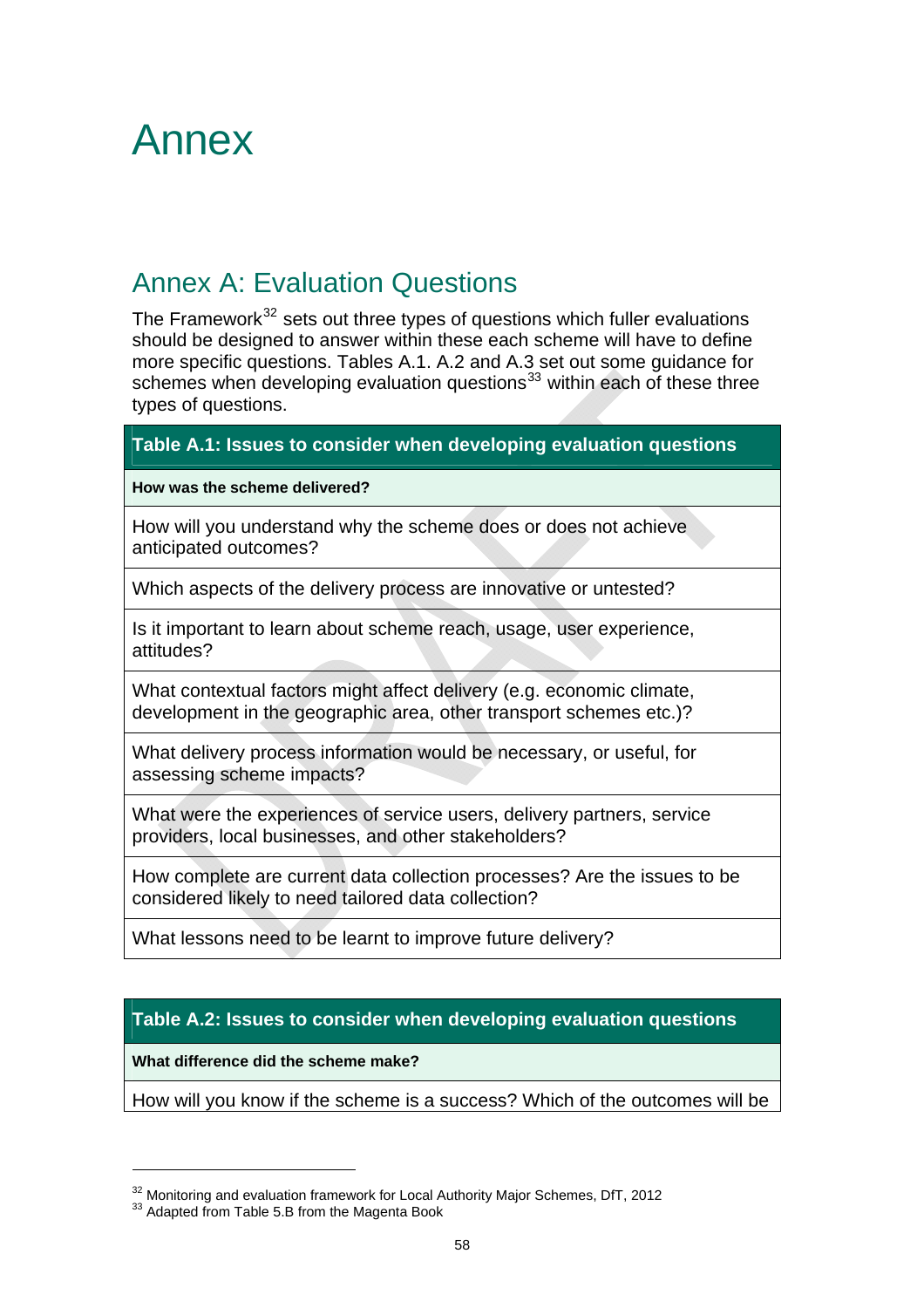important to assess?

Do you need to quantify impacts, as well as describe them? How measurable are the various outcomes which might describe the schemes impacts?

How complex is the impact logic map? How important will it be to control for confounding factors?

What are the impacts for the target group? Do you need data on average or marginal impacts?

Were there different impacts for different groups or on different groups? $34$ 

How developed is the existing evidence base? Could it enable the scope of the evaluation to be restricted to those areas, impact or processes where knowledge is most uncertain?

What longer-term or wider knock-on effects should be considered? How will you know whether there were any unintended effects?

#### **Table A.3: Issues to consider when developing evaluation questions**

**Did the benefits justify the costs?** 

How should costs and benefits of the scheme be assessed and can they be quantified?

How do the outcomes contribute to social wellbeing<sup>[35](#page-58-1)</sup>, and how do they generate costs?

How can the evaluation collect data which can be used to test assumptions in the appraisal model?

How will the evaluation assess displacement, optimism bias, additionality etc?

How can the benefits be attributed to the scheme investment?

<span id="page-58-0"></span><sup>&</sup>lt;sup>34</sup> Summary Guidance on Social and Distributional Impacts of Transport Interventions, WebTAG Unit 2.13, http://www.dft.gov.uk/webtag/documents/project-manager/unit2.13.php

<span id="page-58-1"></span> $35$  Social wellbeing would include journey ambience, security, accessibility, safety etc which are part of full appraisal. Some of these can be monetised.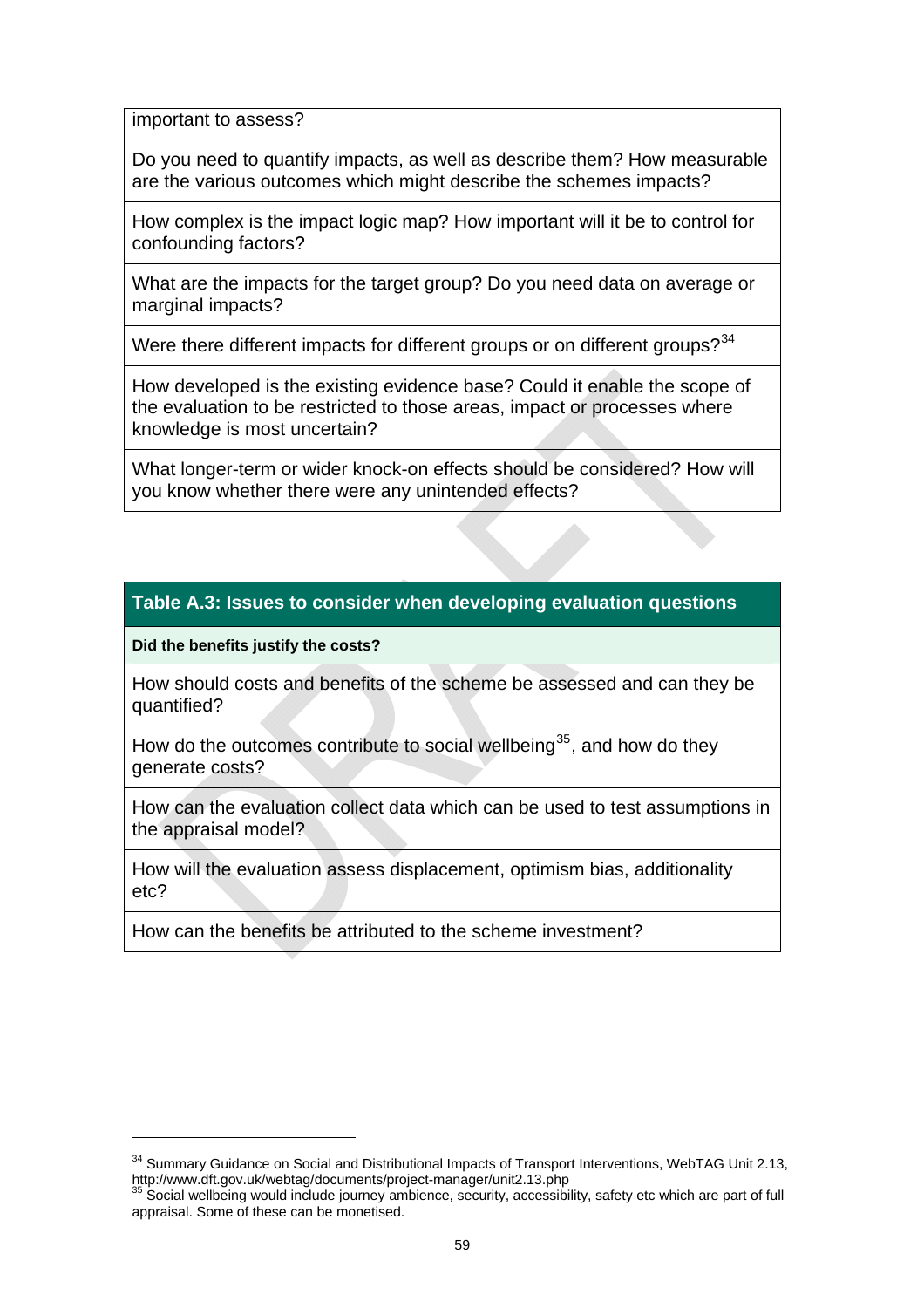# Annex B: Glossary

<span id="page-59-0"></span>

| <b>Term</b>                 | <b>Definition</b>                                                                                                                                                                                                                                                                                                                                                                                                                                                                                                                                                                                                                          |
|-----------------------------|--------------------------------------------------------------------------------------------------------------------------------------------------------------------------------------------------------------------------------------------------------------------------------------------------------------------------------------------------------------------------------------------------------------------------------------------------------------------------------------------------------------------------------------------------------------------------------------------------------------------------------------------|
| Appraisal                   | The process of defining objectives, examining options and<br>weighing up the costs benefits, risks and uncertainties of those<br>options before a decision is made.                                                                                                                                                                                                                                                                                                                                                                                                                                                                        |
| Attribution                 | The ascription of a causal link between observed (or expected to<br>be observed) changes and a specific intervention. This takes into<br>account other interventions, anticipated or unanticipated<br>confounding factors or external influences.                                                                                                                                                                                                                                                                                                                                                                                          |
| Audit                       | A control function, which is primarily concerned with verifying the<br>legality and regularity of the implementation of resources in a<br>programme. Audit has traditionally covered areas such as the<br>verification of financial records (financial audit) and is therefore less<br>wide-ranging in scope than an evaluation.                                                                                                                                                                                                                                                                                                           |
| Benefits management         | The identification and agreement of a programme, project or<br>scheme's expected outcomes and how they will be realised,<br>measured and monitored.                                                                                                                                                                                                                                                                                                                                                                                                                                                                                        |
| Counterfactual              | An estimate of what would have happened if the scheme had not<br>taken place. The status quo or other baseline option used in the<br>original appraisal should normally inform the counterfactual.<br>However, viewing events from a post hoc position, evaluators may<br>judge that the counterfactual would actually have been quite<br>different from what was envisaged at the time of the appraisal, due<br>to, for example, alternative states of the world and/or alternative<br>management decisions. In such circumstances it may be helpful to<br>consider other counterfactuals in addition to the original baseline<br>option. |
| <b>DfT</b>                  | <b>Department for Transport</b>                                                                                                                                                                                                                                                                                                                                                                                                                                                                                                                                                                                                            |
| <b>Experimental methods</b> | A theoretical way of deriving the counterfactual situation, and<br>hence the net impact of an intervention. It involves comparing two<br>groups which are identical in all respects except one: exposure to<br>the intervention. Differences between the groups which have been<br>exposed (the programme group) and the group which has not (the<br>control group) are then attributable to the intervention.                                                                                                                                                                                                                             |
|                             | Quasi-experimental designs are a class of causal evaluation<br>designs which take a more practical approach than is the case with<br>true experimental designs. Control groups can still be used, but<br>these have to be assigned through some non-random process.<br>Alternatively, one can examine beneficiaries before and after<br>exposure to the intervention.                                                                                                                                                                                                                                                                      |
| Impact evaluation           | The evaluation of, usually, the effectiveness of economic, social<br>and environmental impacts of a programme or project. An impact                                                                                                                                                                                                                                                                                                                                                                                                                                                                                                        |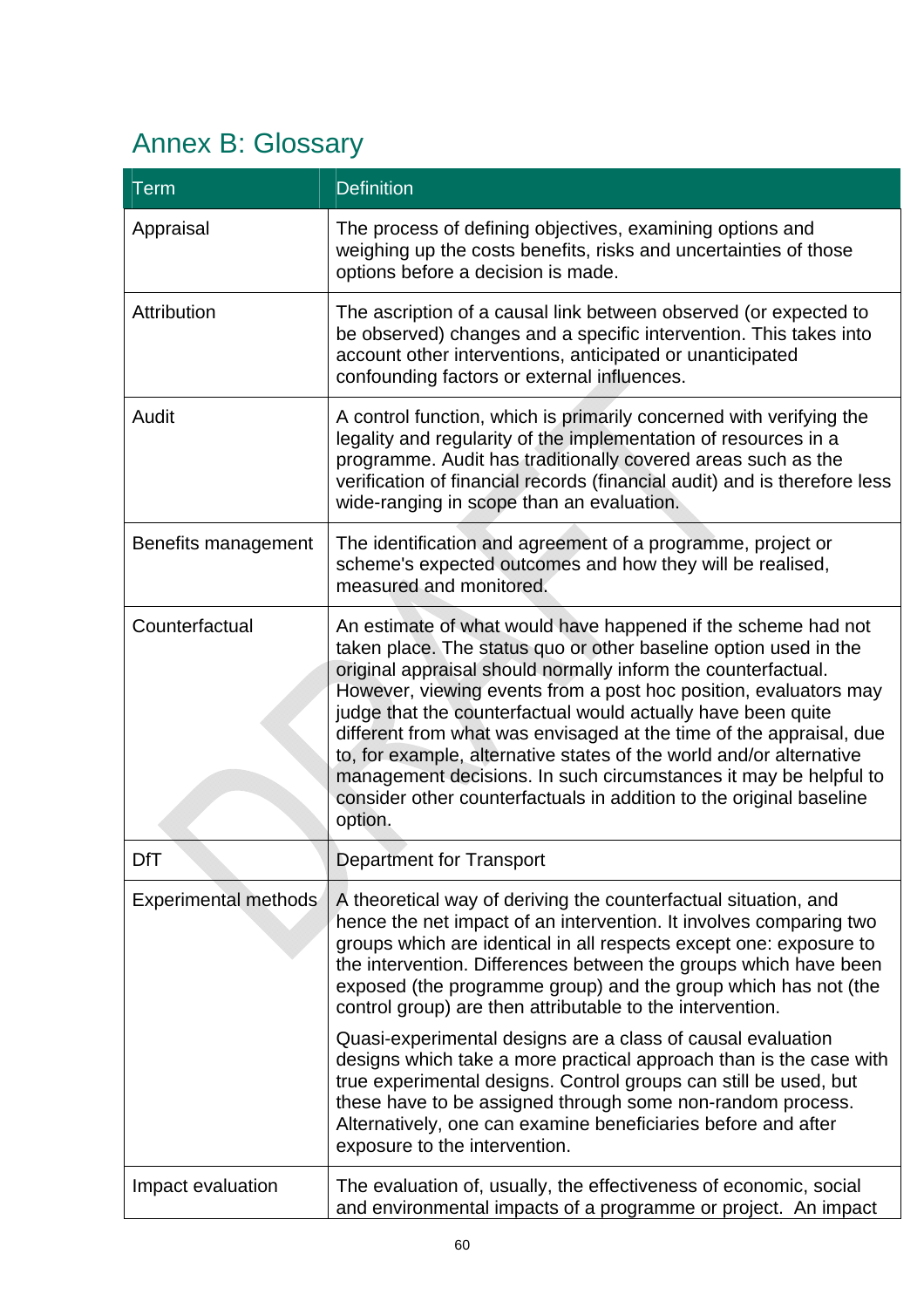|                                                                   | evaluation may or may not also consider value for the money spent<br>on the programme or project.                                                                                                                                                                                                                                                                                                                                                                                                                                                                                                           |
|-------------------------------------------------------------------|-------------------------------------------------------------------------------------------------------------------------------------------------------------------------------------------------------------------------------------------------------------------------------------------------------------------------------------------------------------------------------------------------------------------------------------------------------------------------------------------------------------------------------------------------------------------------------------------------------------|
| Intervention                                                      | Collective noun used to cover transport policies, programmes,<br>schemes, projects and packages.                                                                                                                                                                                                                                                                                                                                                                                                                                                                                                            |
| Intervention logic                                                | The conceptual link from an intervention's inputs to the production<br>of its outputs and, subsequently, to its impacts on society in terms<br>of results and outcomes. The examination of the programme's<br>intervention logic will be of central importance in most evaluations.<br>The evaluator needs to ask how the programme achieves its<br>specific objectives, and how do the specific objectives contribute to<br>the attainment of the general objectives? The terms "theory of<br>action", "programme logic" and "programme theory" are sometimes<br>used to mean more or less the same thing. |
| Monitoring                                                        | The continuous process of examining the delivery of outputs and<br>trends, usually with the intention of immediately correcting any<br>deviation from operational objectives. Monitoring often generates<br>data which can be used in evaluations.                                                                                                                                                                                                                                                                                                                                                          |
| Outcome                                                           | The likely or achieved short-term and medium-term effects of an<br>intervention's outputs.                                                                                                                                                                                                                                                                                                                                                                                                                                                                                                                  |
| Outputs                                                           | The goods and services produced by an intervention (e.g. training<br>courses for the long-term unemployed). See also intervention,<br>intervention logic, operational objectives. These may also be<br>referred to as activities.                                                                                                                                                                                                                                                                                                                                                                           |
| Quasi-experimental<br>method (non-<br>equivalent group<br>design) | The non-equivalent comparison group (NECG) design involves the<br>evaluator selecting a group of units similar to those receiving the<br>new policy or programme that is being tested. Such a group is<br>called a comparison group (similar to a control group in a social<br>experiment) and acts as a counterfactual.                                                                                                                                                                                                                                                                                    |
| Package                                                           | A combination of measures introduced to address common or<br>shared objectives. These measures are not normally part of a co-<br>ordinated set of activities at a national level (unlike a programme),<br>but may still be used to work towards achieving one (national) goal.<br>Package evaluations therefore tend to generate knowledge about<br>the impact of the package as a whole.                                                                                                                                                                                                                   |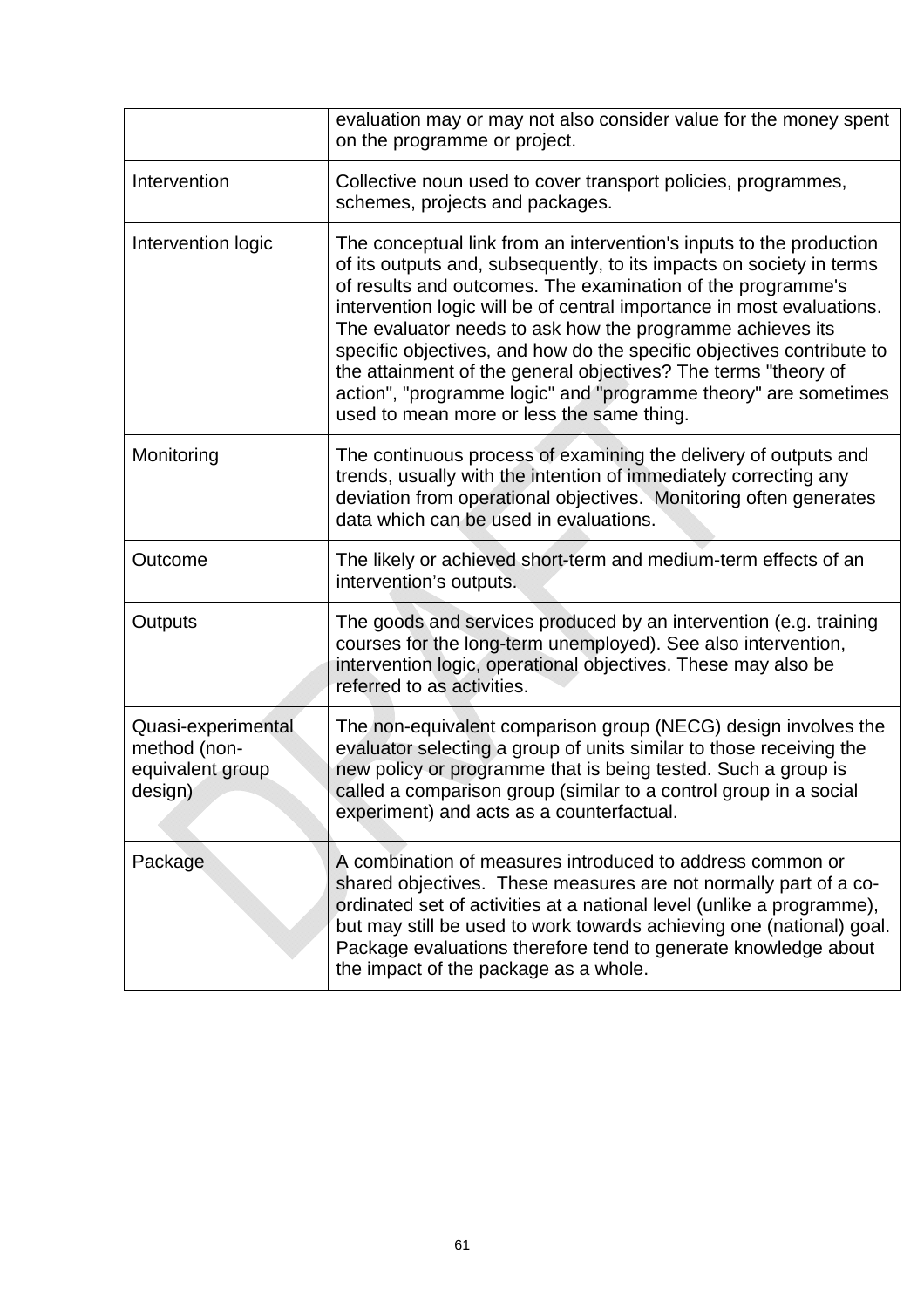| Term                      | <b>Definition</b>                                                                                                                                                                                                                                                                                                                                                                                                                                                                                                                                                                                                                                                                                                                                    |
|---------------------------|------------------------------------------------------------------------------------------------------------------------------------------------------------------------------------------------------------------------------------------------------------------------------------------------------------------------------------------------------------------------------------------------------------------------------------------------------------------------------------------------------------------------------------------------------------------------------------------------------------------------------------------------------------------------------------------------------------------------------------------------------|
| Process evaluation        | An evaluation of the planning and management of a project as a<br>whole, or of some specific components of it, such as capital<br>procurement or concession negotiation and management.                                                                                                                                                                                                                                                                                                                                                                                                                                                                                                                                                              |
| <b>Realist Evaluation</b> | Realist evaluation assumes that most interventions have varying<br>impacts under different sets of circumstances. Therefore, the<br>context in which a programme is implemented is an important<br>determinant for the outcomes. addresses the psychological and<br>motivational responses that lead to behaviour change. Realist<br>evaluation starts from the premise that causal outcomes follow<br>from mechanisms acting in context, or put differently: Outcomes<br>are explained by the action of particular mechanisms in particular<br>contexts. Realistic evaluation is therefore concerned with<br>"understanding causal mechanisms and the conditions under which<br>they are activated to produce specific outcomes." (Tilley 2000, 5). |
| Scheme                    | A single endeavour undertaken to create a unique result or change<br>in response to a specific problem. Scheme evaluations generally<br>aim to justify the investment into a particular endeavour and to<br>assess whether the anticipated impacts have been achieved and<br>how.                                                                                                                                                                                                                                                                                                                                                                                                                                                                    |
| Theory of Change          | Theory of change involves a systematic and cumulative study of<br>the links between activities, outcomes and context of an initiative. It<br>involves the specification of an explicit theory of how and why a<br>programme or project might cause or have caused an effect and<br>the use of this theory to guide the evaluation. The focus of the<br>theory of change approach is therefore on causal pathways.                                                                                                                                                                                                                                                                                                                                    |

Further sources of information and definitions:

[http://www.worldbank.org/oed/ecd/docs/annex\\_e.pdf](http://www.worldbank.org/oed/ecd/docs/annex_e.pdf)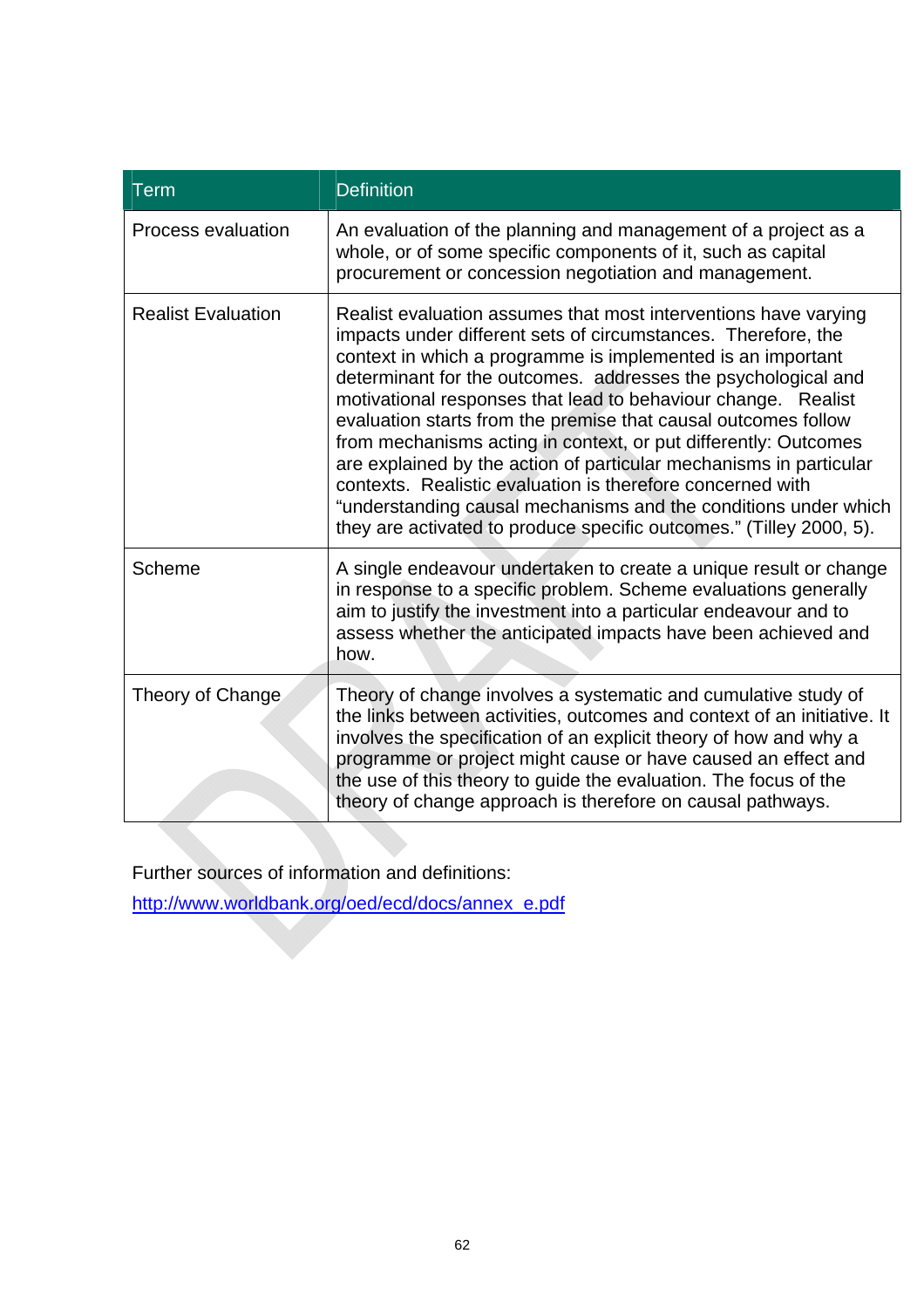## <span id="page-62-0"></span>Annex C: Government Social Research (GSR) Ethics **Checklist**

This summary checklist outlines the five key principles to adhere to when conducting and using primary research. GSR's full checklist can be found on the GSR website: http://resources.civilservice.gov.uk/wpcontent/uploads/2011/09/gsr\_ethics\_checklist\_tcm6-7326.pdf.

#### *Sound application and conduct of methods and appropriate dissemination*

Scope out existing research – e.g. is the research duplicating work already done? Will it add a burden to over-researched groups?

Confirm methodology - e.g. is the method appropriate for the groups/ issue involved?

External scrutiny - will this be required/ helpful?

Dissemination strategy - what level of dissemination is appropriate?

*Participation based on valid informed consent* 

Consent to take part in primary research

Consent via gatekeepers or proxy - is this required? How can you maintain representativeness?

Children and young people (aged 15 and under)

Vulnerable adults

Access protocols - e.g. for schools, courts, police, prisons

*Enabling participation* 

Reducing the barriers to participation

Ensuring hard-to-reach groups are included

*Avoidance of personal harm* 

For research participants

For interviewers/ researchers

*Non-disclosure of identity and personal information* 

Data protection

Research findings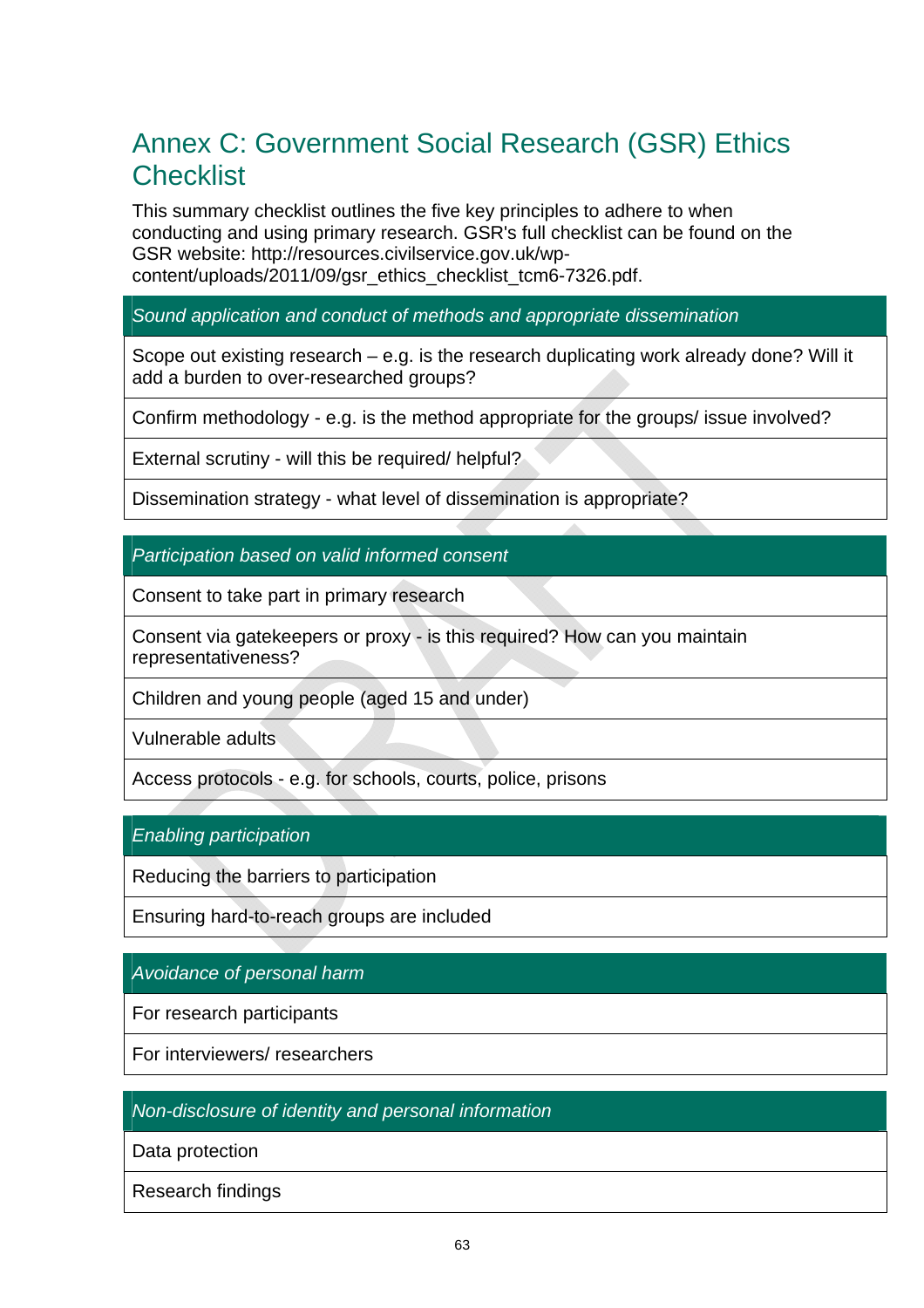# Annex D: Evaluation reporting principles

<span id="page-63-0"></span>

| <b>Structure</b>                                                                                                     |                                                                       |  |  |  |
|----------------------------------------------------------------------------------------------------------------------|-----------------------------------------------------------------------|--|--|--|
| Ensure that                                                                                                          | Avoid                                                                 |  |  |  |
| -The structure of the report meets the needs of the sponsors<br>and the principal stakeholders                       | -Moving between<br>unrelated issues                                   |  |  |  |
| -The report includes an executive summary which can be<br>circulated as a separate document                          | -Including too many<br>complex tables, figures                        |  |  |  |
| -The report includes a copy of the terms of reference                                                                | and technical detail in the<br>main report. Detail is best            |  |  |  |
| -Authorship and ownership of the report is clear and contact<br>details are provided                                 | kept in an appendix                                                   |  |  |  |
| <b>Clarity</b>                                                                                                       |                                                                       |  |  |  |
| Ensure that                                                                                                          | Avoid                                                                 |  |  |  |
| -The purpose and objectives of the evaluation are made clear<br>-It is clear what was evaluated                      | -Lengthy or unclear<br>executive summaries                            |  |  |  |
| -There is a description of the full evaluation methodology as<br>well as the rationale behind it                     | -Providing insufficient<br>detail on evaluation<br>approach or scheme |  |  |  |
| -The reporting style is clear, concise and accessible<br>-The findings are clearly communicated in an objective way, | implementation and<br>objectives                                      |  |  |  |
| with all conclusions linked directly to detailed evidence                                                            | -Citing information without                                           |  |  |  |
| -Relevant and appropriate conclusions and implications are<br>drawn out                                              | providing sources<br>-Drawing conclusions                             |  |  |  |
| -Data is disaggregated where appropriate (e.g. by area/<br>population group/ over time) and differences shown        | which are not firmly based<br>on evidence                             |  |  |  |
|                                                                                                                      |                                                                       |  |  |  |
| <b>Dissemination</b>                                                                                                 |                                                                       |  |  |  |
| Ensure that                                                                                                          | Avoid                                                                 |  |  |  |
| -Findings are timely and relevant, e.g. feeding into strategy/<br>able to feed into upcoming reviews/ policy         | -Drawing only high level<br>conclusions which provide                 |  |  |  |
| -Evaluation findings are tailored to the needs of relevant<br>stakeholder groups                                     | little input for future<br>scheme delivery                            |  |  |  |
| -The dissemination strategy uses a range of appropriate routes<br>(e.g. report, presentations, info sheets)          |                                                                       |  |  |  |
| -Findings are distributed to all possible interest groups                                                            |                                                                       |  |  |  |
| -Findings, conclusions and recommendations are clear                                                                 |                                                                       |  |  |  |